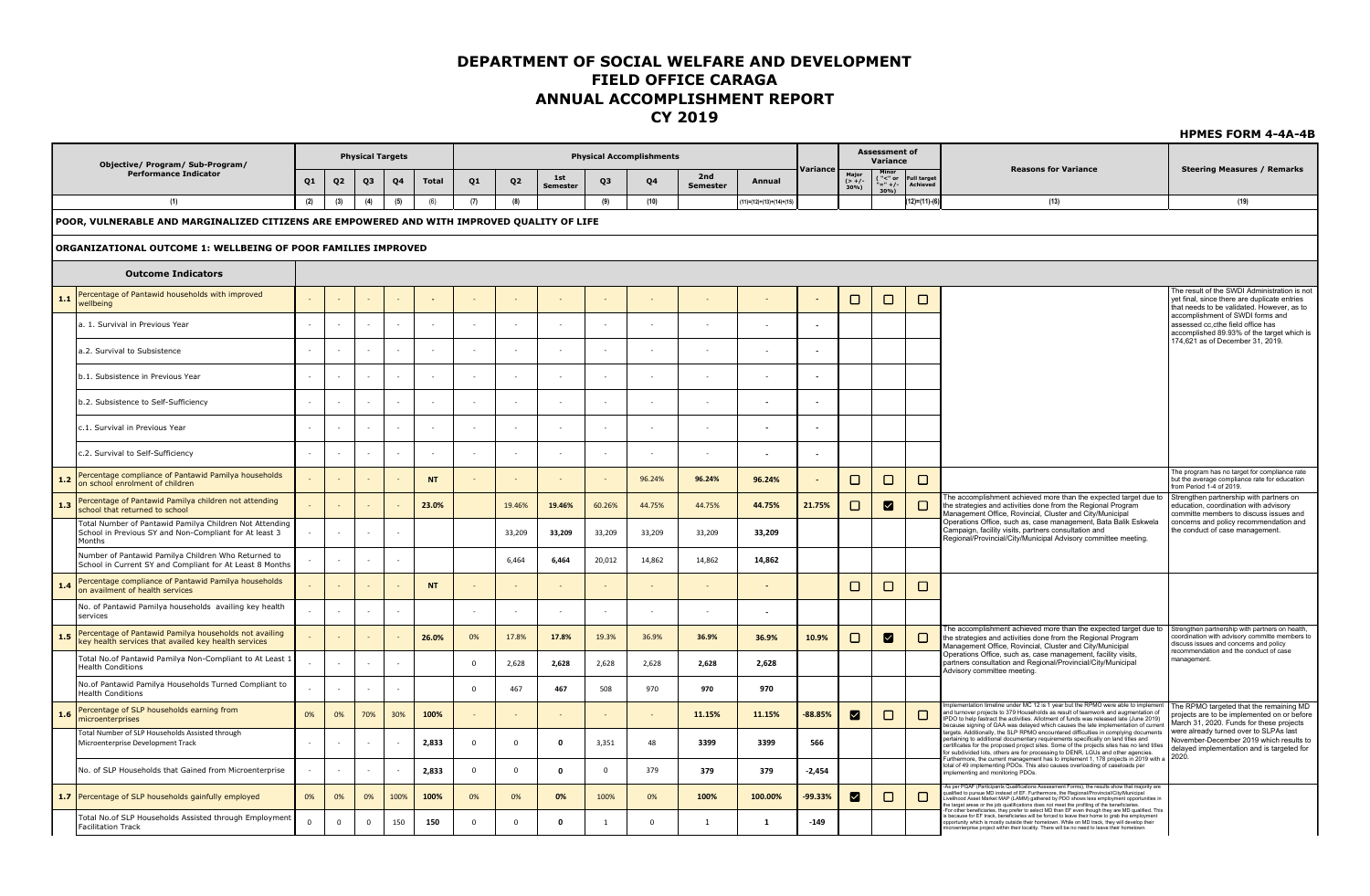| Objective/ Program/ Sub-Program/                                                                                                 |                          |                         | <b>Physical Targets</b>     |                         |                                         |                         |                         |                        |                                       | <b>Physical Accomplishments</b>   |                         |                         |                          |                  | <b>Assessment of</b><br>Variance          |                         |                                                                                                                                                                                                                                                                                                                                                                                                                                                                                        |
|----------------------------------------------------------------------------------------------------------------------------------|--------------------------|-------------------------|-----------------------------|-------------------------|-----------------------------------------|-------------------------|-------------------------|------------------------|---------------------------------------|-----------------------------------|-------------------------|-------------------------|--------------------------|------------------|-------------------------------------------|-------------------------|----------------------------------------------------------------------------------------------------------------------------------------------------------------------------------------------------------------------------------------------------------------------------------------------------------------------------------------------------------------------------------------------------------------------------------------------------------------------------------------|
| <b>Performance Indicator</b>                                                                                                     | Q1                       | Q <sub>2</sub>          | Q3                          | Q4                      | <b>Total</b>                            | Q <sub>1</sub>          | Q <sub>2</sub>          | 1st<br><b>Semester</b> | Q3                                    | Q4                                | 2nd<br><b>Semester</b>  | Annual                  | Variance                 | $(>+/$ -<br>30%) | $\frac{1}{2}$ = $\frac{1}{2}$ +/-<br>30%) | Full target<br>Achieved | <b>Reasons for Variance</b><br><b>Steering Measures / Remarks</b>                                                                                                                                                                                                                                                                                                                                                                                                                      |
| No.of SLP Households with 1 Adult Member Gainfully<br>Employed                                                                   | $\mathbf 0$              | $\mathbf 0$             | $\overline{0}$              | 150                     | 150                                     | $\Omega$                | $\Omega$                | $\mathbf{0}$           | 1                                     | $\Omega$                          | 1                       | 1                       | $-149$                   |                  |                                           |                         |                                                                                                                                                                                                                                                                                                                                                                                                                                                                                        |
| Percentage of households that report better access to<br>1.8<br>services                                                         |                          |                         |                             |                         | <b>NT</b>                               |                         |                         |                        |                                       |                                   |                         | $\blacksquare$          |                          | □                | $\Box$                                    | $\Box$                  |                                                                                                                                                                                                                                                                                                                                                                                                                                                                                        |
| <b>Output Indicators</b>                                                                                                         |                          |                         |                             |                         |                                         |                         |                         |                        |                                       |                                   |                         |                         |                          |                  |                                           |                         |                                                                                                                                                                                                                                                                                                                                                                                                                                                                                        |
| Number of Pantawid households provided with conditional<br>1.1<br>cash grants                                                    |                          |                         |                             |                         | 87,404 187,404 187,404 187,404 187,404  | 164,291                 | 168,665                 | 168,665                | 169,838                               | 170,212                           | 170,212                 | 170,212                 | $-17,192$                | □                | ☑                                         | □                       | he new set of identified potential households were registered under Set 9-<br>As of December 31, 2019, the field office<br>lousehold for Replacement for RCCT with 15,256 potential households and<br>has a total active household of 187.952, of<br>/alidation of Endorsed IP Poor Families for MCCT with 15,825, to meet the<br>which RCCT has 171,107 and MCCT has<br>187,404 In line with this, RCCT approval of newly registered households                                       |
| a. Regular CCT                                                                                                                   |                          |                         |                             |                         | 176,676 176,676 176,676 176,676 176,676 | 164,291                 | 159,009                 | 159,009                | 160,193                               | 160,606                           | 160,606                 | 160,606                 | $-16,070$                |                  |                                           |                         | 16,845.<br>was on December 23 while MCCT was on December 26, 2019. Thus, the<br>target is 90.83% achieved from P5 (Oct-Nov) 2018-P4 (Aug-Sept) 2019, per<br>set OPC target.                                                                                                                                                                                                                                                                                                            |
| b. Modified CCT                                                                                                                  |                          |                         | 10,728 10,728 10,728 10,728 |                         | 10,728                                  | $\overline{0}$          | 9656                    | 9656                   | 9,646                                 | 9,606                             | 9,606                   | 9,606                   | $-1,122$                 |                  |                                           |                         |                                                                                                                                                                                                                                                                                                                                                                                                                                                                                        |
| Percentage of Pantawid Pamilya-related grievances<br>1.2<br>resolved within established time protocol                            |                          |                         |                             |                         | 86.25%                                  | 99.62%                  | 95.07%                  | 95.07%                 | 95.42%                                | 95.51%                            | 95.51%                  | 95.51%                  | 9.26%                    | □                | ☑                                         | $\Box$                  | here is a 9.26% increase of the target.<br>Continue and strengthen the strategies<br>employed for the timely resolution of<br>grievances filed.                                                                                                                                                                                                                                                                                                                                        |
| Total No. grievances received                                                                                                    | $\overline{\phantom{a}}$ |                         | ÷                           |                         |                                         | 3,171                   |                         |                        | 38,578                                | 41,357                            | 41,357                  | 41,357                  | $\overline{\phantom{a}}$ |                  |                                           |                         |                                                                                                                                                                                                                                                                                                                                                                                                                                                                                        |
| No. of Pantawid Pamilya-related grievances resolved<br>within established time protocol                                          |                          |                         |                             |                         |                                         | 3,159                   |                         |                        | 36810                                 | 39502                             | 39502                   | 39502                   | $\blacksquare$           |                  |                                           |                         |                                                                                                                                                                                                                                                                                                                                                                                                                                                                                        |
| Number of SLP households assisted through the<br>1.3<br>Microenterprise Development and Employment<br><b>Facilitation Tracks</b> | $\overline{0}$           | $\overline{0}$          | 2019                        | 964                     | 2,983                                   | $\Omega$                | $\Omega$                | $\mathbf{0}$           | 3,352                                 | 48                                | 3,400                   | 3,400                   | 417                      | $\Box$           | ⊠                                         | □                       | Physical target were already served in the 3rd quarter and the financial were fully utilized<br>As per PQAF (Participants Qualifications Assessment Forms), the results show that majority are<br>qualified to pursue MD instead of EF. Furthermore, the Regional/Provincial/City/Municipal<br>Livelihood Asset Market MAP (LAMM) gathered by PDO shows less employment opportunities in<br>e target areas or the job qualifications does not meet the profiling of the beneficiaries. |
| Number of SLP households assisted through the<br>Microenterprise Development Track                                               | $\overline{0}$           | $\overline{0}$          | 1,416                       | 1,417                   | 2,833                                   | $\Omega$                | $\overline{0}$          | 0                      | 3,351                                 | 48                                | 3,399                   | 3,399                   | 566                      | □                | ☑                                         | □                       | or other beneficiaries, they prefer to select MD than EF even though they are MD qualified. This<br>is because for EF track, beneficiaries will be forced to leave their home to grab the employment<br>opportunity which is mostly outside their hometown. While on MD track, they will develop their<br>icroenterprise project within their locality. There will be no need to leave their hometown.                                                                                 |
| Number of SLP households assisted through Employment<br><b>Facilitation Track</b>                                                | $\circ$                  | $\mathbf{0}$            | 50                          | 100                     | 150                                     | $\Omega$                | $\mathbf{0}$            | $\mathbf 0$            | 1                                     | $\mathbf 0$                       | 1                       | 1                       | $-149$                   | И                | □                                         | □                       |                                                                                                                                                                                                                                                                                                                                                                                                                                                                                        |
| 1.4 Number of communities implementing KC-NCDDP                                                                                  |                          |                         |                             |                         |                                         |                         |                         |                        |                                       |                                   |                         |                         |                          |                  |                                           |                         |                                                                                                                                                                                                                                                                                                                                                                                                                                                                                        |
| a. Region                                                                                                                        | $\mathbf{1}$             | 1                       | $\overline{1}$              | 1                       | 1                                       | $\blacksquare$          | $\overline{1}$          | 1                      | $\overline{1}$                        | <sup>1</sup>                      | 1                       | 1                       |                          | $\Box$           | $\Box$                                    | ◘                       |                                                                                                                                                                                                                                                                                                                                                                                                                                                                                        |
| b. Province                                                                                                                      | $\overline{\mathbf{3}}$  | $\overline{\mathbf{3}}$ | $\overline{\mathbf{3}}$     | $\overline{\mathbf{3}}$ | $\overline{\mathbf{3}}$                 | $\overline{\mathbf{3}}$ | $\overline{\mathbf{3}}$ | 3                      | $\overline{\mathbf{3}}$               | $\overline{\mathbf{3}}$           | $\overline{\mathbf{3}}$ | $\overline{\mathbf{3}}$ |                          | $\Box$           | $\Box$                                    | ◘                       |                                                                                                                                                                                                                                                                                                                                                                                                                                                                                        |
| c. Municipality                                                                                                                  | 6                        | 6                       | 6                           | 6                       | 6                                       | 6                       | - 6                     | 6                      | 6                                     | 6                                 | 6                       | - 6                     |                          | □                | $\Box$                                    | M                       |                                                                                                                                                                                                                                                                                                                                                                                                                                                                                        |
| d. Barangay                                                                                                                      | 102                      | 102                     | 102                         | 102                     | 102                                     | 102                     | 102                     | 102                    | 102                                   | 102                               | 102                     | 102                     |                          | □                | $\Box$                                    | ⊠                       |                                                                                                                                                                                                                                                                                                                                                                                                                                                                                        |
| Number of KC-NCDDP sub-projects completed in<br>1.5<br>accordance with technical plans and schedule                              | $\sim$                   |                         | 42                          |                         | 42                                      | $\Omega$                | $\overline{4}$          | $\overline{a}$         | 33                                    | 8                                 | 41                      | 45                      | $\overline{\mathbf{3}}$  | □                | ☑                                         | ☑                       | The NPMO provided 5th Call from Savings for addtional 3 Sub-<br>Projects                                                                                                                                                                                                                                                                                                                                                                                                               |
| Number of households that benefitted from completed<br>1.6 KC-NCDDP sub-projects or Households benefitting from<br>sub-projects  |                          |                         | 31,150                      |                         | 31,150                                  | $\mathbf{0}$            | 680                     | 680                    | 11,180                                | 18,823                            | 30,003                  | 30,683                  | $-467$                   | □                | ☑                                         | □                       | ecrease number of Household is due to MIBF-PRA<br>ouring the conceptualization of project, the community targetted the entire barangay household<br>nation include the direct and indirect beneficiaries but in actual accounting of beneficiaries, only the<br>Which include the direct and indirect beneficiaries but in actual accounting of beneficiaries, only the<br>direct benefi                                                                                               |
| Percentage of completed KC-NCDDP projects that have<br>1.7<br>satisfactory or better sustainability evaluation rating            |                          |                         |                             |                         | 100%                                    |                         |                         |                        | 100%                                  | 100%                              | 100%                    | 100%                    | 0%                       | □                | $\Box$                                    | ☑                       |                                                                                                                                                                                                                                                                                                                                                                                                                                                                                        |
| Total Number of KC-NCDDP projects                                                                                                |                          |                         |                             |                         |                                         | $\Omega$                |                         |                        | 33                                    | 12                                |                         | 45                      |                          |                  |                                           |                         |                                                                                                                                                                                                                                                                                                                                                                                                                                                                                        |
| 1.8 Percentage of women volunteers trained on CDD                                                                                |                          |                         | 50%                         |                         |                                         |                         |                         |                        | 70% (26,557<br>female.<br>11,506male) | 70% (1466<br>Felame, 435<br>male) |                         |                         |                          | □                | $\Box$                                    | ☑                       |                                                                                                                                                                                                                                                                                                                                                                                                                                                                                        |
| Total number of CDD women volunteers                                                                                             |                          |                         | 26,557                      |                         |                                         |                         |                         |                        | 26,557                                | 1,466                             |                         |                         |                          |                  |                                           |                         |                                                                                                                                                                                                                                                                                                                                                                                                                                                                                        |
| No. of women volunteers trained on CDD                                                                                           |                          |                         | 26,557                      |                         |                                         |                         |                         |                        | 26,557                                | 1,466                             |                         |                         |                          |                  |                                           |                         |                                                                                                                                                                                                                                                                                                                                                                                                                                                                                        |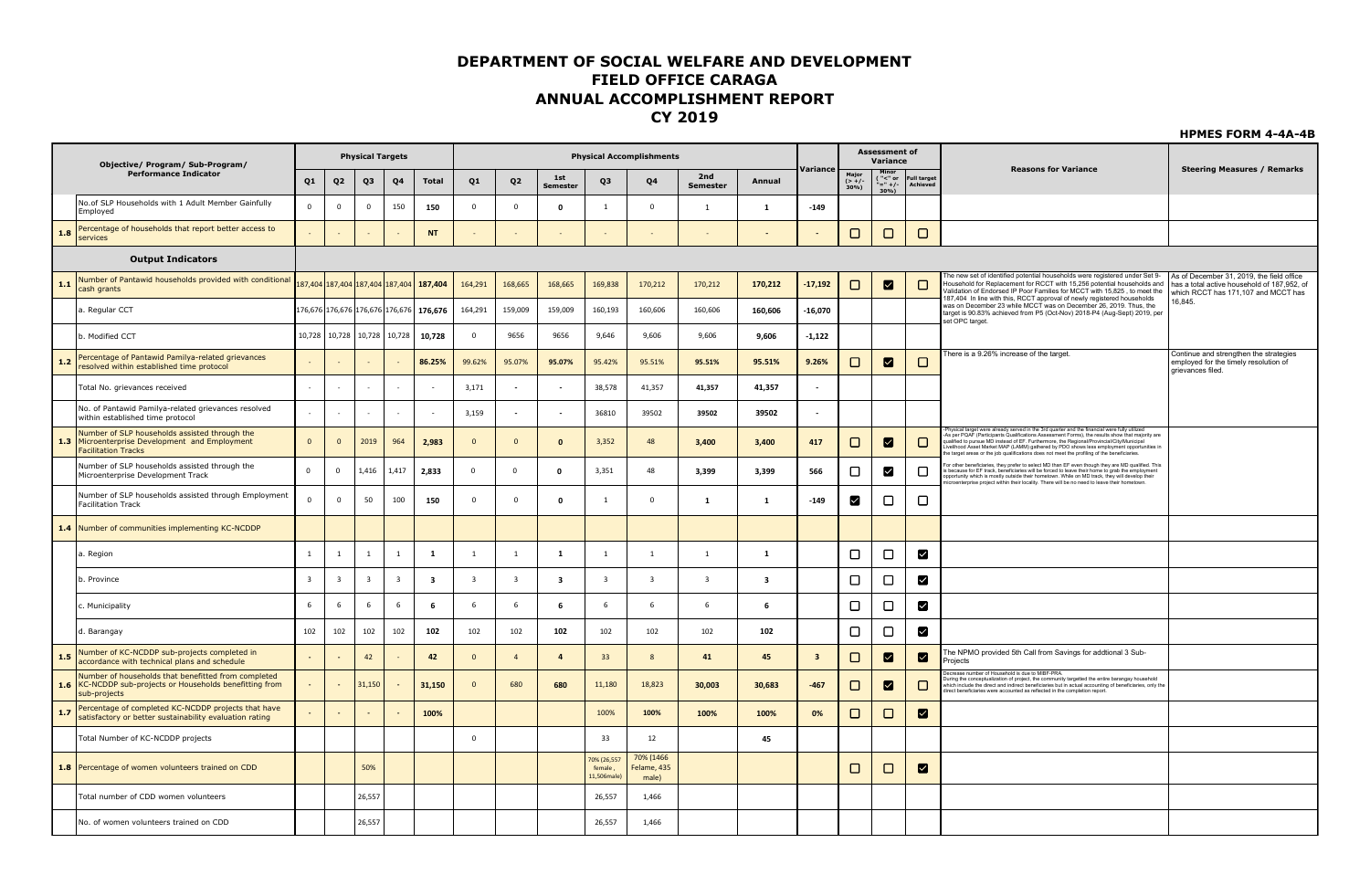**HPMES FORM 4-4A-4B**

validated from Sub-Prpject Completion Report

|     | Objective/ Program/ Sub-Program/                                                                  |                |                | <b>Physical Targets</b> |    |                |                |                |                        |          | <b>Physical Accomplishments</b> |                        |              |              |                         | <b>Assessment of</b><br>Variance        |                                |                                                                                                                                                                                                                                                                                                                                        |                                                                                                                                                                                                        |
|-----|---------------------------------------------------------------------------------------------------|----------------|----------------|-------------------------|----|----------------|----------------|----------------|------------------------|----------|---------------------------------|------------------------|--------------|--------------|-------------------------|-----------------------------------------|--------------------------------|----------------------------------------------------------------------------------------------------------------------------------------------------------------------------------------------------------------------------------------------------------------------------------------------------------------------------------------|--------------------------------------------------------------------------------------------------------------------------------------------------------------------------------------------------------|
|     | <b>Performance Indicator</b>                                                                      | Q <sub>1</sub> | Q <sub>2</sub> | Q3                      | Q4 | Total          | Q <sub>1</sub> | Q <sub>2</sub> | 1st<br><b>Semester</b> | Q3       | Q4                              | 2nd<br><b>Semester</b> | Annual       | Variance     | Major<br>(> +/-<br>30%) | Minor<br>("<" or<br>"=" +/-<br>$30\%$ ) | <b>Full target</b><br>Achieved | <b>Reasons for Variance</b>                                                                                                                                                                                                                                                                                                            | <b>Steering Measures / Remarks</b>                                                                                                                                                                     |
| 1.9 | Percentage of paid labor jobs created by KC-NCDDP<br>projects are accessed by women               |                |                | 25%                     |    |                |                |                |                        | 28%      | 30%%                            |                        |              |              |                         | $\Box$                                  | ⊠                              |                                                                                                                                                                                                                                                                                                                                        |                                                                                                                                                                                                        |
|     | Total number of paid labor jobs                                                                   |                |                | 7,984                   |    |                |                |                |                        | 8829     | 1407                            |                        |              |              |                         |                                         |                                |                                                                                                                                                                                                                                                                                                                                        |                                                                                                                                                                                                        |
|     | No. number of paid labor jobs accessed by women                                                   |                |                | 7,984                   |    |                |                |                |                        | 8829     | 422                             |                        |              |              |                         |                                         |                                |                                                                                                                                                                                                                                                                                                                                        |                                                                                                                                                                                                        |
|     | Percentage of registered KC-NCDDP grievances<br>1.10 satisfactorily resolved in line with the GRS |                |                | 100%                    |    |                |                |                |                        | 100%     | 100%                            |                        |              |              |                         | $\Box$                                  | ⊠                              |                                                                                                                                                                                                                                                                                                                                        |                                                                                                                                                                                                        |
|     | Total number of registered grievances                                                             |                |                | 5,555                   |    |                |                |                |                        | 5555     |                                 |                        |              |              |                         |                                         |                                |                                                                                                                                                                                                                                                                                                                                        |                                                                                                                                                                                                        |
|     | No. registered grievances satisfactorily resolved in line<br>with the GRS                         |                |                | 5,555                   |    |                |                |                |                        | 5555     |                                 |                        |              |              |                         |                                         |                                |                                                                                                                                                                                                                                                                                                                                        |                                                                                                                                                                                                        |
|     | 1.11 Number of communities implementing KC-NCDDP                                                  |                |                |                         |    |                |                |                |                        |          |                                 |                        |              |              |                         |                                         |                                |                                                                                                                                                                                                                                                                                                                                        |                                                                                                                                                                                                        |
|     | a. CADT                                                                                           |                |                |                         |    |                |                |                |                        | -6       |                                 | 6                      | 6            | $\mathbf{0}$ |                         | $\Box$                                  | ◘                              |                                                                                                                                                                                                                                                                                                                                        |                                                                                                                                                                                                        |
|     | p. Province                                                                                       | $\Delta$       | $\Delta$       | $\overline{4}$          | 4  | $\overline{a}$ |                | $\Delta$       |                        | $\Delta$ |                                 |                        | $\mathbf{A}$ | $\mathbf{0}$ |                         | $\Box$                                  | ☑                              |                                                                                                                                                                                                                                                                                                                                        |                                                                                                                                                                                                        |
|     | c. Municipality                                                                                   | 17             | 17             | 17                      | 17 | 17             | 17             | 17             | 17                     | 17       | 17                              | 17                     | 17           | $\Omega$     |                         | $\Box$                                  | ◘                              |                                                                                                                                                                                                                                                                                                                                        |                                                                                                                                                                                                        |
|     | d. Barangay                                                                                       | 77             | 77             | 77                      | 77 | -77            | 77             | 77             | 77                     | 77       | 77                              | 77                     | 77           | $\mathbf{0}$ |                         | $\Box$                                  | ◘                              |                                                                                                                                                                                                                                                                                                                                        |                                                                                                                                                                                                        |
|     | 1.12 Number of PAMANA IP CDD sub-projects completed                                               | $\sim$         |                |                         |    | 52             |                | 15             | 15                     | 19       | 15                              | 34                     | 49           | $-3$         |                         | ⊠                                       | $\Box$                         | or Kasapa II, the foreman was killed due to clan war. This causes delay of project<br>nplementation<br>For Brgy. Padiay, Sibagat Sub-Project, the Brgy. Captain was killed. Implementation of SP was temporarily suspended becuase of signatories issues.<br>For Brgy. Camam-onan, Gigaguit, the contractor pulled out thier services. | -On-going Sub-Project Implementation, to be<br>completed before the end of June 2020.<br>-For Camam-onan, instead of contractor, they opted to<br>continue the implementation through community works. |
|     | 1.13 Number of IP Households that benefitted from completed                                       |                |                | $\sim$                  |    | 9,594          |                | 680            | 680                    | 2,071    | 4,899                           | 7,650                  | 8,330        | $-1,264$     |                         | ☑                                       |                                | lecrease number of actual household bcause the community targetted the entire barangay<br>ousehold which include the direct and indirect beneficiaries but in actual accounting of<br>beneficiaries, only the direct beneficiaries were accounted as reflected in the completion report.                                               |                                                                                                                                                                                                        |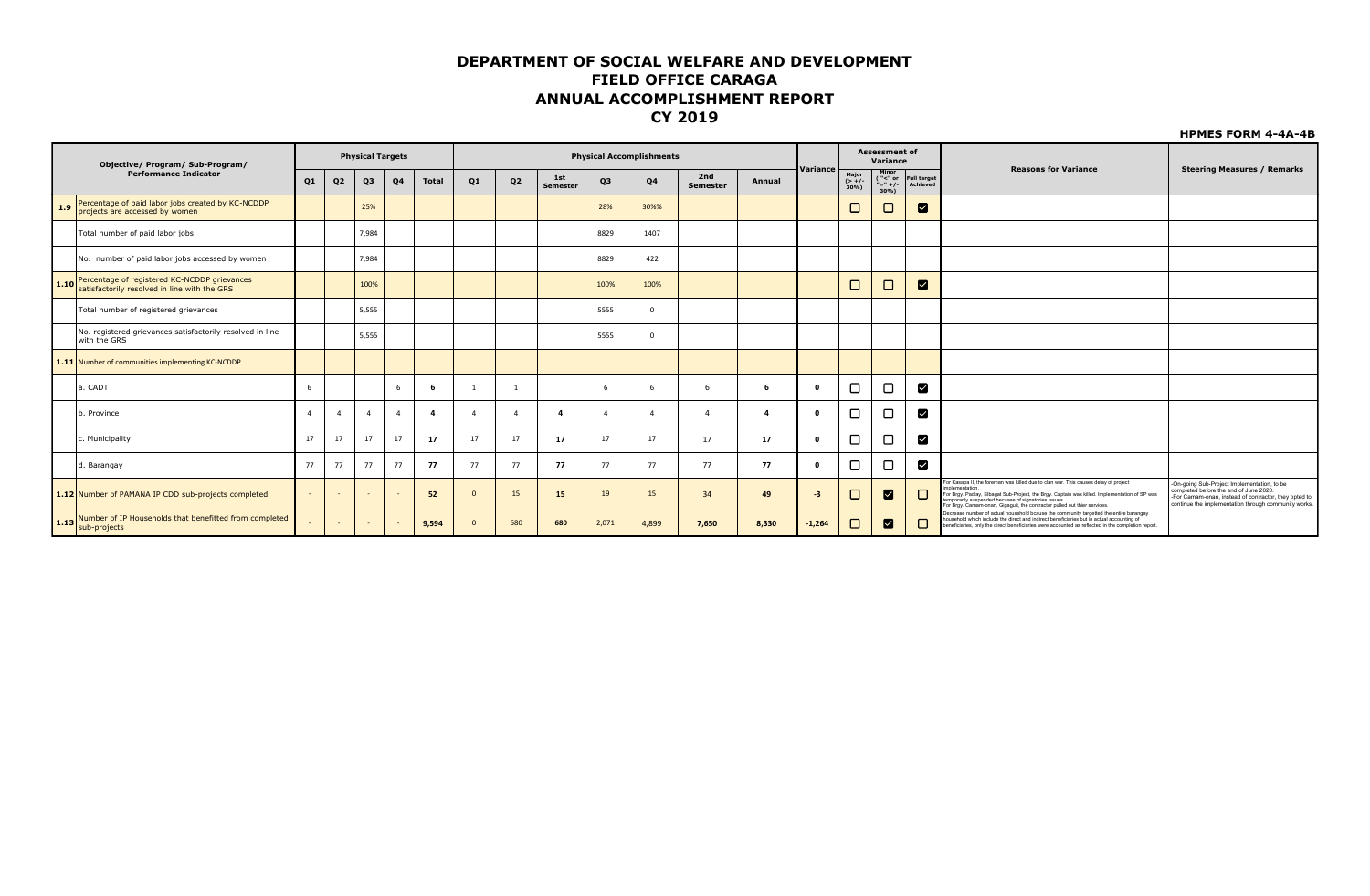|                                                                                            |                                                                       |                |                                                       | <b>OBLIGATION</b>    |                |                                                                                      |                               |              |                                           | <b>DISBURSEMENT</b> |               |                                                                               |                               |
|--------------------------------------------------------------------------------------------|-----------------------------------------------------------------------|----------------|-------------------------------------------------------|----------------------|----------------|--------------------------------------------------------------------------------------|-------------------------------|--------------|-------------------------------------------|---------------------|---------------|-------------------------------------------------------------------------------|-------------------------------|
| Objective/ Program/ Sub-Program/<br><b>Performance Indicator</b>                           | <b>Allocated</b><br><b>Budget</b>                                     |                |                                                       | <b>Amount</b>        |                |                                                                                      | Percent<br><b>Utilization</b> |              |                                           | <b>Amount</b>       |               |                                                                               | Percent<br><b>Utilization</b> |
|                                                                                            |                                                                       | Q <sub>1</sub> | Q <sub>2</sub>                                        | Q3                   | Q <sub>4</sub> | <b>Total</b>                                                                         | <b>Total</b>                  | Q1           | Q <sub>2</sub>                            | Q3                  | Q4            | <b>Total</b>                                                                  | <b>Total</b>                  |
| POOR, VULNERABLE AND MARGINALIZED CITIZENS ARE EMPOWERED AND WITH IMPROVED QUALITY OF LIFE |                                                                       |                |                                                       |                      |                |                                                                                      |                               |              |                                           |                     |               |                                                                               |                               |
| ORGANIZATIONAL OUTCOME 1: WELLBEING OF POOR FAMILIES IMPROVED                              |                                                                       |                |                                                       |                      |                |                                                                                      |                               |              |                                           |                     |               |                                                                               |                               |
| Pantawid Pamilyang Pilipino Program                                                        |                                                                       |                |                                                       |                      |                |                                                                                      |                               |              |                                           |                     |               |                                                                               |                               |
| <b>Regular CCT</b>                                                                         | $\overline{\phantom{0}}$                                              | 0.00           | 0.00                                                  | 0.00                 | 0.00           | 0.00                                                                                 | 0.00%                         |              |                                           |                     |               | 595,298,000.00 596,144,600.00 295,296,000.00 2,357,729,100.00 3,844,467,700.0 |                               |
| <b>Modified CCT</b>                                                                        |                                                                       | 0.00           | 0.00                                                  | 0.00                 | 0.00           | 0.00                                                                                 | $0.00\%$                      |              | 31,541,100.00 30,574,000.00 50,612,200.00 |                     |               | 96,434,300.00 209,161,600.00                                                  |                               |
| Other MOOE                                                                                 | 100,225,349.52 23,443,396.12 48,562,919.46 24,676,840.49 3,258,797.45 |                |                                                       |                      |                | 99,941,953.52                                                                        | 99.72%                        |              | 18,479,283.90 13,373,749.07 24,676,840.49 |                     | 30,029,564.80 | 86,559,438.26                                                                 | 86.61%                        |
| Sustainable Livelihood Program                                                             |                                                                       |                |                                                       |                      |                |                                                                                      |                               |              |                                           |                     |               |                                                                               |                               |
| Microenterprise Developmnet Track                                                          |                                                                       | 0.00           |                                                       | $0.00$ 54,525,281.00 | 0.00           | 54,525,281.00                                                                        |                               | 0.00         | 0.00                                      | 0.00                | 54,525,281.00 | 54,525,281.00                                                                 |                               |
| <b>Employment FAcilitation Track</b>                                                       | 61,776,262.00                                                         | 0.00           | 0.00                                                  | 5,000.00             | 0.00           | 5,000.00                                                                             | 100.00%                       | 0.00         | 0.00                                      | 5,000.00            | 0.00          | 5,000.00                                                                      | 99.87%                        |
| <b>Community Mobilization Fund</b>                                                         |                                                                       | 0.00           | 7,245,981.00                                          | 0.00                 | 0.00           | 7,245,981.00                                                                         |                               | 0.00         | 4,850.00                                  | 3,163,285.00        | 3,995,582.00  | 7,163,717.00                                                                  |                               |
| Other MOOE                                                                                 | 81,167,796.68                                                         |                | 4,040,549.57 16,779,336.20 57,306,766.18 3,010,742.73 |                      |                | 81,137,394.68                                                                        | 100.00%                       | 3,825,354.62 | 4,980,610.93                              | 5,303,756.92        | 64,515,962.53 | 78,625,685.00                                                                 | 96.90%                        |
| KALAHI-CIDSS NCDDP                                                                         |                                                                       |                |                                                       |                      |                | 175,320,546.32 29,048,786.54 94,084,844.36 43,613,245.18 8,573,670.24 175,320,546.32 | 100.00%                       |              | 13,023,987.67 40,021,174.32 62,670,931.63 |                     |               | 29,947,406.14 145,663,499.76                                                  | 83.08%                        |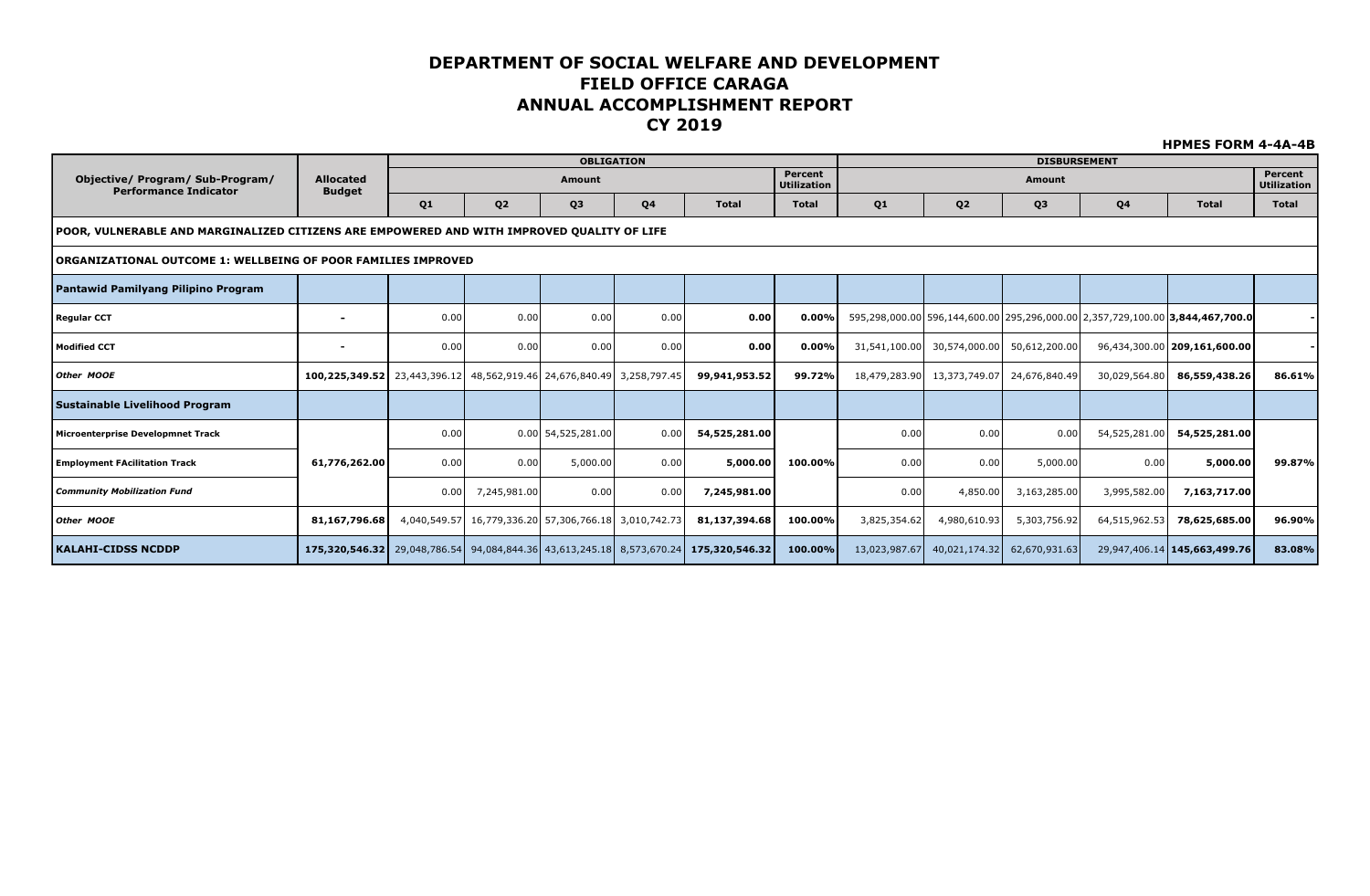|     |                                                                                                                                                                                                                          |        |                |                                |                               |        |                |                |                                          |                |                |                |                          |                     |                      |                 | <u>.</u>                                  |                                          |                         |                |                                                                                                     |                                                      |           |                             |                      |               |              |                  |                                                                                                                                                                                                                                                                                               |                                                                                               | <b>HPMES FORM 4-4A-4B</b>                        |
|-----|--------------------------------------------------------------------------------------------------------------------------------------------------------------------------------------------------------------------------|--------|----------------|--------------------------------|-------------------------------|--------|----------------|----------------|------------------------------------------|----------------|----------------|----------------|--------------------------|---------------------|----------------------|-----------------|-------------------------------------------|------------------------------------------|-------------------------|----------------|-----------------------------------------------------------------------------------------------------|------------------------------------------------------|-----------|-----------------------------|----------------------|---------------|--------------|------------------|-----------------------------------------------------------------------------------------------------------------------------------------------------------------------------------------------------------------------------------------------------------------------------------------------|-----------------------------------------------------------------------------------------------|--------------------------------------------------|
|     |                                                                                                                                                                                                                          |        |                | <b>Physical Targets</b>        |                               |        |                |                |                                          |                |                |                |                          |                     |                      |                 | <b>Physical Accomplishments</b>           |                                          |                         |                |                                                                                                     |                                                      |           |                             |                      |               |              |                  |                                                                                                                                                                                                                                                                                               |                                                                                               |                                                  |
|     | Objective/ Program/ Sub-Program/<br><b>Performance Indicator</b>                                                                                                                                                         |        |                |                                |                               |        |                | Q1             |                                          |                | Q <sub>2</sub> |                |                          | <b>1st Semester</b> |                      |                 | Q <sub>3</sub>                            |                                          |                         | Q <sub>4</sub> |                                                                                                     | 2nd Semester                                         |           |                             |                      | Total         |              | Variance         | <b>Assessment</b><br>of Variance                                                                                                                                                                                                                                                              | <b>Reasons for Variance</b>                                                                   | <b>Steering Measures / Remarks</b>               |
|     |                                                                                                                                                                                                                          | Q1     | Q <sub>2</sub> | Q3                             | Q <sub>4</sub>                | Total  | $\blacksquare$ | F              | $\mathbf T$                              | $\blacksquare$ | $\mathsf F$    | T              | M                        | F                   | T                    | $\blacksquare$  | F.                                        | T                                        | $\,$ M                  | $\mathsf F$    | $\mathbf T$                                                                                         | $\blacksquare$<br>M                                  |           | $\mathbf{T}$                | $\blacksquare$       | F             | T            |                  |                                                                                                                                                                                                                                                                                               |                                                                                               |                                                  |
|     | (1)                                                                                                                                                                                                                      | (2)    | (3)            | (4)                            | (5)                           | (6)    |                | (7)            |                                          |                | (8)            |                |                          | (9)                 |                      |                 | (10)                                      |                                          |                         | (11)           |                                                                                                     |                                                      | (12)      |                             |                      |               | (13)         | $14) = (13)-(6)$ | $\begin{array}{ccc} \text{Major} & \text{Minor} & \text{Full} \\ (\geq + / \cdot & (\stackrel{v - c}{\sim} \text{or} \quad \text{target} \\ 30\% & \stackrel{v - c}{\sim} + / \cdot & \text{farget} \\ \text{deviation} & 30\% & \text{Achiewa} \\ \text{on)} & \text{deviation} \end{array}$ | (14)                                                                                          | (19)                                             |
|     | POOR, VULNERABLE AND MARGINALIZED CITIZENS ARE EMPOWERED AND WITH IMPROVED QUALITY OF LIFE                                                                                                                               |        |                |                                |                               |        |                |                |                                          |                |                |                |                          |                     |                      |                 |                                           |                                          |                         |                |                                                                                                     |                                                      |           |                             |                      |               |              |                  |                                                                                                                                                                                                                                                                                               |                                                                                               |                                                  |
|     | ORGANIZATIONAL OUTCOME 2: RIGHTS OF THE POOR AND THE VULNERABLE SECTORS PROMOTED AND PROTECTED                                                                                                                           |        |                |                                |                               |        |                |                |                                          |                |                |                |                          |                     |                      |                 |                                           |                                          |                         |                |                                                                                                     |                                                      |           |                             |                      |               |              |                  |                                                                                                                                                                                                                                                                                               |                                                                                               |                                                  |
|     | A. RESIDENTIAL AND NON-RESIDENTIAL CARE SUB-PROGRAM                                                                                                                                                                      |        |                |                                |                               |        |                |                |                                          |                |                |                |                          |                     |                      |                 |                                           |                                          |                         |                |                                                                                                     |                                                      |           |                             |                      |               |              |                  |                                                                                                                                                                                                                                                                                               |                                                                                               |                                                  |
|     | <b>OUTCOME INDICATORS</b>                                                                                                                                                                                                |        |                |                                |                               |        |                |                |                                          |                |                |                |                          |                     |                      |                 |                                           |                                          |                         |                |                                                                                                     |                                                      |           |                             |                      |               |              |                  |                                                                                                                                                                                                                                                                                               |                                                                                               |                                                  |
|     | 2.1 Percentage of clients in residential and non-residential<br>care facilities rehabilitated                                                                                                                            |        | 30.00% 30.00%  | 30.00%                         | 30.00%                        | 30.00% |                |                | 55.41%36.00% 46.46% 71.01% 35.71% 60.82% |                |                |                |                          |                     | $\sim$               |                 | 81.08% 24.32% 52.70% 63.70% 45.65% 29.09% |                                          |                         |                |                                                                                                     |                                                      |           | $\sim$                      | 56.36% 45.45% 52.73% |               |              | 22.73%           | 000                                                                                                                                                                                                                                                                                           | Effectivity of the rehabilitate programs and<br>services. Cooperation of clients on the agree |                                                  |
|     | No. of Clients Rehabilitated                                                                                                                                                                                             |        |                |                                |                               |        | 41             | $\overline{9}$ | 46                                       | 49             | $10\,$         | 59             | $\sim$                   | $\sim$              | $\sim$               | 30 <sub>o</sub> | 9                                         | 39                                       | $11\,$                  | 21             | 32                                                                                                  | $\sim$<br>$\sim$                                     |           | $\sim$                      | 62                   | 25            | 87           |                  |                                                                                                                                                                                                                                                                                               | abilitation plan.                                                                             |                                                  |
|     | Residential Care Facilities                                                                                                                                                                                              |        |                |                                |                               |        | 41             | $\overline{9}$ | 46                                       | 49             | $10\,$         | 59             | $\overline{\phantom{a}}$ | $\sim$              | $\sim$               | 30              | 9                                         | 39                                       | $11\,$                  | 21             | 32                                                                                                  | $\sim$<br>$\blacksquare$                             |           | $\sim$                      | 62                   | 25            | 87           |                  |                                                                                                                                                                                                                                                                                               |                                                                                               |                                                  |
|     | a, RRCY                                                                                                                                                                                                                  |        |                |                                |                               |        | 41             | $\mathbf 0$    | 37                                       | 49             | $\overline{0}$ | 49             | $\sim$                   | $\sim$              | $\sim$               | 30              | $\overline{0}$                            | 30                                       | $11\,$                  | $\Omega$       | $11\,$                                                                                              | $\sim$<br>$\overline{\phantom{a}}$                   |           | $\overline{\phantom{a}}$    | 62                   | $\mathbf{o}$  | 62           |                  |                                                                                                                                                                                                                                                                                               |                                                                                               |                                                  |
|     | b. Home for Girls                                                                                                                                                                                                        |        |                |                                |                               |        | $\overline{0}$ | 9              | 9                                        | $\overline{0}$ | 10             | 10             | $\sim$                   | $\sim$              | $\sim$               | $\overline{0}$  | 9                                         | 9                                        | $\overline{\mathbf{0}}$ | 21             | 21                                                                                                  | $\sim$<br>$\sim$                                     |           | $\sim$                      | $\mathbf{o}$         | 25            | 25           |                  |                                                                                                                                                                                                                                                                                               |                                                                                               |                                                  |
|     | Non-Residential Care Facilities                                                                                                                                                                                          | N/A    | N/A            | N/A                            | N/A                           | N/A    | $\overline{0}$ | $\mathbf 0$    | $\overline{0}$                           | $\mathbf 0$    | $\mathbf 0$    | $\overline{0}$ | $\overline{a}$           | $\sim$              | $\sim$               | $\overline{0}$  | $\overline{0}$                            | $\Omega$                                 | $\mathbf 0$             | $\circ$        | $\overline{0}$                                                                                      | $\sim$<br>$\overline{\phantom{a}}$                   |           | $\sim$                      | $\mathbf{o}$         | $\bullet$     | $\mathbf{o}$ |                  |                                                                                                                                                                                                                                                                                               |                                                                                               |                                                  |
|     | <b>OUTPUT INDICATORS</b>                                                                                                                                                                                                 |        |                |                                |                               |        |                |                |                                          |                |                |                |                          |                     |                      |                 |                                           |                                          |                         |                |                                                                                                     |                                                      |           |                             |                      |               |              |                  |                                                                                                                                                                                                                                                                                               |                                                                                               |                                                  |
|     |                                                                                                                                                                                                                          |        |                |                                |                               |        |                |                |                                          |                |                |                |                          |                     |                      |                 |                                           |                                          |                         |                |                                                                                                     |                                                      |           |                             |                      |               |              |                  |                                                                                                                                                                                                                                                                                               |                                                                                               |                                                  |
|     | 2.2 Number of Clients Served                                                                                                                                                                                             |        |                |                                |                               |        | 74             | 25             | 99                                       | 69             | 28             | 97             |                          |                     | $\sim$               | 37              | 37                                        | 74                                       | 64                      | 46             | 110                                                                                                 |                                                      |           |                             | 110                  | 55            | 165          |                  | 800                                                                                                                                                                                                                                                                                           |                                                                                               |                                                  |
|     | <b>Residential Care Facilities</b>                                                                                                                                                                                       | 95     | 97             | 100                            | 100                           | 100    | 74             | 25             | 99                                       | 69             | ${\bf 28}$     | 97             | $\sim$                   | $\sim$              | $\sim$               | 37              | 37                                        | 74                                       | 64                      | 46             | 110                                                                                                 | $\sim$                                               |           | $\sim$                      | 110                  | 55            | 165          |                  |                                                                                                                                                                                                                                                                                               |                                                                                               |                                                  |
|     | a. RRCY                                                                                                                                                                                                                  | $70\,$ | 70             | 70                             | 70                            | 70     | 74             | $\overline{0}$ | 74                                       | 69             | $\overline{0}$ | 69             | $\sim$                   | $\sim$              | $\sim$               | 37              | $\overline{\mathbf{0}}$                   | 37                                       | 64                      | $\overline{0}$ | 64                                                                                                  | $\sim$<br>$\overline{\phantom{a}}$                   |           | $\sim$                      | 110                  | $\bullet$     | 110          |                  |                                                                                                                                                                                                                                                                                               | Served clients depends on the referrals from the<br>ourt and LSWDO                            | mediate issuance of court order of committi      |
|     | b. Home for Girls                                                                                                                                                                                                        | 25     | 27             | 30                             | 30                            | 30     | $\mathbf{0}$   | 25             | 25                                       | $\mathbb O$    | 28             | 28             | $\overline{\phantom{a}}$ |                     | $\sim$               | $\overline{0}$  | 37                                        | 37                                       | $\overline{0}$          | 46             | 46                                                                                                  | $\overline{\phantom{a}}$<br>$\blacksquare$           |           | $\overline{\phantom{a}}$    | $\mathbf{o}$         | 55            | 55           |                  |                                                                                                                                                                                                                                                                                               |                                                                                               |                                                  |
|     | Non-Residential Care Facilities                                                                                                                                                                                          | N/A    | N/A            | N/A                            | N/A                           | N/A    | $\overline{0}$ | $\mathbf{0}$   | $\overline{0}$                           | $\overline{0}$ | $\circ$        | $\overline{0}$ | $\sim$                   | $\sim$              | $\sim$               | $\bullet$       | $\bullet$                                 | $\mathbf{0}$                             | $\mathbf{o}$            | $\bullet$      | $\bullet$                                                                                           | $\sim$<br>$\blacksquare$                             |           | $\sim$                      | $\bullet$            | $\bullet$     | $\mathbf{o}$ |                  | $\Box$                                                                                                                                                                                                                                                                                        |                                                                                               | to non-residential care facilities in the region |
| 2.3 | ALOS of clients in residential facilities                                                                                                                                                                                |        |                |                                |                               |        |                |                |                                          |                |                |                |                          |                     |                      |                 |                                           |                                          |                         |                |                                                                                                     |                                                      |           |                             |                      |               |              |                  |                                                                                                                                                                                                                                                                                               |                                                                                               |                                                  |
|     | a. RRCY                                                                                                                                                                                                                  | 90     | 90             | 90                             | 90                            | 360    | 74             | $\overline{0}$ | 74                                       | 80             | $\overline{0}$ | 80             | $\sim$                   | $\sim$              | $\sim$               | 62              | $\overline{0}$                            | 62                                       | 76                      | $\overline{0}$ | 76                                                                                                  | $\sim$<br>$\overline{\phantom{a}}$                   |           | $\sim$                      |                      |               |              |                  |                                                                                                                                                                                                                                                                                               |                                                                                               |                                                  |
|     | b. Home for Girls                                                                                                                                                                                                        | 80     | 80             | 80                             | 80                            | 320    | $\overline{0}$ | 531            | 531                                      | $\mathbf 0$    | 391            | 391            | $\sim$                   | $\sim$              | $\sim$               | $\overline{0}$  | 249                                       | 249                                      | $\overline{0}$          | 292.50 292.50  |                                                                                                     | $\blacksquare$<br>$\overline{\phantom{a}}$           |           | $\overline{\phantom{a}}$    | $\mathbf{o}$         | 251           | 251          |                  |                                                                                                                                                                                                                                                                                               |                                                                                               |                                                  |
| 2.4 | Percentage of facilities with standard client-staff ratio                                                                                                                                                                |        |                |                                |                               |        |                |                |                                          |                |                |                |                          |                     |                      |                 |                                           |                                          |                         |                |                                                                                                     |                                                      |           |                             |                      |               |              |                  | $\Box$                                                                                                                                                                                                                                                                                        |                                                                                               |                                                  |
|     | a. RRCY                                                                                                                                                                                                                  |        |                |                                |                               |        |                |                |                                          |                |                |                |                          |                     |                      |                 |                                           |                                          |                         |                |                                                                                                     |                                                      |           |                             |                      |               |              |                  |                                                                                                                                                                                                                                                                                               |                                                                                               |                                                  |
|     | Number of Facilities with Standard Client-Social<br><b>Worker Ratio</b>                                                                                                                                                  |        |                |                                |                               |        | 1:15           | $\sim$         | 1:15                                     |                |                |                | $\sim$                   | $\sim$              | $\sim$               |                 |                                           |                                          | 1:13                    |                | 1:13                                                                                                | $\sim$<br>$\overline{\phantom{a}}$                   |           | $\sim$                      | 1:15                 | $\bullet$     | 1:15         |                  |                                                                                                                                                                                                                                                                                               |                                                                                               |                                                  |
|     | Number of Facilities with Standard<br>Client-Houseparent Ratio                                                                                                                                                           |        |                |                                |                               |        | 1:20           |                | 1:20                                     |                |                |                | $\sim$                   | $\sim$              | $\sim$               |                 |                                           |                                          | 1:20                    |                | 1:20                                                                                                | $\overline{\phantom{a}}$<br>$\overline{\phantom{a}}$ |           | $\sim$                      | 1:19                 | $\bullet$     | 1:19         |                  |                                                                                                                                                                                                                                                                                               |                                                                                               |                                                  |
|     | b. Home for Girls                                                                                                                                                                                                        |        |                |                                |                               |        |                |                |                                          |                |                |                |                          |                     |                      |                 |                                           |                                          |                         |                |                                                                                                     |                                                      |           |                             |                      |               |              |                  |                                                                                                                                                                                                                                                                                               |                                                                                               |                                                  |
|     | Number of Facilities with Standard Client-Social<br>Worker Ratio                                                                                                                                                         |        |                |                                |                               |        | $\sim$         | 1:20           | 1:20                                     |                | 1:12           | 1:12           | $\sim$                   | $\sim$              | $\sim$               |                 | 1:13                                      | 1:13                                     | $\sim$                  | 1:13           | 1:13                                                                                                | $\mathcal{L}_{\mathcal{A}}$<br>$\sim$                |           | $\overline{\phantom{a}}$    | $\mathbf{o}$         | 1:13          | 1:13         |                  |                                                                                                                                                                                                                                                                                               |                                                                                               |                                                  |
|     | Number of Facilities with Standard                                                                                                                                                                                       |        |                |                                |                               |        | $\sim$         | 1:20           | 1:20                                     | $\sim$         | 1:20           | 1:20           | $\sim$                   | $\sim$              | $\sim$               |                 | 1:20                                      | 1:20                                     | $\sim$                  | 1:15           | 1:20                                                                                                | $\sim$<br>$\sim$                                     |           | $\sim$                      | $\bullet$            | 1:15          | 1:15         |                  |                                                                                                                                                                                                                                                                                               |                                                                                               |                                                  |
|     | Client-Houseparent Ratio<br>B. Supplementary Feeding Sub-Program                                                                                                                                                         |        |                |                                |                               |        |                |                |                                          |                |                |                |                          |                     |                      |                 |                                           |                                          |                         |                |                                                                                                     |                                                      |           |                             |                      |               |              |                  |                                                                                                                                                                                                                                                                                               |                                                                                               |                                                  |
|     | <b>OUTCOME INDICATORS</b>                                                                                                                                                                                                |        |                |                                |                               |        |                |                |                                          |                |                |                |                          |                     |                      |                 |                                           |                                          |                         |                |                                                                                                     |                                                      |           |                             |                      |               |              |                  |                                                                                                                                                                                                                                                                                               |                                                                                               |                                                  |
|     | 2.5 Percentage of malnourished children in CDCs and SNPs                                                                                                                                                                 |        |                |                                |                               |        |                |                |                                          |                |                |                |                          |                     |                      |                 |                                           |                                          |                         |                |                                                                                                     |                                                      |           |                             |                      |               |              |                  | $\Box$                                                                                                                                                                                                                                                                                        |                                                                                               |                                                  |
|     | with improved nutritional status                                                                                                                                                                                         |        |                |                                |                               |        |                |                |                                          |                |                |                |                          |                     |                      |                 |                                           | NA - on                                  |                         |                | $NA - or$                                                                                           |                                                      |           | NA - or                     |                      |               |              |                  |                                                                                                                                                                                                                                                                                               |                                                                                               |                                                  |
|     | a. Severely underweight to Underweight                                                                                                                                                                                   | 10%    | 10%            | 10%                            | 10%                           | 10%    | $\overline{0}$ | $\bf{0}$       | $\overline{0}$                           | 45%            | 55%            | 79%            |                          |                     | 45.00% 55.00% 79.00% | $\overline{0}$  | $\overline{0}$                            | going<br>feeding                         | $\overline{0}$          | $\Omega$       | going<br>feeding                                                                                    | $\bullet$<br>$\bullet$                               |           | going<br>feeding<br>NA - or | $\mathbf{o}$         | $\mathbf{o}$  | $\bullet$    | $\mathbf{o}$     | $\Box$                                                                                                                                                                                                                                                                                        |                                                                                               |                                                  |
|     | b. Underweight to Normal                                                                                                                                                                                                 | 80%    | 80%            | 80%                            | 80%                           | 80%    | $\overline{0}$ | $\mathbf 0$    | $\overline{0}$                           | 45%            | 55%            | 82%            |                          |                     | 45.00% 55.00% 82.00% | $\overline{0}$  | $\overline{0}$                            | NA - on<br>going<br>feeding<br>$NA - on$ | $\overline{0}$          | $\circ$        | NA - on<br>going<br>feeding<br>NA - on                                                              | $\bullet$<br>$\bullet$                               |           | going<br>feeding            | $\mathbf{0}$         | $\mathbf{o}$  | $\Omega$     | $\Omega$         | $\Box$                                                                                                                                                                                                                                                                                        |                                                                                               |                                                  |
|     | c. Overweight to Normal                                                                                                                                                                                                  | 20%    | 20%            | 20%                            | 20%                           | 20%    | $\overline{0}$ | $\overline{0}$ | $\overline{0}$                           | 69%            | 31%            |                | 21% 69.00% 31.00% 21.00% |                     |                      | $\overline{0}$  | $\overline{\mathbf{0}}$                   | going<br>feeding                         | $\overline{0}$          | $\circ$        | going<br>feeding                                                                                    | $\bullet$<br>$\bullet$                               |           | NA - on<br>going<br>feeding | 69.00% 31.00% 21.00% |               |              | 1.00%            | $\Box$                                                                                                                                                                                                                                                                                        |                                                                                               |                                                  |
| 2.6 | Percentage of children in CDCs and SNPs with sustained normal nutritional status (over total children served)<br>Number of children in CDCs and SNPs with normal nutritional                                             |        |                |                                |                               |        |                |                |                                          |                |                |                |                          |                     |                      |                 |                                           |                                          |                         |                |                                                                                                     |                                                      |           |                             |                      |               |              |                  | $\Box$                                                                                                                                                                                                                                                                                        |                                                                                               |                                                  |
|     | Number of children in CDCs and Stwist With normal nuchuonal<br>(Upon weigh-in, before feeding)<br>Number of children in CDCs and SNPs with sustained normal<br>Number of children in CDCs and SNPs with sustained normal |        |                | 39276                          | 32,329                        | 71,605 |                |                |                                          |                |                |                |                          |                     |                      |                 |                                           |                                          |                         |                | 13,746 25,530 39,276 11,315 21,014 32,329 25,061 46,544                                             |                                                      | 71,605    |                             | 25,061               | 46,544 71,605 |              |                  | $\Box   \Box   \Box$                                                                                                                                                                                                                                                                          |                                                                                               |                                                  |
|     | (After feeding)                                                                                                                                                                                                          |        |                | $NA - on-$<br>going<br>feeding | $NA - on$<br>going<br>feeding |        |                |                |                                          |                |                |                |                          |                     |                      |                 |                                           | $NA - on-$<br>going<br>feeding           |                         |                | NA - on- NA - on- NA - on-<br>going going going on-<br>feeding feeding feeding <b>going</b> feeding |                                                      | $NA - on$ | going<br>feeding            |                      |               |              |                  | $\Box   \Box   \Box$                                                                                                                                                                                                                                                                          |                                                                                               |                                                  |

**feeding**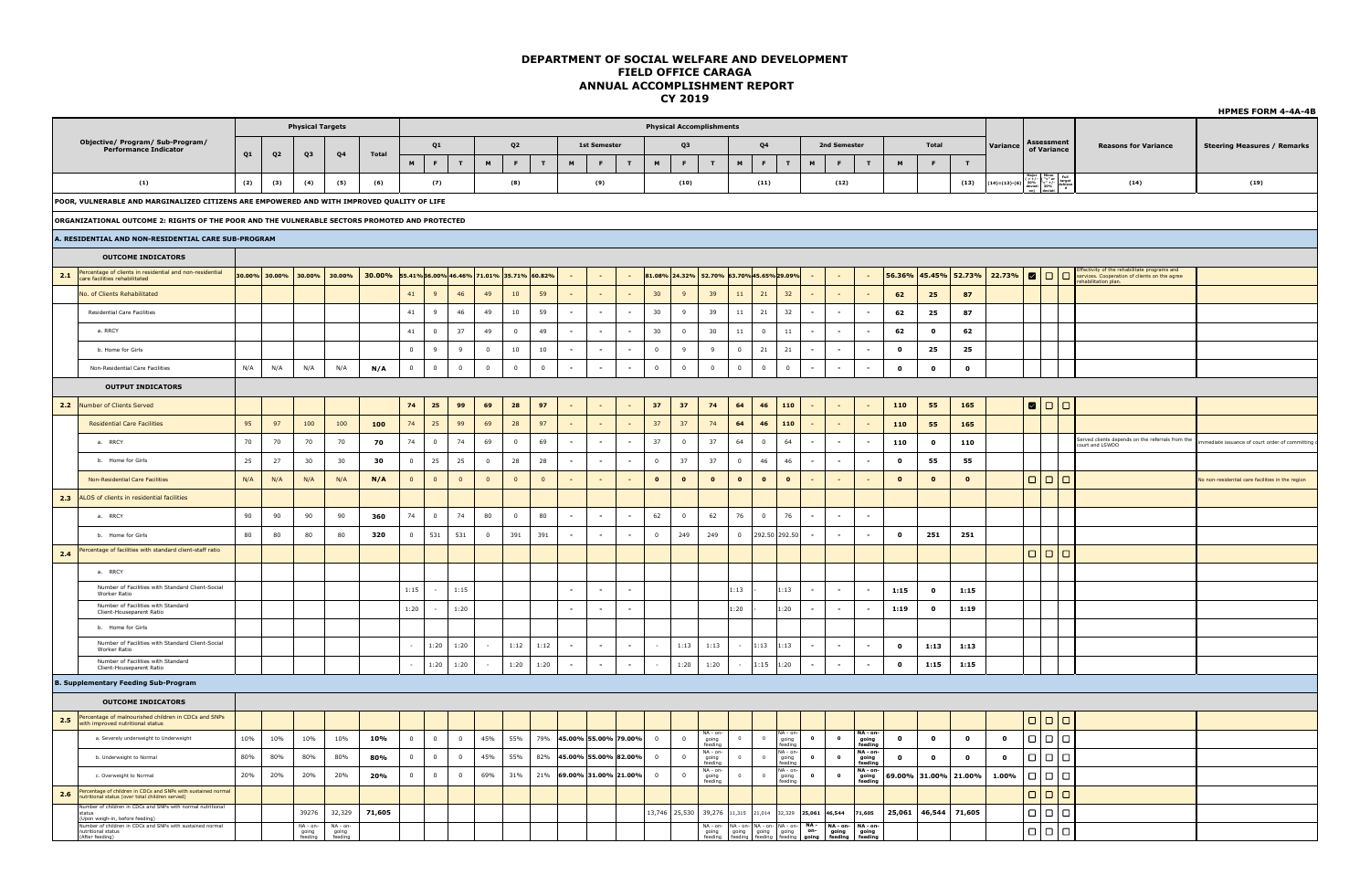|        |                                                                                                                           |         |                         |                         |                |                                                                                                                                           |                |                |                      |                         |                |                |                                                                                           |                     |                             |                |                                 |                |                           |                |                |                                           |                         |                         |                                                                                                                                        |                              |              |          |                                                                                      |                                                                                                                                                                                                                                                                                                                                                                   | <b>HPMES FORM 4-4A-4B</b>                                                                                                                                                                                                     |
|--------|---------------------------------------------------------------------------------------------------------------------------|---------|-------------------------|-------------------------|----------------|-------------------------------------------------------------------------------------------------------------------------------------------|----------------|----------------|----------------------|-------------------------|----------------|----------------|-------------------------------------------------------------------------------------------|---------------------|-----------------------------|----------------|---------------------------------|----------------|---------------------------|----------------|----------------|-------------------------------------------|-------------------------|-------------------------|----------------------------------------------------------------------------------------------------------------------------------------|------------------------------|--------------|----------|--------------------------------------------------------------------------------------|-------------------------------------------------------------------------------------------------------------------------------------------------------------------------------------------------------------------------------------------------------------------------------------------------------------------------------------------------------------------|-------------------------------------------------------------------------------------------------------------------------------------------------------------------------------------------------------------------------------|
|        |                                                                                                                           |         |                         | <b>Physical Targets</b> |                |                                                                                                                                           |                |                |                      |                         |                |                |                                                                                           |                     |                             |                | <b>Physical Accomplishments</b> |                |                           |                |                |                                           |                         |                         |                                                                                                                                        |                              |              |          |                                                                                      |                                                                                                                                                                                                                                                                                                                                                                   |                                                                                                                                                                                                                               |
|        | Objective/ Program/ Sub-Program/<br><b>Performance Indicator</b>                                                          | Q1      | Q <sub>2</sub>          | Q3                      | Q <sub>4</sub> | Total                                                                                                                                     |                | Q1             |                      |                         | Q <sub>2</sub> |                |                                                                                           | <b>1st Semester</b> |                             |                | <b>O3</b>                       |                |                           | Q <sub>4</sub> |                |                                           | 2nd Semester            |                         |                                                                                                                                        | Total                        |              | Variance | Assessment<br>of Variance                                                            | <b>Reasons for Variance</b>                                                                                                                                                                                                                                                                                                                                       | <b>Steering Measures / Remarks</b>                                                                                                                                                                                            |
|        |                                                                                                                           |         |                         |                         |                |                                                                                                                                           | M              | F              | $\mathbf{r}$         | M                       | F              | T              | M                                                                                         | F                   | T                           | $\blacksquare$ | F.                              | $\mathbf{r}$   | $\,$ M                    | $\mathsf F$    | T              | M                                         | $\mathsf F$             | T                       | $\,$ M                                                                                                                                 | F.                           | T            |          |                                                                                      |                                                                                                                                                                                                                                                                                                                                                                   |                                                                                                                                                                                                                               |
|        | <b>OUTPUT INDICATORS</b>                                                                                                  |         |                         |                         |                |                                                                                                                                           |                |                |                      |                         |                |                |                                                                                           |                     |                             |                |                                 |                |                           |                |                |                                           |                         |                         |                                                                                                                                        |                              |              |          |                                                                                      |                                                                                                                                                                                                                                                                                                                                                                   |                                                                                                                                                                                                                               |
| 2.7    | Number of children in CDCs and SNPs provided with<br>supplementary feeding                                                | 75,791  | $\overline{\mathbf{0}}$ | $\overline{0}$          | $\mathbf{0}$   | 75,791                                                                                                                                    |                |                | 35,952 43,942 79,894 | $\overline{\mathbf{0}}$ | $\overline{0}$ | $\mathbf{0}$   | 35,952                                                                                    |                     | 43,942 79,894 14,613 27,139 |                |                                 | 41,752         |                           |                |                | 12,058 22,394 34,452 26,671 49,533 76,204 |                         |                         |                                                                                                                                        |                              |              |          | 0 0 0                                                                                | le 2nd semestral number of children comprise<br>of the 9th cycle implementaion (1st semestral is<br>entation). The 9th cycle starts<br>Bth cycle implementation). The 9th cycle st<br>June 1, 2019 to May 31, 2020. The actual<br>umber of children for the 9th cycle of 76.204<br>cceeds the target number of children of 75,791<br>.00.5% accomplishment rate). |                                                                                                                                                                                                                               |
|        | C. Social Welfare for Senior Citizens Sub-Program                                                                         |         |                         |                         |                |                                                                                                                                           |                |                |                      |                         |                |                |                                                                                           |                     |                             |                |                                 |                |                           |                |                |                                           |                         |                         |                                                                                                                                        |                              |              |          |                                                                                      |                                                                                                                                                                                                                                                                                                                                                                   |                                                                                                                                                                                                                               |
|        | <b>OUTCOME INDICATORS</b>                                                                                                 |         |                         |                         |                |                                                                                                                                           |                |                |                      |                         |                |                |                                                                                           |                     |                             |                |                                 |                |                           |                |                |                                           |                         |                         |                                                                                                                                        |                              |              |          |                                                                                      |                                                                                                                                                                                                                                                                                                                                                                   |                                                                                                                                                                                                                               |
| 2.8    | Percentage of beneficiaries using social pension to augment<br>daily living subsistence and medical needs                 |         | 90-100%                 |                         |                | 90-100% 90-100%                                                                                                                           |                |                |                      |                         |                |                | $0.00\%$ $0.00\%$ $0.00\%$ 18.44% 14.63% 33.07% 18.44% 14.63% 33.07% 22.19% 44.08% 66.27% |                     |                             |                |                                 |                |                           |                |                | 1.98% 1.37% 3.35% 24.17% 45.45%           |                         |                         |                                                                                                                                        | 69.62% 42.61% 60.08% 102.69% |              | 2.69%    | $\begin{array}{c c c c c} \hline \textbf{O} & \textbf{O} & \textbf{O} \end{array}$   | iriance occured due to the delisted<br>eneficiaries which was being replaced, hence<br>he possibility that the listed one beneficiary                                                                                                                                                                                                                             |                                                                                                                                                                                                                               |
|        | Fotal number of Social Pension Beneficaries                                                                               |         |                         |                         |                |                                                                                                                                           |                |                |                      |                         |                |                |                                                                                           |                     |                             |                |                                 |                |                           |                |                |                                           |                         |                         | 6,510 7,318 13,828 35,542 64,968 100,510 59,662                                                                                        | 84,112                       | 143,774      | 3,774    |                                                                                      |                                                                                                                                                                                                                                                                                                                                                                   |                                                                                                                                                                                                                               |
|        | Number of beneficiaries using social pension to augment daily<br>living subsistence and medical needs                     |         |                         |                         |                |                                                                                                                                           | $\overline{0}$ | $\mathbf 0$    | $\overline{0}$       |                         |                |                | 24,120   19,144   43,264   24,120   19,144   43,264   29,032   57,650                     |                     |                             |                |                                 | 86,682         |                           |                |                |                                           |                         |                         | 6,510 7,318 13,828 35,542 64,968 100,510 59,662                                                                                        | 84,112                       | 143,774      | 3,774    |                                                                                      | ariance occured due to the delisted<br>eneficiaries which was being replaced, hence<br>the possibility that the listed one beneficiary                                                                                                                                                                                                                            |                                                                                                                                                                                                                               |
|        | <b>OUTPUT INDICATORS</b>                                                                                                  |         |                         |                         |                |                                                                                                                                           |                |                |                      |                         |                |                |                                                                                           |                     |                             |                |                                 |                |                           |                |                |                                           |                         |                         |                                                                                                                                        |                              |              |          |                                                                                      |                                                                                                                                                                                                                                                                                                                                                                   |                                                                                                                                                                                                                               |
| 2.9    | Number of senior citizens who received social pension within the<br>louarter                                              | 140,000 | 140,000                 | 140,000                 | 140,000        | 140,000                                                                                                                                   | $\overline{0}$ | $\overline{0}$ | $\overline{0}$       | 24,120                  |                |                | 19,144 43,264 24,120 19,144 43,264 29,032 57,650                                          |                     |                             |                |                                 | 86,682 6510    |                           | 7318           |                |                                           |                         |                         | $13828$ 35,542 64,968 100,510 59,662                                                                                                   | 84,112                       | 143,774      | 3774     | $\begin{array}{c c c c c c} \hline \textbf{C} & \textbf{C} & \textbf{C} \end{array}$ |                                                                                                                                                                                                                                                                                                                                                                   |                                                                                                                                                                                                                               |
| 2.10   | lumber of centenarians provided with cash gift                                                                            | $\circ$ | $\overline{0}$          | $\overline{5}$          |                | 10                                                                                                                                        |                | $\overline{4}$ | 5 <sup>5</sup>       | $\overline{2}$          | $\overline{2}$ | $\overline{4}$ | $\overline{\mathbf{3}}$                                                                   | $6\overline{6}$     | $\overline{9}$              | $\mathbf{1}$   |                                 | 5              |                           |                |                | $\mathbf{1}$                              | $\bf{8}$                | $\overline{9}$          | $\overline{\mathbf{3}}$                                                                                                                | 13                           | 16           | 6        | 800                                                                                  |                                                                                                                                                                                                                                                                                                                                                                   |                                                                                                                                                                                                                               |
|        | D. Protective Program for Individuals, Families and Communities in Need or in Crisis Sub-Program                          |         |                         |                         |                |                                                                                                                                           |                |                |                      |                         |                |                |                                                                                           |                     |                             |                |                                 |                |                           |                |                |                                           |                         |                         |                                                                                                                                        |                              |              |          |                                                                                      |                                                                                                                                                                                                                                                                                                                                                                   |                                                                                                                                                                                                                               |
|        | <b>OUTCOME INDICATORS</b>                                                                                                 |         |                         |                         |                |                                                                                                                                           |                |                |                      |                         |                |                |                                                                                           |                     |                             |                |                                 |                |                           |                |                |                                           |                         |                         |                                                                                                                                        |                              |              |          |                                                                                      |                                                                                                                                                                                                                                                                                                                                                                   |                                                                                                                                                                                                                               |
| (AICS) | <b>Assistance to Individuals in Crisis Situation</b>                                                                      |         |                         |                         |                |                                                                                                                                           |                |                |                      |                         |                |                |                                                                                           |                     |                             |                |                                 |                |                           |                |                |                                           |                         |                         |                                                                                                                                        |                              |              |          |                                                                                      |                                                                                                                                                                                                                                                                                                                                                                   |                                                                                                                                                                                                                               |
|        | Percentage of clients who rated protective services<br>2.11 provided as satisfactory or better (AICS)                     | 100.00% | 100.00%                 | 100.00%                 | 100.00%        | 100.00% 31.00% 69.00% 100.00% 30.00% 70.00% 100.00% 29.14% 70.86% 100.00% 28.79% 71.21% 100.00% 33.23 66.77% 100.00 31.76% 68.24% 100.00% |                |                |                      |                         |                |                |                                                                                           |                     |                             |                |                                 |                |                           |                |                |                                           |                         |                         |                                                                                                                                        |                              | 100.00%      |          | $\begin{array}{c c c c c c} \hline \textbf{C} & \textbf{C} & \textbf{C} \end{array}$ |                                                                                                                                                                                                                                                                                                                                                                   |                                                                                                                                                                                                                               |
|        | <b>Minors Traveling Abroad</b>                                                                                            |         |                         |                         |                |                                                                                                                                           |                |                |                      |                         |                |                |                                                                                           |                     |                             |                |                                 |                |                           |                |                |                                           |                         |                         |                                                                                                                                        |                              |              |          |                                                                                      |                                                                                                                                                                                                                                                                                                                                                                   |                                                                                                                                                                                                                               |
|        | 2.12 Percentage of clients who rated protective services provided as<br>satisfactory or better (Minors Travelling Abroad) | 100.00% | 100.00%                 | 100.00%                 | 100.00%        | 100.00%                                                                                                                                   |                |                |                      |                         |                |                |                                                                                           |                     |                             |                |                                 |                |                           |                |                |                                           |                         |                         | 33.05%66.94%100%%25.18%74.82% 100.00%28.85%71.15% 100.00%352.50% 47.50% 100.00% 59.37% 40.62% 100.00 27.87% 72.12% 100%% 28.47% 71.53% |                              | 100.00%      |          | $\begin{array}{c c c c c c} \hline \textbf{C} & \textbf{C} & \textbf{C} \end{array}$ |                                                                                                                                                                                                                                                                                                                                                                   | 1. Advocacy effort through Social Media Card, Brochure, send<br>communication to LGUs for guidance in handling MTA cases<br>and radio guesting as initiated by the office known as " Ikaw<br>ug ang DSWD Kuyog sa Kabag ohan. |
|        | <b>OUTPUT INDICATORS</b>                                                                                                  |         |                         |                         |                |                                                                                                                                           |                |                |                      |                         |                |                |                                                                                           |                     |                             |                |                                 |                |                           |                |                |                                           |                         |                         |                                                                                                                                        |                              |              |          |                                                                                      |                                                                                                                                                                                                                                                                                                                                                                   |                                                                                                                                                                                                                               |
|        | 2.13 Number of beneficiaries served through AICS                                                                          |         |                         |                         |                | 33,000                                                                                                                                    |                |                | 2,943 7,671 10,614   | 2,833                   |                | $6,636$ 9,469  | 5,776                                                                                     |                     | $14,307$ 20,083 3,369       |                | 7,921                           |                |                           |                |                |                                           |                         |                         | 11,290   6,804   16,378   23,182   10,173   24,299   34,472   15,949   38,606                                                          |                              | 54,555       | 21,555   | 800                                                                                  |                                                                                                                                                                                                                                                                                                                                                                   |                                                                                                                                                                                                                               |
|        | Type of Assistance                                                                                                        |         |                         |                         |                |                                                                                                                                           |                |                |                      |                         |                |                |                                                                                           |                     |                             |                |                                 |                |                           |                |                |                                           |                         |                         |                                                                                                                                        |                              |              |          |                                                                                      |                                                                                                                                                                                                                                                                                                                                                                   |                                                                                                                                                                                                                               |
|        | a. Medical Assistance                                                                                                     | ANA     | ANA                     | <b>ANA</b>              | ANA            | ANA                                                                                                                                       |                | $2,355$ 6,162  | 8,517                | 2,195                   | 5,276          | 7,471          | 4550                                                                                      | 11438               | 15,988                      | 2,582          | 6,229                           | 8,811          | 3,756 7,857 11,613 6,338  |                |                |                                           | 14,086                  |                         | 20,424 10,888                                                                                                                          | 25,524                       | 36,412       |          |                                                                                      |                                                                                                                                                                                                                                                                                                                                                                   |                                                                                                                                                                                                                               |
|        | b. Burial Assistance                                                                                                      | ANA     | ANA                     | ANA                     | ANA            | ANA                                                                                                                                       | 405            | 1,096          | 1,501                | 390                     | 1,019          | 1,409          | 795                                                                                       | 2115                | 2,910                       | 464            | 1,123                           | 1,587          | 525                       | 1,408 1,933    |                | 989                                       | 2,531                   | 3,520                   | 1,784                                                                                                                                  | 4,646                        | 6,430        |          |                                                                                      |                                                                                                                                                                                                                                                                                                                                                                   |                                                                                                                                                                                                                               |
|        | c. Educational Assistance                                                                                                 | ANA     | ANA                     | ANA                     | ANA            | ANA                                                                                                                                       | 13             | 44             | 57                   | $\overline{2}$          | 5              | $\overline{7}$ | 15                                                                                        | 49                  | 64                          | 12             | 34                              | 46             | 2,037                     | 6,336 8,373    |                | 2,049                                     | 6,370                   | 8,419                   | 2,064                                                                                                                                  | 6,419                        | 8,483        |          |                                                                                      |                                                                                                                                                                                                                                                                                                                                                                   |                                                                                                                                                                                                                               |
|        | d. Transportation Assistance                                                                                              | ANA     | ANA                     | <b>ANA</b>              | ANA            | <b>ANA</b>                                                                                                                                | 44             | 110            | 154                  | 27                      | 71             | 98             | 71                                                                                        | 181                 | 252                         | 59             | 125                             | 184            | 47                        | 113            | 160            | 106                                       | 238                     | 344                     | 177                                                                                                                                    | 419                          | 596          |          |                                                                                      |                                                                                                                                                                                                                                                                                                                                                                   |                                                                                                                                                                                                                               |
|        | e. Food Assistance                                                                                                        | ANA     | ANA                     | ANA                     | ANA            | ANA                                                                                                                                       | 126            | 259            | 385                  | 212                     | 229            | 441            | 338                                                                                       | 488                 | 826                         | 132            | 224                             | 356            | 200                       | 303            | 503            | 332                                       | 527                     | 859                     | 670                                                                                                                                    | 1,015                        | 1,685        |          |                                                                                      |                                                                                                                                                                                                                                                                                                                                                                   |                                                                                                                                                                                                                               |
|        | f. Non-Food Assistance                                                                                                    | ANA     | ANA                     | $\sf ANA$               | $\mathsf{ANA}$ | ANA                                                                                                                                       | $\overline{0}$ | $\overline{0}$ | $\overline{0}$       | $\mathbf 0$             | $\overline{0}$ | $\mathbf 0$    | $\mathbf{o}$                                                                              | $\bullet$           | $\mathbf{o}$                | $\,0\,$        | $\mathbf{0}$                    | $\mathbf 0$    | $\overline{0}$            | $\overline{0}$ | $\mathbf 0$    | $\bullet$                                 | $\bullet$               | $\bullet$               | $\mathbf{o}$                                                                                                                           | $\mathbf{o}$                 | $\mathbf{o}$ |          |                                                                                      |                                                                                                                                                                                                                                                                                                                                                                   |                                                                                                                                                                                                                               |
|        | g. Other Cash Assistance                                                                                                  | ANA     | ANA                     | ANA                     | ANA            | <b>ANA</b>                                                                                                                                | $\Omega$       | $\circ$        | $\circ$              | 7                       | 36             | 43             | $\overline{7}$                                                                            | 36                  | 43                          | $\Omega$       | $\Omega$                        | $\Omega$       | $\Omega$                  | $\overline{0}$ | $\Omega$       | $\bullet$                                 | $\bullet$               | $\Omega$                | $\overline{z}$                                                                                                                         | 36                           | 43           |          |                                                                                      |                                                                                                                                                                                                                                                                                                                                                                   |                                                                                                                                                                                                                               |
|        | h. Cash                                                                                                                   | ANA     | ANA                     | ANA                     | ANA            | ANA                                                                                                                                       | $\overline{0}$ | $\overline{0}$ | $\overline{0}$       | $\overline{0}$          | $\overline{0}$ | $\overline{0}$ | $\bullet$                                                                                 | $\bullet$           | $\bullet$                   | 120            | 186                             | 306            | 239                       | 361            | 600            | 359                                       | 547                     | 906                     | 359                                                                                                                                    | 547                          | 906          |          |                                                                                      |                                                                                                                                                                                                                                                                                                                                                                   |                                                                                                                                                                                                                               |
|        | h. Psychosocial                                                                                                           | ANA     | ANA                     | ANA                     | ANA            | <b>ANA</b>                                                                                                                                | $\overline{0}$ | $\overline{0}$ | $\overline{0}$       | $\overline{0}$          | $\overline{0}$ | $\overline{0}$ | $\bullet$                                                                                 | $\bullet$           | $\bullet$                   | $\overline{0}$ | $\overline{0}$                  | $\overline{0}$ | 6,804 16,378 23,182 6,804 |                |                |                                           |                         | 16,378 23,182           | 6,804                                                                                                                                  | 16,378                       | 23,182       |          |                                                                                      |                                                                                                                                                                                                                                                                                                                                                                   |                                                                                                                                                                                                                               |
|        | i. Referral                                                                                                               | ANA     | ANA                     | ANA                     | ANA            | <b>ANA</b>                                                                                                                                | $\overline{0}$ | $\overline{0}$ | $\overline{0}$       | $\overline{0}$          | $\overline{0}$ | $\mathbf{0}$   | $\bullet$                                                                                 | $\mathbf{o}$        | $\bullet$                   | $\mathbf{0}$   | $^{\circ}$                      | $\overline{0}$ | 2,478 5,228 7,706 2,478   |                |                |                                           | 5,228                   | 7,706                   | 2,478                                                                                                                                  | 5,228                        | 7,706        |          |                                                                                      |                                                                                                                                                                                                                                                                                                                                                                   |                                                                                                                                                                                                                               |
|        | Client Category                                                                                                           |         |                         |                         |                |                                                                                                                                           |                |                |                      |                         |                |                |                                                                                           |                     |                             |                |                                 |                |                           |                |                |                                           |                         |                         |                                                                                                                                        |                              |              |          |                                                                                      |                                                                                                                                                                                                                                                                                                                                                                   |                                                                                                                                                                                                                               |
|        | amily Head and Other Needy Adult (FHONA)                                                                                  |         |                         |                         |                |                                                                                                                                           | 2388           | 6346           | 8734                 | 2314                    | 5,509          | 7,823          | 4,702                                                                                     |                     | 11,855 16,557               | 2,695          | 6,478                           | 9,173          | 5,559 14,333 19,892 8,254 |                |                |                                           |                         | 20,811 29,065           | 12,956                                                                                                                                 | 32,666                       | 45,622       |          |                                                                                      |                                                                                                                                                                                                                                                                                                                                                                   |                                                                                                                                                                                                                               |
|        | men in Especially Difficult Circumstances (WEDC)                                                                          |         |                         |                         |                |                                                                                                                                           | $\overline{0}$ | 6              | 6                    | $\mathbf 0$             | 6              | 6              | $\bullet$                                                                                 | 12                  | 12                          | $\,0\,$        | $\mathbf{1}$                    | $\mathbf{1}$   | $\overline{0}$            | $\overline{2}$ | $\overline{2}$ | $\bullet$                                 | $\overline{\mathbf{3}}$ | $\overline{\mathbf{3}}$ | $\mathbf{o}$                                                                                                                           | 15                           | 15           |          |                                                                                      |                                                                                                                                                                                                                                                                                                                                                                   |                                                                                                                                                                                                                               |
|        | Children in Need of Special Protection (CNSP)                                                                             |         |                         |                         |                |                                                                                                                                           | $\overline{0}$ | $\circ$        | $\Omega$             | $\overline{1}$          | $\mathbf{1}$   | $\overline{2}$ | $\mathbf{1}$                                                                              | $\mathbf{1}$        | $\overline{2}$              | $\overline{4}$ | 5 <sub>5</sub>                  | Q              | $\Omega$                  | $\overline{4}$ | $\overline{4}$ | $\overline{\mathbf{4}}$                   | 9                       | 13                      | 5                                                                                                                                      | 10                           | 15           |          |                                                                                      |                                                                                                                                                                                                                                                                                                                                                                   |                                                                                                                                                                                                                               |
|        | 'outh in Need of Special Protection (YNSP)                                                                                |         |                         |                         |                |                                                                                                                                           | $\overline{0}$ | $\mathbf{1}$   | <sup>1</sup>         | <sup>1</sup>            | $\overline{4}$ | 5              | $\mathbf{1}$                                                                              | 5                   | 6                           | $\overline{0}$ | $\overline{2}$                  | $\overline{2}$ | $\overline{0}$            | $\overline{0}$ | $\overline{0}$ | $\bullet$                                 | $\overline{\mathbf{2}}$ | $\overline{\mathbf{2}}$ | 1                                                                                                                                      | $\overline{z}$               | 8            |          |                                                                                      |                                                                                                                                                                                                                                                                                                                                                                   |                                                                                                                                                                                                                               |
|        | senior Citizen (SC)                                                                                                       |         |                         |                         |                |                                                                                                                                           | 508            | 1274           | 1782                 | 479                     | 1,076          | 1,555          | 987                                                                                       | 2,350               | 3,337                       | 610            | 1,379                           | 1,989          | 1,078 1,984 3,062 1,688   |                |                |                                           | 3,363                   | 5,051                   | 2,675                                                                                                                                  | 5,713                        | 8,388        |          |                                                                                      |                                                                                                                                                                                                                                                                                                                                                                   |                                                                                                                                                                                                                               |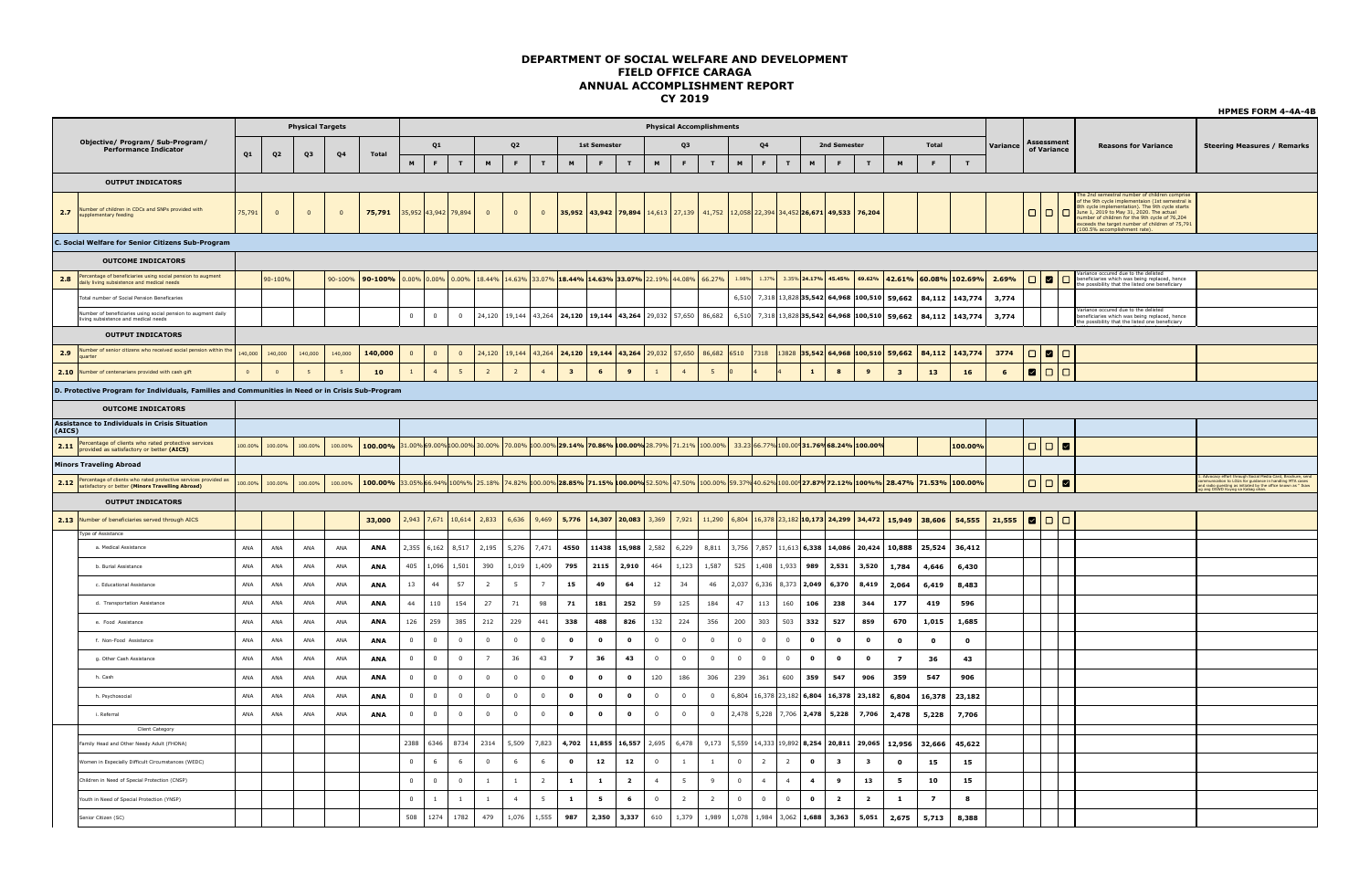|      |                                                                                                                     |                |                 |                         |                 |                |                         |                         |                                    |                         |                |                |                         |                         |                      |                          |                 |                                              |                         |                             |                |                         |                         |                |                    |                                                     |              |                |                                                                                                                     |                                                                                                                                                                                                                                                                                                        | <b>HPMES FORM 4-4A-4B</b>                                                                                                                                                          |
|------|---------------------------------------------------------------------------------------------------------------------|----------------|-----------------|-------------------------|-----------------|----------------|-------------------------|-------------------------|------------------------------------|-------------------------|----------------|----------------|-------------------------|-------------------------|----------------------|--------------------------|-----------------|----------------------------------------------|-------------------------|-----------------------------|----------------|-------------------------|-------------------------|----------------|--------------------|-----------------------------------------------------|--------------|----------------|---------------------------------------------------------------------------------------------------------------------|--------------------------------------------------------------------------------------------------------------------------------------------------------------------------------------------------------------------------------------------------------------------------------------------------------|------------------------------------------------------------------------------------------------------------------------------------------------------------------------------------|
|      |                                                                                                                     |                |                 | <b>Physical Targets</b> |                 |                |                         |                         |                                    |                         |                |                |                         |                         |                      |                          |                 | <b>Physical Accomplishments</b>              |                         |                             |                |                         |                         |                |                    |                                                     |              |                |                                                                                                                     |                                                                                                                                                                                                                                                                                                        |                                                                                                                                                                                    |
|      | Objective/ Program/ Sub-Program/<br><b>Performance Indicator</b>                                                    | Q1             | Q <sub>2</sub>  | Q <sub>3</sub>          | Q <sub>4</sub>  | Total          |                         | Q1                      |                                    |                         | Q <sub>2</sub> |                |                         | <b>1st Semester</b>     |                      |                          | O <sub>3</sub>  |                                              |                         | Q <sub>4</sub>              |                |                         | 2nd Semester            |                |                    | Total                                               |              | Variance       | Assessmen<br>of Variance                                                                                            | <b>Reasons for Variance</b>                                                                                                                                                                                                                                                                            | <b>Steering Measures / Remarks</b>                                                                                                                                                 |
|      |                                                                                                                     |                |                 |                         |                 |                | M                       | F.                      | T                                  | M                       | F.             | T.             | M                       | F.                      | T                    | M                        | F               | T                                            | M                       | F.                          | T              | M                       | F.                      | T              | M                  | F                                                   | T            |                |                                                                                                                     |                                                                                                                                                                                                                                                                                                        |                                                                                                                                                                                    |
|      | Persons With Disability (PWD)                                                                                       |                |                 |                         |                 |                | 38                      | 44                      | 82                                 | 34                      | 40             | 74             | 72                      | 84                      | 156                  | 38                       | 55              | 93                                           | 32                      | 50                          | 82             | 70                      | 105                     | 175            | 142                | 189                                                 | 331          |                |                                                                                                                     |                                                                                                                                                                                                                                                                                                        |                                                                                                                                                                                    |
|      | ersons Living with HIV-AIDS (PLHIV)                                                                                 |                |                 |                         |                 |                | 9                       | $\Omega$                | $\mathbf{q}$                       | $\overline{4}$          | $\Omega$       | $\overline{4}$ | 13                      | $\Omega$                | 13                   | $22\,$                   | $\overline{1}$  | 23                                           | 135                     | 5                           | 140            | 157                     | 6                       | 163            | 170                | 6                                                   | 176          |                |                                                                                                                     |                                                                                                                                                                                                                                                                                                        |                                                                                                                                                                                    |
|      | <b>Yakap Bavan Framework of Intervention</b>                                                                        |                |                 |                         |                 |                |                         |                         |                                    |                         |                |                |                         |                         |                      |                          |                 |                                              |                         |                             |                |                         |                         |                |                    |                                                     |              |                |                                                                                                                     |                                                                                                                                                                                                                                                                                                        |                                                                                                                                                                                    |
|      | 2.14 Number of persons who used drugs availed the Yakap                                                             | 10             | 10              | $10\,$                  | $10\,$          | 40             | 12                      | 5                       | $17\,$                             | $\overline{4}$          | $\overline{0}$ | $\overline{4}$ | ${\bf 16}$              | $5^{\circ}$             | 21                   | $\overline{\phantom{a}}$ | $\bullet$       | $6\phantom{.0}$                              | 23                      | ${\bf 10}$                  | 33             | 29                      | 10                      | 39             | 45                 | 15                                                  | 60           | 20             | 000                                                                                                                 | ore LGUs are informed of the assistance<br>r PWUDs and DOH also refers the PWUDs<br>assistance                                                                                                                                                                                                         | constant advocacy activities on the Yakap<br>Bayan Program; lobbying with LGU for the                                                                                              |
|      | <b>Minors Traveling Abroad</b>                                                                                      |                |                 |                         |                 |                |                         |                         |                                    |                         |                |                |                         |                         |                      |                          |                 |                                              |                         |                             |                |                         |                         |                |                    |                                                     |              |                |                                                                                                                     |                                                                                                                                                                                                                                                                                                        | onduct of orientation on Yakap Bayan                                                                                                                                               |
|      | <b>2.15</b> Number of minors traveling abroad issued with travel                                                    | 40             |                 | 40                      |                 | 80             | 50                      | 71                      | 121                                | 58                      | 81             | 139            | 108                     | 152                     | 260                  | 42                       | 38              | 80                                           | 57                      | 39                          | 96             | 99                      | 77                      | 176            | 207                | 229                                                 | 436          | 356            | ZIOIO                                                                                                               |                                                                                                                                                                                                                                                                                                        |                                                                                                                                                                                    |
|      | <b>Retained Services</b>                                                                                            |                |                 |                         |                 |                |                         |                         |                                    |                         |                |                |                         |                         |                      |                          |                 |                                              |                         |                             |                |                         |                         |                |                    |                                                     |              |                |                                                                                                                     |                                                                                                                                                                                                                                                                                                        |                                                                                                                                                                                    |
|      | 2.17 Number of CNSP and WEDC assisted                                                                               | 20             | 20              | 20                      | 20 <sub>2</sub> | 80             | $\mathbf{0}$            | $\overline{2}$          | $\overline{2}$                     | $\overline{0}$          | 6              | 6              | $\bullet$               | $\bf{8}$                | $\bf{8}$             | $\overline{7}$           | 10 <sup>°</sup> | 17                                           | 6                       | 13                          | 19             | 13<br>23                |                         | 36             | 13                 | 48                                                  | 63           | $-17$          |                                                                                                                     | ost of the WEDC and CNSP Cases are managed<br>D by the LGUs which were not reported to the Field                                                                                                                                                                                                       | Constant follow-up with LGUs re submission of<br>ports for data banking                                                                                                            |
|      | <b>Unconditional Cash Transfer Program (UCT)</b>                                                                    |                |                 |                         |                 |                |                         |                         |                                    |                         |                |                |                         |                         |                      |                          |                 |                                              |                         |                             |                |                         |                         |                |                    |                                                     |              |                |                                                                                                                     |                                                                                                                                                                                                                                                                                                        |                                                                                                                                                                                    |
|      | Number of poor beneficiaries covered by                                                                             | NT             | N <sub>1</sub>  | <b>NT</b>               | 247.115         | 247,115        | $\Omega$                | $\Omega$                | $\Omega$                           | $\overline{0}$          | $\Omega$       | $\Omega$       | $\Omega$                | $\Omega$                | $\mathbf{o}$         | $\overline{0}$           | $\Omega$        | $\Omega$                                     | 34.863 3.792            |                             | 38.214 34.863  |                         | 3.792                   | 38,214         | 34.863             |                                                     |              |                | $ Z $ o $ C $                                                                                                       | e payroll was downloaded to the UCT-RPMO last week of<br>ptember 2019 and proceeded directly to the conduct of actual<br>yout last October 2019. a total of <b>38, 214 HHs</b> was paid as per                                                                                                         | Continued coordination with the LBP for the schedule<br>f the 2019 UCT Lishtahanan Payout                                                                                          |
| 2.18 | Unconditional Cash Transfer (UCT) grants                                                                            |                |                 |                         |                 |                |                         |                         |                                    |                         |                |                |                         |                         |                      |                          |                 |                                              |                         |                             |                |                         |                         |                |                    | 3,792                                               | 38,214       | $-208,901$     |                                                                                                                     | duled pay-out date up to November 30 2019 with a percent<br>ompletion of 48%. With the prioritization of the UCT 2018 Soci<br>on for the remaining unpaid benes which was finalized last                                                                                                               |                                                                                                                                                                                    |
|      | a. UCT Listahanan                                                                                                   |                |                 |                         | 79,836          | 79,836         | $\overline{0}$          | $\overline{0}$          | $\mathbf{0}$                       | $\overline{\mathbf{0}}$ | $\overline{0}$ | $\overline{0}$ | $\bullet$               | $\bullet$               | $\bullet$            | $\overline{0}$           | $\mathbf 0$     | $\overline{0}$                               | 34,393 1,911            |                             | 38,214 34,393  |                         | 1,911                   | 38,214         | 34,393             | 1,911                                               | 38,214       | $-41,622$      | 101 D I D                                                                                                           | nber 18, 2019 the UCT Team was directed to complete the<br>covember 18, 2019 the UCT Team was directed to complete the coupled and your of UCT SOCPEN before end of December 2019 in which the<br>sam already achieved 100% of the targeted municipalities covere<br>he remaining u <b>wasid HHs f</b> |                                                                                                                                                                                    |
|      | b. UCT Social Pension                                                                                               |                |                 |                         | N/A             | N/A            | $\overline{0}$          | $\overline{0}$          | $\overline{0}$                     | $\overline{\mathbf{0}}$ | $\overline{0}$ | $\mathbf{0}$   | $\mathbf{o}$            | $\mathbf{o}$            | $\bullet$            | $\overline{0}$           | $\overline{0}$  | $\overline{0}$                               | $\overline{0}$          | $\overline{0}$              | $\overline{0}$ | $\mathbf{o}$            | $\mathbf{o}$            | $\mathbf{o}$   | $\mathbf{o}$       | $\mathbf{o}$                                        | $\mathbf{o}$ | $\mathbf{o}$   | 0 0 0                                                                                                               | sion for 2019 payroll generation to UCT-NPMO last                                                                                                                                                                                                                                                      | tinued follow-up with the UCT-NPMO for the<br>stus of the 2019 UCT Socpen Payroll generation,                                                                                      |
|      | c. UCT Pantawid                                                                                                     |                | $\sim$          |                         | 167,279         | 167,279        | $\overline{0}$          | $\overline{0}$          | $\mathbf{0}$                       | $\mathbf{0}$            | $\overline{0}$ | $\mathbf 0$    | $\mathbf{o}$            | $\bullet$               | $\mathbf{o}$         |                          |                 | 33,410 133,640 167,050                       | 470                     | 1,881                       |                |                         |                         |                |                    | 2,351 33,880 135,521 169,401 33,880 135,521 169,401 |              | 2,122          | $\Box   \, \blacksquare   \, \Box$                                                                                  | ber 29, 2019. The lists werer based on the SOCPEN<br>base for the paid benes as of the 1st semester of 2019<br>osing of 140,000. With on-going payroll generation                                                                                                                                      | hich as per their email as of december 2019, they<br>isclosed that they are targeting for the 80%<br>mpletion of the payroll generation.                                           |
|      | <b>Assistance to Communities in Need (ACN)</b>                                                                      |                |                 |                         |                 |                |                         |                         |                                    |                         |                |                |                         |                         |                      |                          |                 |                                              |                         |                             |                |                         |                         |                |                    |                                                     |              |                |                                                                                                                     | ess by the UCT-NPMO.                                                                                                                                                                                                                                                                                   |                                                                                                                                                                                    |
|      |                                                                                                                     |                |                 |                         |                 |                |                         |                         |                                    |                         |                |                |                         |                         |                      |                          |                 |                                              |                         |                             |                |                         |                         |                |                    |                                                     |              |                |                                                                                                                     | he physical target from the WFP is composed of<br>ever, due to no downloading of                                                                                                                                                                                                                       |                                                                                                                                                                                    |
|      | Construction/ Repair of Day Care Center and Senior Citizen<br>2.19 Center through Assistance to Communities in Need |                |                 | 98                      |                 | 98             |                         |                         |                                    |                         |                |                |                         |                         |                      | $\sim$                   | $\sim$          | 60                                           | $\sim$                  | $\sim$                      | 68             |                         |                         |                | $\sim$             | $\overline{\phantom{a}}$                            | 68           | 24             | alala                                                                                                               | nds there are 6 projects that are not yet<br>wnloded of funds. Thus, there is a total of 92<br>bjects to be completed. In addition, most of<br>the not yet completed projects are still ongoing<br>r construction and procurement process.                                                             | constant follow-up to the LGUs through<br>isitation, letters and phone calls.                                                                                                      |
|      | <b>Adoption and Foster Care</b>                                                                                     |                |                 |                         |                 |                |                         |                         |                                    |                         |                |                |                         |                         |                      |                          |                 |                                              |                         |                             |                |                         |                         |                |                    |                                                     |              |                |                                                                                                                     |                                                                                                                                                                                                                                                                                                        |                                                                                                                                                                                    |
| 2.20 | Number of children served through Alternative Family<br>Care Program                                                | 8              | $11\,$          | $12\,$                  | 12              | 43             | $\overline{2}$          | 8                       | $10\,$                             | $\overline{7}$          | $\overline{4}$ | 11             | $\overline{9}$          | 12                      | 21                   | $\overline{4}$           | $\overline{2}$  | 6                                            | $\overline{z}$          | 15                          | 22             | 11                      | 17                      | 28             | 20                 | 29                                                  | 49           | 6              | 000                                                                                                                 | Ifficulty to secure Birth Certificate from PSA due<br>I DSA requirement; return of dossiers from CO;<br>layed compliance of PAPs of documents for                                                                                                                                                      | tringent review of dossier before submission to<br>0; constant follow-up with PAPs re submission<br>of required documents: follow-up request to CO                                 |
|      | 3.1 Number of Children Placed Out for Domestic<br>Adoption Issued with CDCCLAA                                      | $\overline{2}$ | $\overline{4}$  | 5                       | $\overline{4}$  | 15             | $\mathbf{1}$            | $\overline{1}$          | 2                                  | $\overline{0}$          | $\overline{0}$ | $\overline{0}$ | $\mathbf{1}$            | $\mathbf{1}$            | $\overline{2}$       | $\overline{2}$           | $\mathbf{1}$    | $\overline{\mathbf{3}}$                      | $\overline{\mathbf{2}}$ | $\overline{\mathbf{3}}$     | $5^{\circ}$    | $\overline{4}$          | $\overline{4}$          | 8              | 5                  | 5                                                   | 10           | $-5$           | <b>ZIOIO</b>                                                                                                        | eturn of dossiers following comment from CO;<br>Ifficulty to secure Birth Certificate from PSA due                                                                                                                                                                                                     | Requested the CO for copy of the Data Sharing<br>greement and complied with comments fron                                                                                          |
|      | 3.1 Number of Children Placed Out for Domestic<br>Adoption Issued with PAPA/ACA                                     | $\mathbf{1}$   | $\overline{2}$  | $\overline{2}$          | <sup>2</sup>    | $\overline{z}$ | $\mathbf{1}$            | $\overline{\mathbf{3}}$ | $\overline{4}$                     | $\overline{2}$          | $\overline{0}$ | $\overline{2}$ | $\overline{\mathbf{3}}$ | $\overline{\mathbf{3}}$ | 6                    | <sup>1</sup>             | $\overline{0}$  | <sup>1</sup>                                 | <sup>1</sup>            | 3                           | $\overline{4}$ | $\overline{2}$          | $\overline{\mathbf{3}}$ | 5              | 5                  | 6                                                   | 11           | $\overline{4}$ | $\begin{array}{c c c c c c} \hline \textbf{C} & \textbf{C} & \textbf{C} \end{array}$                                | absence of Data Sharing Agreement<br>st track compliance of PAPs following issuance<br>of CDCLAA: Social Workers commitment to                                                                                                                                                                         | Send out letters to PAPs re submission of<br>documents for issuance of ACA/PAPA; regular                                                                                           |
|      | 3.2 Children Placed Out for Foster Care                                                                             | -5             | 5               | 5                       | 6               | 21             | $\,$ 0                  | $\overline{4}$          | $\overline{4}$                     | 5                       | $\overline{4}$ | 9              | 5                       | 8                       | 13                   | $\mathbf{1}$             | $\mathbb O$     | $\mathbf{1}$                                 | $\overline{4}$          | $\overline{9}$              | 13             | $5^{\circ}$             | 9                       | ${\bf 14}$     | 10                 | 17                                                  | 27           | 6              | $\Box$                                                                                                              | hieve targets<br>ocial Workers commitment to achieve targets;<br>vailability of RCWSG for matching conference                                                                                                                                                                                          | eeting with staff re: compliance of OPC Targets<br>gular case conference to fast track the<br>ovement of cases; coordination with RCWSG<br>n availability for Matching Conference; |
|      | 3.3 Children Endorsed for Inter-country Adoption                                                                    | ANA            | ANA             | ANA                     | ANA             | ANA            | $\overline{0}$          | $\overline{0}$          | $^{\circ}$                         | $\overline{0}$          | $\overline{0}$ | $\overline{0}$ | $\mathbf{o}$            | $\Omega$                | $\bullet$            | $\overline{0}$           | $\mathbf{1}$    | <sup>1</sup>                                 | $\mathbf{0}$            | $\mathbf{0}$                | $\mathbf 0$    | $\mathbf{o}$            | $\mathbf{1}$            | 1              | $\pmb{\mathsf{o}}$ | $\mathbf{1}$                                        | $\mathbf{1}$ | 1              | $\Box   \Box   \boxtimes$                                                                                           | vailability of cases for inter-country adoption;<br>rompt submission of required documents                                                                                                                                                                                                             | onstant follow up with PAPs on the<br>equirements and coordination with LGU                                                                                                        |
|      | E. Social Welfare for Distressed Overseas Filipinos and Trafficked Persons Sub-Program                              |                |                 |                         |                 |                |                         |                         |                                    |                         |                |                |                         |                         |                      |                          |                 |                                              |                         |                             |                |                         |                         |                |                    |                                                     |              |                |                                                                                                                     |                                                                                                                                                                                                                                                                                                        |                                                                                                                                                                                    |
|      | <b>OUTCOME INDICATORS</b>                                                                                           |                |                 |                         |                 |                |                         |                         |                                    |                         |                |                |                         |                         |                      |                          |                 |                                              |                         |                             |                |                         |                         |                |                    |                                                     |              |                |                                                                                                                     |                                                                                                                                                                                                                                                                                                        |                                                                                                                                                                                    |
|      | 2.21 Percentage of assisted individuals who are reintegrated to their                                               |                |                 |                         |                 |                |                         |                         |                                    |                         |                |                |                         |                         |                      |                          |                 |                                              |                         |                             |                |                         |                         |                |                    |                                                     |              |                | 000                                                                                                                 |                                                                                                                                                                                                                                                                                                        |                                                                                                                                                                                    |
|      | a. Trafficked Persons                                                                                               | 100%           | 100%            | 100%                    | 100%            | 100%           |                         |                         | 0.00% 60.00% 100.00% 13.33% 60.00% |                         |                |                | 73.33% 20.00%           |                         | 100.00% 95.00% 0.00% |                          |                 | 100.00% 100.00% 68.00% 60.00% 100.00% 37.78% |                         |                             |                |                         |                         |                |                    | 84.44% 100.00% 32.30% 81.53% 100.00%                |              |                | $\begin{array}{c c c c c c} \hline \textbf{C} & \textbf{C} & \textbf{C} \end{array}$                                |                                                                                                                                                                                                                                                                                                        |                                                                                                                                                                                    |
|      | b. Distressed Overseas Filipinos and Families                                                                       | 100%           | 100%            | 100%                    | 100%            | 100%           |                         | 22.50% 77.50%           | 100.00%                            | 4.00%                   | 96.00%         | 100.00% 22.00% |                         | 78.00%                  | 100.00% 2.00%        |                          |                 | 98.00% 100.00%                               |                         | 7.00% 93.00% 100.00% 21.00% |                |                         |                         |                |                    | 79.00% 100.00% 27.50% 72.50% 100.00%                |              |                | $\begin{array}{c c c c c c} \hline \multicolumn{1}{ c }{\textbf{a}} & \multicolumn{1}{ c }{\textbf{a}} \end{array}$ | SO catered more than 300 OFW clients since Dubai,<br>LE and Saudi Arabia have offered amnesty program<br>undocumented and distresed workers                                                                                                                                                            |                                                                                                                                                                                    |
|      | <b>OUTPUT INDICATORS</b>                                                                                            |                |                 |                         |                 |                |                         |                         |                                    |                         |                |                |                         |                         |                      |                          |                 |                                              |                         |                             |                |                         |                         |                |                    |                                                     |              |                |                                                                                                                     |                                                                                                                                                                                                                                                                                                        |                                                                                                                                                                                    |
|      | 2.22 Number of trafficked persons provided with social welfare                                                      | 13             | 15              | 15                      | 22              | 65             | 8                       | 5 <sub>5</sub>          | 13                                 | $\overline{7}$          | $\overline{4}$ | 11             | 15                      | $\overline{9}$          | 24                   | $\overline{0}$           | 23              | 23                                           | 46                      | 15                          | 32             | $17$                    | 38                      | 55             | 32                 | 47                                                  | 79           | 14             | 000                                                                                                                 |                                                                                                                                                                                                                                                                                                        |                                                                                                                                                                                    |
|      | a. Adults                                                                                                           | $\overline{2}$ | 5               | 5                       | 10              | 22             | $\overline{4}$          | $\overline{0}$          | $\overline{\mathbf{4}}$            | $\overline{4}$          | $\overline{2}$ | 6              | 8                       | $\overline{2}$          | 10                   | $\overline{0}$           | $\mathbf{1}$    | $\mathbf{1}$                                 | $\overline{2}$          | 13                          | 16             | $\overline{\mathbf{3}}$ | 14                      | 17             | 11                 | 16                                                  | 27           |                |                                                                                                                     |                                                                                                                                                                                                                                                                                                        |                                                                                                                                                                                    |
|      | b. Children                                                                                                         | 7              | $5\overline{5}$ | 5                       | $\overline{7}$  | 24             | 4                       | $\overline{4}$          | 8                                  | $\overline{\mathbf{0}}$ | $\overline{0}$ | $\mathbf 0$    | $\overline{4}$          | $\overline{4}$          | 8                    | $\overline{0}$           | $5^{\circ}$     | 5 <sub>5</sub>                               | 10                      | $\overline{\mathbf{0}}$     | $\overline{2}$ | $\overline{2}$          | 5                       | $\overline{7}$ | 6                  | 9                                                   | 15           |                |                                                                                                                     |                                                                                                                                                                                                                                                                                                        |                                                                                                                                                                                    |
|      | c. Youth                                                                                                            | $\overline{4}$ | 5               | 5                       | - 5             | 19             | $\overline{0}$          | $\mathbf{1}$            | $\mathbf{1}$                       | $\overline{\mathbf{3}}$ | 2              | 5              | $\overline{\mathbf{3}}$ | $\overline{\mathbf{3}}$ | 6                    | $\overline{0}$           | 17              | 17                                           | 34                      | 2                           | 14             | 12                      | 19                      | 31             | 15                 | 22                                                  | 37           |                |                                                                                                                     |                                                                                                                                                                                                                                                                                                        |                                                                                                                                                                                    |
|      | d. PWDs                                                                                                             | $\mathbf{0}$   | $\mathbf 0$     | $\overline{0}$          | $\mathbf{0}$    | $\mathbf{o}$   | $\overline{\mathbf{0}}$ | $\overline{0}$          | $\bullet$                          | $\mathbf 0$             | $\mathbf{0}$   | $\mathbf{o}$   | $\mathbf{o}$            | $\mathbf{o}$            | $\bullet$            | $\bullet$                | $\bullet$       | $\bullet$                                    | $\mathbf{o}$            | $\bullet$                   | $\bullet$      | $\bullet$               | $\bullet$               | $\bullet$      | $\mathbf{o}$       | $\mathbf 0$                                         | $\mathbf{o}$ |                |                                                                                                                     |                                                                                                                                                                                                                                                                                                        |                                                                                                                                                                                    |
|      | e. Senior Citizens                                                                                                  | $\circ$        | $\mathbf 0$     | $\overline{0}$          | $\mathbf{0}$    | $\mathbf{o}$   | $\,$ 0 $\,$             | $\circ$                 | $\mathbf{o}$                       | $\overline{0}$          | $\overline{0}$ | $\bullet$      | $\mathbf{o}$            | $\mathbf{o}$            | $\bullet$            | $\mathbf{o}$             | $\mathbf{o}$    | $\bullet$                                    | $\mathbf{o}$            | $\bullet$                   | $\mathbf{o}$   | $\bullet$               | $\bullet$               | $\mathbf{o}$   | $\pmb{\mathsf{o}}$ | $\mathbf{o}$                                        | $\mathbf{o}$ |                |                                                                                                                     |                                                                                                                                                                                                                                                                                                        |                                                                                                                                                                                    |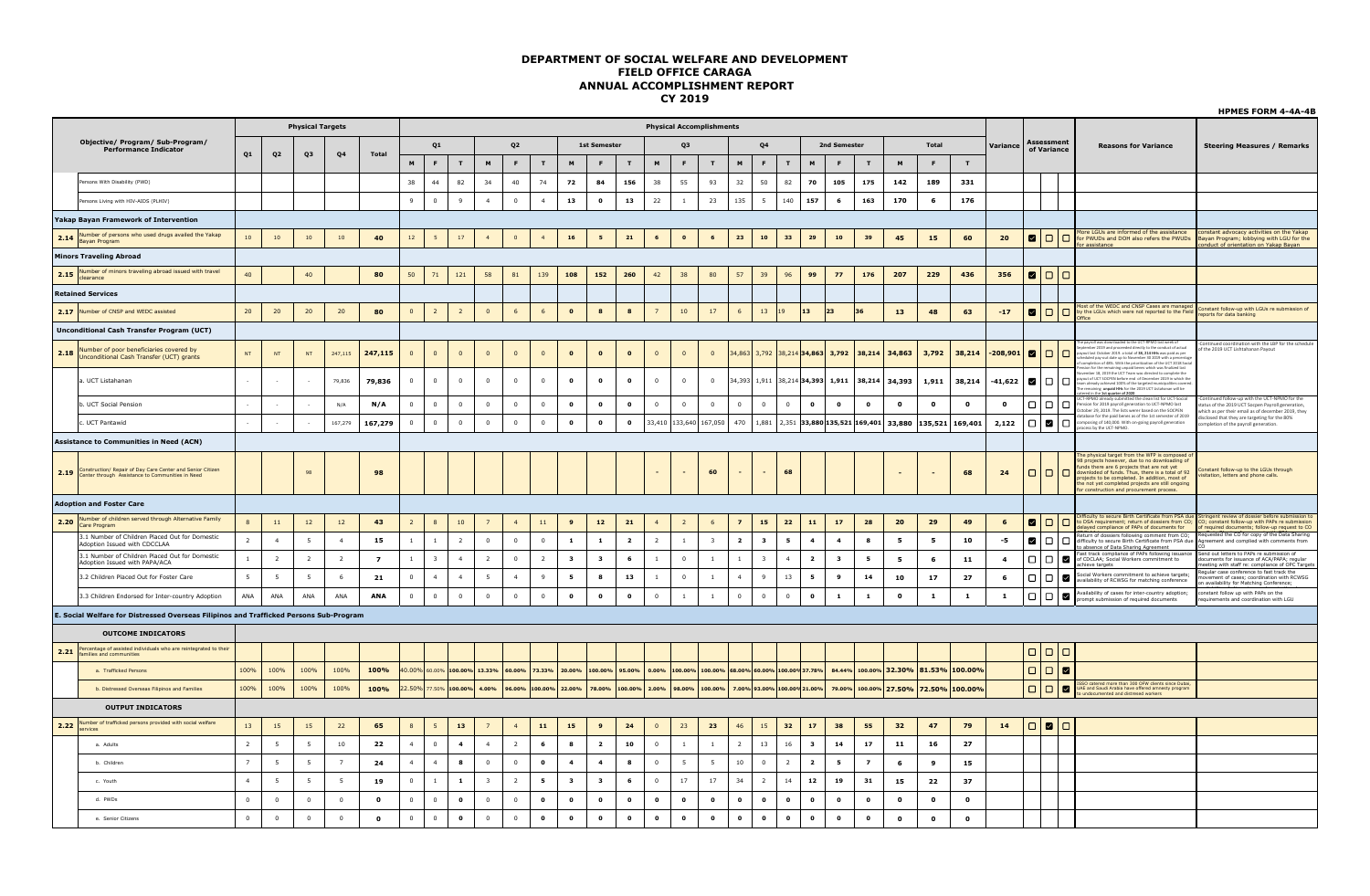|                                                                  |     |                |                         |                |              |                |                         |                |                         |                         |                |                         |                         |                         |                         |                                 |                         |                         |                         |                |              |                         |                         |                         |                         |                |          |                           |                                                                                                           | <b>HPMES FORM 4-4A-4B</b>          |
|------------------------------------------------------------------|-----|----------------|-------------------------|----------------|--------------|----------------|-------------------------|----------------|-------------------------|-------------------------|----------------|-------------------------|-------------------------|-------------------------|-------------------------|---------------------------------|-------------------------|-------------------------|-------------------------|----------------|--------------|-------------------------|-------------------------|-------------------------|-------------------------|----------------|----------|---------------------------|-----------------------------------------------------------------------------------------------------------|------------------------------------|
|                                                                  |     |                | <b>Physical Targets</b> |                |              |                |                         |                |                         |                         |                |                         |                         |                         |                         | <b>Physical Accomplishments</b> |                         |                         |                         |                |              |                         |                         |                         |                         |                |          |                           |                                                                                                           |                                    |
| Objective/ Program/ Sub-Program/<br><b>Performance Indicator</b> | Q1  | Q <sub>2</sub> | Q <sub>3</sub>          | Q <sub>4</sub> | <b>Total</b> |                | Q1                      |                |                         | Q2                      |                |                         | <b>1st Semester</b>     |                         |                         | Q <sub>3</sub>                  |                         |                         | Q <sub>4</sub>          |                |              | 2nd Semester            |                         |                         | Total                   |                | Variance | Assessment<br>of Variance | <b>Reasons for Variance</b>                                                                               | <b>Steering Measures / Remarks</b> |
|                                                                  |     |                |                         |                |              | M              | F                       | T              | M                       | F.                      | T              | M                       | F                       | T                       | M                       | F                               | T                       | $\blacksquare$          | F.                      | T              | M            | F.                      | T                       | M                       | F.                      | T              |          |                           |                                                                                                           |                                    |
| 2.23 Wumber of distressed and undocumented overseas Filipinos    | 75  | 75             | 75                      | 75             | 300          | 16             | 60                      | 76             | $\overline{4}$          | 62                      | 66             | 20                      | 122                     | 142                     | $\overline{1}$          | 53                              | 54                      | 14                      | 109                     | 123            | 15           | 162                     | 177                     | 35                      | 284                     | 319            |          |                           | .<br>Dubal and Saudi Arabia has ongoing mass<br>epatriation to problematic and undocumented<br><b>FWs</b> |                                    |
| MALAYSIA                                                         |     |                |                         |                | ANA          | $\overline{0}$ | $\mathbf{1}$            | $\mathbf{1}$   | $\overline{0}$          | $\overline{0}$          | $\overline{0}$ | $\bullet$               | $\mathbf{1}$            | $\mathbf{1}$            | $\mathbf 0$             | $\overline{4}$                  | $\overline{4}$          | $\overline{0}$          | $\overline{0}$          | $\overline{0}$ | $\bullet$    | $\overline{\mathbf{4}}$ | $\overline{\mathbf{4}}$ | $\mathbf{o}$            | 5                       | 5              |          |                           |                                                                                                           |                                    |
| SAUDI ARABIA                                                     |     |                |                         |                | <b>ANA</b>   | 9              | 24                      | 33             | $\overline{\mathbf{3}}$ | 19                      | 22             | 12                      | 43                      | 55                      | $\overline{0}$          | $\overline{4}$                  | $\overline{4}$          | $10\,$                  | 50                      | 60             | 10           | 54                      | 64                      | 22                      | 97                      | 119            |          |                           |                                                                                                           |                                    |
| QATAR                                                            |     |                |                         |                | ANA          | $5^{\circ}$    | $\overline{1}$          | 6              | $\mathbf{1}$            | $\overline{7}$          | 8              | $\epsilon$              | $\bf{8}$                | 14                      | $\overline{\mathbf{0}}$ | $\overline{\mathbf{3}}$         | $\overline{\mathbf{3}}$ | $\overline{1}$          | $11\,$                  | 12             | $\mathbf{1}$ | 14                      | 15                      | $\overline{z}$          | 22                      | 29             |          |                           |                                                                                                           |                                    |
| HONG KONG                                                        |     |                |                         |                | <b>ANA</b>   | $\overline{0}$ | $\overline{4}$          | $\overline{4}$ | $\overline{0}$          | $\overline{2}$          | $\overline{2}$ | $\bullet$               | 6                       | 6                       | $\mathbf{0}$            | $\overline{4}$                  | $\overline{4}$          | $\overline{0}$          | $\overline{4}$          | $\overline{4}$ | $\bullet$    | 8                       | $\bf{8}$                | $\mathbf{o}$            | 14                      | 14             |          |                           |                                                                                                           |                                    |
| DUBAI, UAE                                                       |     |                |                         |                | ANA          | $\overline{2}$ | 7                       | 9              | $\,0\,$                 | 10                      | 10             | $\overline{\mathbf{z}}$ | 17                      | 19                      | $\overline{0}$          | $11\,$                          | $11\,$                  | $\mathbf{1}$            | 17                      | 18             | $\mathbf{1}$ | 28                      | 29                      | $\overline{\mathbf{3}}$ | 45                      | 48             |          |                           |                                                                                                           |                                    |
| KUWAIT                                                           |     |                |                         |                | ANA          | $\mathbf{1}$   | 23                      | 24             | $\overline{0}$          | $20\,$                  | 20             | $\mathbf{1}$            | 43                      | 44                      | $\overline{\mathbf{0}}$ | $\mathbf{q}$                    | $\overline{9}$          | $\overline{1}$          | 23                      | 24             | $\mathbf{1}$ | 32                      | 33                      | $\overline{\mathbf{2}}$ | 75                      | 77             |          |                           |                                                                                                           |                                    |
| OTHER COUNTRIES                                                  |     |                |                         |                | ANA          | $\mathbf{1}$   | $\overline{1}$          | $\overline{2}$ | $\overline{\mathbf{0}}$ | $\overline{2}$          | $\overline{2}$ | $\mathbf{1}$            | $\overline{\mathbf{3}}$ | $\overline{\mathbf{4}}$ | $\overline{\mathbf{0}}$ | 7                               | 7                       | $\overline{1}$          | $\overline{\mathbf{3}}$ | $\overline{4}$ | $\mathbf{1}$ | 10                      | 11                      | $\overline{\mathbf{2}}$ | 13                      | 15             |          |                           |                                                                                                           |                                    |
| OFWs FAMILY MEMBER IN PHILIPPINES                                |     |                |                         |                | <b>ANA</b>   | $\circ$        | $\overline{0}$          | $\overline{0}$ | $\overline{0}$          | $\overline{0}$          | $\overline{0}$ | $\mathbf{o}$            | $\mathbf{o}$            | $\bullet$               | $\overline{0}$          | $\overline{0}$                  | $\overline{0}$          | $\overline{0}$          | $\overline{0}$          | $\overline{0}$ | $\bullet$    | $\bullet$               | $\bullet$               | $\mathbf{o}$            | $\mathbf{o}$            | $\mathbf{o}$   |          |                           |                                                                                                           |                                    |
| . ADULTS                                                         | 75  | 75             | 75                      | 75             | 300          | 18             | 61                      | 79             | $\overline{4}$          | 60                      | 64             | 22                      | 121                     | 143                     | $\mathbf 0$             | 42                              | 42                      | $14\,$                  | 109                     | 123            | 14           | $\bullet$               | 14                      | 36                      | 121                     | 157            |          |                           |                                                                                                           |                                    |
| MALAYSIA                                                         |     |                |                         |                |              | $\overline{0}$ | $\overline{1}$          | $\overline{1}$ | $\overline{0}$          | $\overline{0}$          | $\overline{0}$ | $\bullet$               | $\mathbf{1}$            | $\mathbf{1}$            | $\overline{0}$          | $\overline{4}$                  | $\overline{4}$          | $\overline{0}$          | $\overline{0}$          | $\overline{0}$ | $\bullet$    | $\bullet$               | $\mathbf{0}$            | $\mathbf{o}$            | 1                       | 1              |          |                           |                                                                                                           |                                    |
| SAUDI ARABIA                                                     |     |                |                         |                |              | 9              | 24                      | 33             | $\overline{\mathbf{3}}$ | 19                      | 22             | 12                      | 43                      | 55                      | $\overline{\mathbf{0}}$ | $\overline{4}$                  | 4                       | $\overline{0}$          | $\bf{0}$                | $\overline{0}$ | $\bullet$    | $\bf o$                 | $\mathbf{o}$            | 12                      | 43                      | 55             |          |                           |                                                                                                           |                                    |
| OATAR                                                            |     |                |                         |                |              | 5              | $\overline{1}$          | 6              | $\mathbf{1}$            | $\overline{7}$          | 8              | 6                       | 8                       | 14                      | $\overline{0}$          | $\overline{\mathbf{3}}$         | $\overline{\mathbf{3}}$ | $\overline{0}$          | $\overline{0}$          | $\overline{0}$ | $\bullet$    | $\bullet$               | $\bullet$               | 6                       | 8                       | 14             |          |                           |                                                                                                           |                                    |
| HONG KONG                                                        |     |                |                         |                |              | $\mathbf 0$    | $\overline{4}$          | $\overline{4}$ | $\mathbf 0$             | $\overline{2}$          | $\overline{2}$ | $\bullet$               | 6                       | 6                       | $\mathbf 0$             | $\overline{4}$                  | $\overline{4}$          | $\overline{0}$          | $\mathbf{0}$            | $\mathbf 0$    | $\bullet$    | $\bf o$                 | $\mathbf{o}$            | $\mathbf{o}$            | 6                       | 6              |          |                           |                                                                                                           |                                    |
| DUBAI.UAE                                                        |     |                |                         |                |              | $\overline{2}$ | $\overline{7}$          | $\mathbf{q}$   | $\overline{0}$          | $10\,$                  | 10             | $\overline{\mathbf{z}}$ | 17                      | 19                      | $\overline{0}$          | $11\,$                          | 11                      | $\overline{0}$          | $\overline{0}$          | $\mathbf 0$    | $\bullet$    | $\bullet$               | $\bullet$               | $\overline{2}$          | 17                      | 19             |          |                           |                                                                                                           |                                    |
| KUWAIT                                                           |     |                |                         |                |              | $\mathbf{1}$   | 23                      | 24             | $\overline{0}$          | 20                      | 20             | $\mathbf{1}$            | 43                      | 44                      | $\overline{0}$          | 9                               | 9                       | $\overline{0}$          | $\overline{0}$          | $\overline{0}$ | $\mathbf{o}$ | $\bf o$                 | $\mathbf{o}$            | $\mathbf{1}$            | 43                      | 44             |          |                           |                                                                                                           |                                    |
| OTHER COUNTRIES                                                  |     |                |                         |                |              | $\mathbf{1}$   | $\mathbf{1}$            | $\overline{2}$ | $\overline{0}$          | $\overline{2}$          | $\overline{2}$ | $\mathbf{1}$            | $\overline{\mathbf{3}}$ | $\overline{4}$          | $\overline{0}$          | $\overline{7}$                  | $\overline{7}$          | $\overline{0}$          | $\overline{0}$          | $\overline{0}$ | $\bullet$    | $\bullet$               | $\bullet$               | $\mathbf{1}$            | $\overline{\mathbf{3}}$ | $\overline{a}$ |          |                           |                                                                                                           |                                    |
| OFWs FAMILY MEMBER IN PHILIPPINES                                |     |                |                         |                |              | $\mathbf{0}$   | $\overline{0}$          | $\overline{0}$ | $\overline{0}$          | $\overline{0}$          | $\overline{0}$ | $\mathbf{o}$            | $\bullet$               | $\bullet$               | $\mathbf{0}$            | $\overline{0}$                  | $\overline{0}$          | $\overline{0}$          | $\mathbf{0}$            | $\overline{0}$ | $\bullet$    | $\bullet$               | $\bullet$               | $\Omega$                | $\Omega$                | $\mathbf{o}$   |          |                           |                                                                                                           |                                    |
| . CHILDREN                                                       | ANA | ANA            | ANA                     | ANA            | <b>ANA</b>   | $\overline{0}$ | $\overline{0}$          | $\overline{0}$ | $\overline{0}$          | $\overline{0}$          | $\overline{0}$ | $\bullet$               | $\bullet$               | $\bullet$               | $\overline{0}$          | $\overline{0}$                  | $\overline{0}$          | $\overline{0}$          | $\overline{0}$          | $\overline{0}$ | $\bullet$    | $\bullet$               | $\bullet$               | $\bullet$               | $\mathbf{o}$            | $\bullet$      |          |                           |                                                                                                           |                                    |
| MALAYSIA                                                         |     |                |                         |                |              | $\mathbf 0$    | $\overline{0}$          | $\overline{0}$ | $\overline{0}$          | $\mathbf 0$             | $\mathbf 0$    | $\mathbf{o}$            | $\bullet$               | $\bullet$               | $\mathbf 0$             | $\overline{0}$                  | $\overline{0}$          | $\mathbf 0$             | $\overline{0}$          | $\mathbf 0$    | $\bullet$    | $\bullet$               | $\bullet$               | $\mathbf{o}$            | $\bullet$               | $\mathbf{o}$   |          |                           |                                                                                                           |                                    |
| SAUDI ARABIA                                                     |     |                |                         |                |              | $\overline{0}$ | $\overline{\mathbf{0}}$ | $\overline{0}$ | $\overline{0}$          | $\overline{\mathbf{0}}$ | $\overline{0}$ | $\bullet$               | $\bullet$               | $\mathbf{o}$            | $\overline{\mathbf{0}}$ | $\overline{0}$                  | $\overline{0}$          | $\overline{0}$          | $\bf{0}$                | $\overline{0}$ | $\bullet$    | $\bullet$               | $\bullet$               | $\mathbf{o}$            | $\mathbf 0$             | $\mathbf{o}$   |          |                           |                                                                                                           |                                    |
| QATAR                                                            |     |                |                         |                |              | $\overline{0}$ | $\overline{0}$          | $\overline{0}$ | $\overline{0}$          | $\overline{0}$          | $\mathbf{0}$   | $\bullet$               | $\mathbf{o}$            | $\mathbf{o}$            | $\overline{0}$          | $\overline{0}$                  | $\circ$                 | $\overline{0}$          | $\overline{0}$          | $\mathbf{0}$   | $\bullet$    | $\bullet$               | $\bullet$               | $\mathbf{o}$            | $\mathbf{o}$            | $\mathbf{o}$   |          |                           |                                                                                                           |                                    |
| <b>HONG KONG</b>                                                 |     |                |                         |                |              | $\overline{0}$ | $\Omega$                | $\Omega$       | $\overline{0}$          | $\overline{\mathbf{0}}$ | $\mathbf 0$    | $\bullet$               | $\bullet$               | $\bullet$               | $\overline{\mathbf{0}}$ | $\overline{0}$                  | $\overline{0}$          | $\overline{0}$          | $\overline{0}$          | $\mathbf{0}$   | $\bullet$    | $\bullet$               | $\bullet$               | $\mathbf{o}$            | $\mathbf 0$             | $\mathbf{o}$   |          |                           |                                                                                                           |                                    |
| DUBAI.UAE                                                        |     |                |                         |                |              | $\mathbf{0}$   | $\overline{0}$          | $\overline{0}$ | $\overline{0}$          | $\overline{0}$          | $\overline{0}$ | $\bullet$               | $\bullet$               | $\bullet$               | $\overline{0}$          | $\overline{0}$                  | $\circ$                 | $\overline{0}$          | $\circ$                 | $\overline{0}$ | $\bullet$    | $\bf o$                 | $\bullet$               | $\Omega$                | $\mathbf{o}$            | $\Omega$       |          |                           |                                                                                                           |                                    |
| KUWAIT                                                           |     |                |                         |                |              | $\overline{0}$ | $\overline{0}$          | $\overline{0}$ | $\overline{0}$          | $\overline{0}$          | $\overline{0}$ | $\bullet$               | $\bullet$               | $\bullet$               | $\overline{\mathbf{0}}$ | $\overline{0}$                  | $\overline{0}$          | $\overline{\mathbf{0}}$ | $\overline{0}$          | $\overline{0}$ | $\bullet$    | $\bullet$               | $\bullet$               | $\mathbf{o}$            | $\mathbf{o}$            | $\mathbf{o}$   |          |                           |                                                                                                           |                                    |
| OTHER COUNTRIES                                                  |     |                |                         |                |              | $\Omega$       | $\overline{0}$          | $\Omega$       | $\overline{0}$          | $\overline{0}$          | $\overline{0}$ | $\mathbf{o}$            | $\mathbf{o}$            | $\bullet$               | $\overline{0}$          | $\Omega$                        | $\Omega$                | $\overline{0}$          | $\overline{0}$          | $\overline{0}$ | $\bullet$    | $\bullet$               | $\bullet$               | $\mathbf{o}$            | $\mathbf{o}$            | $\mathbf{o}$   |          |                           |                                                                                                           |                                    |
| OFWs FAMILY MEMBER IN PHILIPPINES                                |     |                |                         |                |              | $\mathbf 0$    | $\overline{0}$          | $\overline{0}$ | $\overline{0}$          | $\overline{0}$          | $\overline{0}$ | $\bullet$               | $\bullet$               | $\bullet$               | $\overline{0}$          | $\overline{0}$                  | $\overline{0}$          | $\overline{0}$          | $\overline{0}$          | $\overline{0}$ | $\bullet$    | $\bullet$               | $\bullet$               | $\mathbf{o}$            | $\mathbf{o}$            | $\mathbf{o}$   |          |                           |                                                                                                           |                                    |
| . YOUTH                                                          | ANA | ANA            | ANA                     | ANA            | ANA          | $\overline{0}$ | $\circ$                 | $\overline{0}$ | $\overline{0}$          | $\overline{0}$          | $\overline{0}$ | $\mathbf{o}$            | $\bullet$               | $\bullet$               | $\overline{0}$          | $\overline{0}$                  | $\mathbf{0}$            | $\circ$                 | $\overline{0}$          | $\circ$        | $\bullet$    | $\bullet$               | $\bullet$               | $\mathbf{o}$            | $\mathbf{o}$            | $\mathbf{o}$   |          |                           |                                                                                                           |                                    |
| MALAYSIA                                                         |     |                |                         |                |              | $\overline{0}$ | $\overline{\mathbf{0}}$ | $\overline{0}$ | $\overline{0}$          | $\overline{0}$          | $\overline{0}$ | $\mathbf{o}$            | $\bullet$               | $\bullet$               | $\overline{0}$          | $\overline{0}$                  | $\mathbf 0$             | $\overline{0}$          | $\bf{0}$                | $\overline{0}$ | $\bullet$    | $\bf o$                 | $\mathbf{o}$            | $\mathbf{o}$            | $\mathbf{o}$            | $\mathbf{o}$   |          |                           |                                                                                                           |                                    |
| SAUDI ARABIA                                                     |     |                |                         |                |              | $\overline{0}$ | $\overline{0}$          | $\overline{0}$ | $\overline{0}$          | $\overline{0}$          | $\overline{0}$ | $\mathbf{o}$            | $\bullet$               | $\mathbf{o}$            | $\overline{0}$          | $\overline{0}$                  | $\overline{0}$          | $\overline{0}$          | $\overline{0}$          | $\overline{0}$ | $\bullet$    | $\bullet$               | $\bullet$               | $\mathbf{o}$            | $\bullet$               | $\mathbf{o}$   |          |                           |                                                                                                           |                                    |
| QATAR                                                            |     |                |                         |                |              | $\mathbf 0$    | $\overline{0}$          | $\overline{0}$ | $\,$ 0                  | $\mathbf 0$             | $\mathbf 0$    | $\mathbf{o}$            | $\bullet$               | $\bullet$               | $\,$ 0                  | $\overline{0}$                  | $\mathbf 0$             | $\overline{0}$          | $\overline{0}$          | $\mathbf 0$    | $\bullet$    | $\bf o$                 | $\mathbf{o}$            | $\mathbf{o}$            | $\bullet$               | $\mathbf{o}$   |          |                           |                                                                                                           |                                    |
| <b>HONG KONG</b>                                                 |     |                |                         |                |              | $\overline{0}$ | $\overline{0}$          | $\overline{0}$ | $\overline{0}$          | $\overline{0}$          | $\overline{0}$ | $\mathbf{o}$            | $\bullet$               | $\mathbf{o}$            | $\overline{0}$          | $\overline{0}$                  | $\overline{0}$          | $\overline{0}$          | $\overline{0}$          | $\overline{0}$ | $\bullet$    | $\bullet$               | $\bullet$               | $\bullet$               | $\mathbf{o}$            | $\mathbf{o}$   |          |                           |                                                                                                           |                                    |
| DUBAI, UAE                                                       |     |                |                         |                |              | $\overline{0}$ | $\overline{0}$          | $\overline{0}$ | $\overline{0}$          | $\overline{0}$          | $\overline{0}$ | $\bullet$               | $\bullet$               | $\bullet$               | $\overline{0}$          | $\overline{0}$                  | $\overline{0}$          | $\overline{0}$          | $\overline{0}$          | $\overline{0}$ | $\bullet$    | $\bf o$                 | $\mathbf{o}$            | $\mathbf{o}$            | $\mathbf{o}$            | $\mathbf{o}$   |          |                           |                                                                                                           |                                    |
| KUWAIT                                                           |     |                |                         |                |              | $\overline{0}$ | $\overline{0}$          | $\overline{0}$ | $\overline{0}$          | $\overline{0}$          | $\bf{0}$       | $\mathbf{o}$            | $\bullet$               | $\mathbf{o}$            | $\overline{0}$          | $\overline{0}$                  | $\mathbf{0}$            | $\overline{0}$          | $\overline{0}$          | $\overline{0}$ | $\bullet$    | $\bullet$               | $\bullet$               | $\mathbf{o}$            | $\mathbf{o}$            | $\mathbf{o}$   |          |                           |                                                                                                           |                                    |
| OTHER COUNTRIES                                                  |     |                |                         |                |              | $\overline{0}$ | $\overline{0}$          | $\overline{0}$ | $\overline{0}$          | $\overline{0}$          | $\mathbf 0$    | $\bullet$               | $\bullet$               | $\bullet$               | $\mathbf 0$             | $\overline{0}$                  | $\overline{0}$          | $\overline{0}$          | $\overline{0}$          | $\mathbf 0$    | $\bullet$    | $\bf o$                 | $\mathbf{o}$            | $\mathbf{o}$            | $\mathbf 0$             | $\mathbf{o}$   |          |                           |                                                                                                           |                                    |
| OFWs FAMILY MEMBER IN PHILIPPINES                                |     |                |                         |                |              | $\mathbf 0$    | $\overline{0}$          | $\overline{0}$ | $\,0\,$                 | $\overline{0}$          | $\mathbf 0$    | $\bullet$               | $\bullet$               | $\bullet$               | $\,0\,$                 | $\overline{0}$                  | $\,0\,$                 | $\overline{0}$          | $\overline{0}$          | $\mathbf 0$    | $\bullet$    | $\bullet$               | $\bullet$               | $\mathbf{o}$            | $\mathbf{o}$            | $\mathbf{o}$   |          |                           |                                                                                                           |                                    |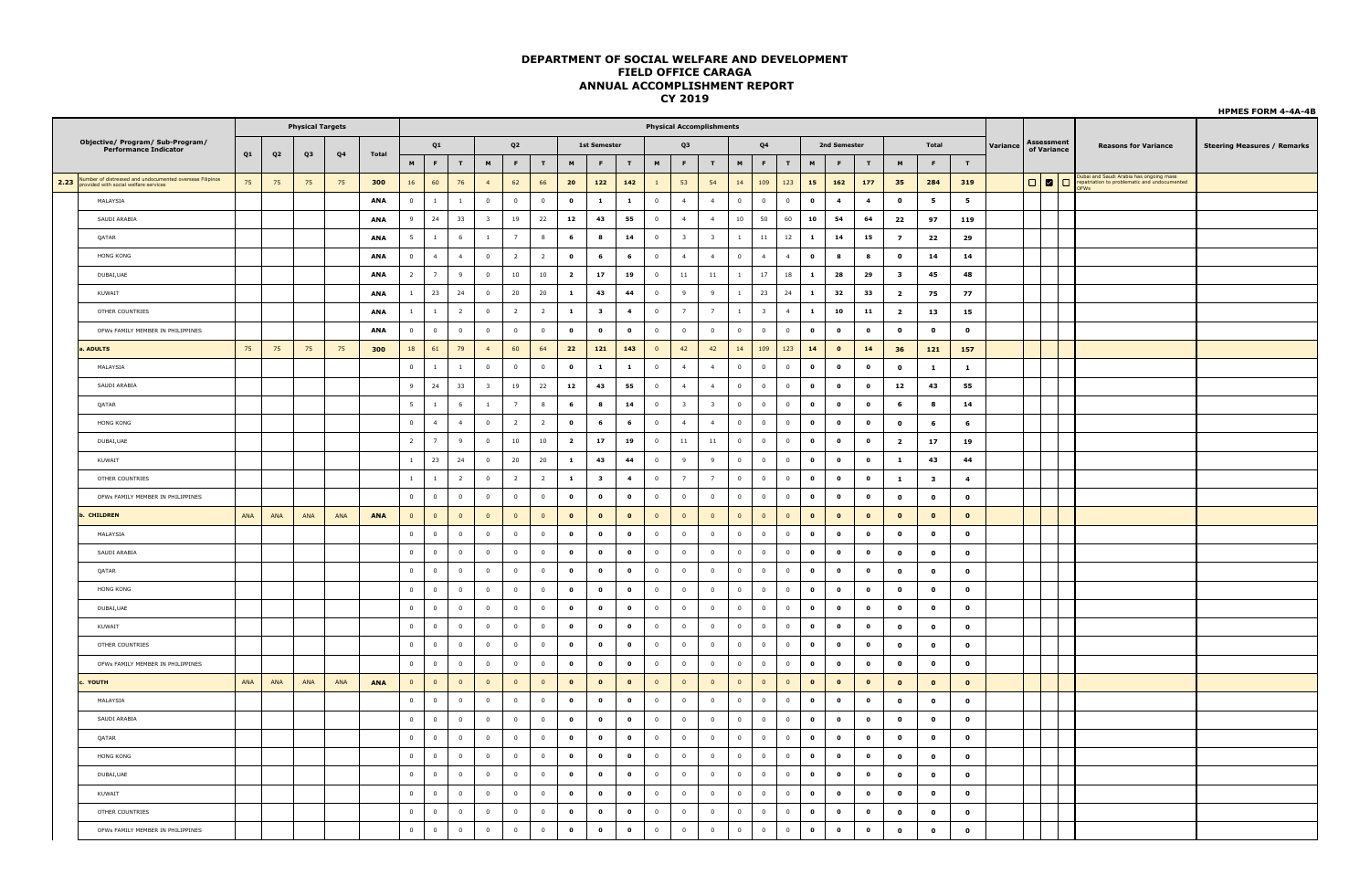|                                                                  |     |                |                         |                |       |                |                |                |                |                         |                |              |                     |                |                | ------                          |                |                |                |                |              |              |           |              |              |              |          |                                  |                             | <b>HPMES FORM 4-4A-4B</b>          |
|------------------------------------------------------------------|-----|----------------|-------------------------|----------------|-------|----------------|----------------|----------------|----------------|-------------------------|----------------|--------------|---------------------|----------------|----------------|---------------------------------|----------------|----------------|----------------|----------------|--------------|--------------|-----------|--------------|--------------|--------------|----------|----------------------------------|-----------------------------|------------------------------------|
|                                                                  |     |                | <b>Physical Targets</b> |                |       |                |                |                |                |                         |                |              |                     |                |                | <b>Physical Accomplishments</b> |                |                |                |                |              |              |           |              |              |              |          |                                  |                             |                                    |
| Objective/ Program/ Sub-Program/<br><b>Performance Indicator</b> |     |                |                         |                |       |                | Q1             |                |                | Q <sub>2</sub>          |                |              | <b>1st Semester</b> |                |                | Q3                              |                |                | Q <sub>4</sub> |                |              | 2nd Semester |           |              | Total        |              | Variance | <b>Assessment</b><br>of Variance | <b>Reasons for Variance</b> | <b>Steering Measures / Remarks</b> |
|                                                                  | Q1  | Q <sub>2</sub> | Q3                      | Q <sub>4</sub> | Total | M              | F.             | T              | M              | F.                      | T              | M            | F.                  | $\blacksquare$ | M              | F                               | T              | M              | F.             | T              | M            | F.           | T         | M            | F            | T            |          |                                  |                             |                                    |
| d. PWDs                                                          | ANA | ANA            | ANA                     | ANA            | ANA   | $\overline{0}$ | $\mathbf{0}$   | $\overline{0}$ | $\overline{0}$ | $\overline{0}$          | $\overline{0}$ | $\bullet$    | $\bullet$           | $\bullet$      | $\overline{0}$ | $\overline{0}$                  | $\overline{0}$ | $\overline{0}$ | $\overline{0}$ | $\overline{0}$ | $\bullet$    | $\bullet$    | $\bullet$ | $\bullet$    | $\bullet$    | $\bullet$    |          |                                  |                             |                                    |
| MALAYSIA                                                         |     |                |                         |                |       | $\overline{0}$ | $\overline{0}$ | $^{\circ}$     | $\Omega$       | $\overline{0}$          | $\overline{0}$ | $\mathbf{o}$ | $\mathbf{o}$        | $\bullet$      | $\Omega$       | $\overline{0}$                  | $\mathbf{0}$   | $\overline{0}$ | $\overline{0}$ | $\mathbf{0}$   | $\mathbf{o}$ | $\bullet$    | $\bullet$ | $\mathbf{o}$ | $\mathbf{o}$ | $\mathbf{o}$ |          |                                  |                             |                                    |
| SAUDI ARABIA                                                     |     |                |                         |                |       | $\Omega$       | $\mathbf{0}$   | $\mathbf{0}$   | $\overline{0}$ | $\overline{0}$          | $\overline{0}$ | $\bullet$    | $\bullet$           | $\bullet$      |                | $\overline{0}$                  | $\overline{0}$ | $\overline{0}$ | $\overline{0}$ | $\mathbf{0}$   | $\mathbf{0}$ | $\bullet$    | $\bullet$ | $\bullet$    | $\mathbf{o}$ | $\mathbf{o}$ |          |                                  |                             |                                    |
| QATAR                                                            |     |                |                         |                |       | $\overline{0}$ | $\overline{0}$ | $\Omega$       | $\Omega$       | $\overline{0}$          | $\overline{0}$ | $\mathbf{o}$ | $\bullet$           | $\bullet$      | $\Omega$       | $\overline{0}$                  | $\overline{0}$ | $\overline{0}$ | $\overline{0}$ | $\overline{0}$ | $\bullet$    | $\bullet$    | $\bullet$ | $\mathbf{o}$ | $\mathbf{o}$ | $\Omega$     |          |                                  |                             |                                    |
| <b>HONG KONG</b>                                                 |     |                |                         |                |       | $\overline{0}$ | $\overline{0}$ | $\mathbf{0}$   | $\Omega$       | $\overline{0}$          | $\overline{0}$ | $\mathbf 0$  | $\bullet$           | $\bullet$      | $\Omega$       | $\overline{0}$                  | $\overline{0}$ | $\overline{0}$ | $\overline{0}$ | $\mathbf{0}$   | $\bullet$    | $\bullet$    | $\bullet$ | $\mathbf{o}$ | $\mathbf{o}$ | $\mathbf{o}$ |          |                                  |                             |                                    |
| DUBAI, UAE                                                       |     |                |                         |                |       | $\overline{0}$ | $\mathbf{0}$   | $\circ$        | $\overline{0}$ | $\overline{0}$          | $\overline{0}$ | $\mathbf 0$  | $\bullet$           | $\bullet$      | $\Omega$       | $\overline{0}$                  | $\overline{0}$ | $\overline{0}$ | $\overline{0}$ | $\overline{0}$ | $\bullet$    | $\bullet$    | $\bullet$ | $\mathbf{o}$ | $\mathbf{o}$ | $\mathbf{o}$ |          |                                  |                             |                                    |
| KUWAIT                                                           |     |                |                         |                |       | $\circ$        | $\overline{0}$ | $\Omega$       | $\overline{0}$ | $\overline{0}$          | $^{\circ}$     | $\mathbf{o}$ | $\mathbf{0}$        | $\bullet$      | $\Omega$       | $\overline{0}$                  | $\overline{0}$ | $\overline{0}$ | $\overline{0}$ | $^{\circ}$     | $\mathbf{o}$ | $\bullet$    | $\bullet$ | $\mathbf{o}$ | $\mathbf{o}$ | $\mathbf{o}$ |          |                                  |                             |                                    |
| OTHER COUNTRIES                                                  |     |                |                         |                |       | $\overline{0}$ | $\mathbf{0}$   | $\overline{0}$ | $\overline{0}$ | $\overline{0}$          | $\overline{0}$ | $\mathbf{o}$ | $\bullet$           | $\bullet$      | $^{\circ}$     | $\overline{0}$                  | $\overline{0}$ | $\overline{0}$ | $\overline{0}$ | $\mathbf{0}$   | $\bullet$    | $\bullet$    | $\bullet$ | $\mathbf{o}$ | $\mathbf{o}$ | $\mathbf{o}$ |          |                                  |                             |                                    |
| OFWs FAMILY MEMBER IN PHILIPPINES                                |     |                |                         |                |       | $\mathbf{0}$   | $\overline{0}$ | $\Omega$       | $\overline{0}$ | $\overline{0}$          | $\overline{0}$ | $\bullet$    | $\bullet$           | $\bullet$      | $^{\circ}$     | $\overline{0}$                  | $\mathbf{0}$   | $\overline{0}$ | $\overline{0}$ | $\mathbf{0}$   | $\bullet$    | $\bullet$    | $\bullet$ | $\mathbf{o}$ | $\mathbf{o}$ | $\mathbf{o}$ |          |                                  |                             |                                    |
| <b>SENIOR CITIZENS</b>                                           | ANA | ANA            | ANA                     | ANA            | ANA   |                | $\mathbf{0}$   | $\mathbf{0}$   | $\Omega$       | $\overline{0}$          | $\Omega$       | $\mathbf 0$  | $\bullet$           | $\bullet$      |                | $\mathbf 0$                     | $\overline{0}$ | $\mathbf{0}$   | $\overline{0}$ | $\overline{0}$ | $\bullet$    | $\bullet$    | $\bullet$ | $\bullet$    | $\bullet$    | $\mathbf{o}$ |          |                                  |                             |                                    |
| MALAYSIA                                                         |     |                |                         |                |       | $\overline{0}$ | $\mathbf{0}$   | $\mathbf{0}$   | $\Omega$       | $\overline{0}$          | $\overline{0}$ | $\mathbf{o}$ | $\bullet$           | $\bullet$      | $^{\circ}$     | $\overline{0}$                  | $\overline{0}$ | $\overline{0}$ | $\overline{0}$ | $\overline{0}$ | $\bullet$    | $\bullet$    | $\bullet$ | $\mathbf{o}$ | $\mathbf{o}$ | $\mathbf{o}$ |          |                                  |                             |                                    |
| SAUDI ARABIA                                                     |     |                |                         |                |       | $\overline{0}$ | $\mathbf{0}$   | $\mathbf{0}$   | $\overline{0}$ | $\overline{0}$          | $^{\circ}$     | $\mathbf{o}$ | $\bullet$           | $\bullet$      |                | $\overline{0}$                  | $\overline{0}$ | $\overline{0}$ | $\overline{0}$ | $\mathbf{0}$   | $\mathbf{o}$ | $\bullet$    | $\bullet$ | $\mathbf{o}$ | $\mathbf{o}$ | $\mathbf{o}$ |          |                                  |                             |                                    |
| QATAR                                                            |     |                |                         |                |       | $\overline{0}$ | $\overline{0}$ | $\circ$        | $\overline{0}$ | $\overline{\mathbf{0}}$ | $\overline{0}$ | $\bullet$    | $\bullet$           | $\bullet$      | $\overline{0}$ | $\overline{0}$                  | $\overline{0}$ | $\overline{0}$ | $\overline{0}$ | $\overline{0}$ | $\bullet$    | $\bullet$    | $\bullet$ | $\mathbf{o}$ | $\mathbf{o}$ | $\mathbf{o}$ |          |                                  |                             |                                    |
| <b>HONG KONG</b>                                                 |     |                |                         |                |       | $\overline{0}$ | $\overline{0}$ | $\Omega$       | $\Omega$       | $\Omega$                | $\Omega$       | $\Omega$     | $\bullet$           | $\bullet$      | $^{\circ}$     | $\overline{0}$                  | $\Omega$       | $\overline{0}$ | $\overline{0}$ | $\Omega$       | $\Omega$     | $\bullet$    | $\bullet$ | $\mathbf{o}$ | $\mathbf{o}$ | $\mathbf{o}$ |          |                                  |                             |                                    |
| DUBAI, UAE                                                       |     |                |                         |                |       | $\overline{0}$ | $\overline{0}$ | $\mathbf{0}$   | $\mathbf{0}$   | $\overline{0}$          | $\overline{0}$ | $\bullet$    | $\mathbf{o}$        | $\bullet$      |                | $\overline{0}$                  | $\overline{0}$ | $\overline{0}$ | $\overline{0}$ | $\overline{0}$ | $\bullet$    | $\bullet$    | $\bullet$ | $\mathbf{o}$ | $\mathbf{o}$ | $\mathbf{o}$ |          |                                  |                             |                                    |
| KUWAIT                                                           |     |                |                         |                |       | $\circ$        | $\mathbf{0}$   | $\mathbf{0}$   | $\Omega$       | $\overline{0}$          | $\overline{0}$ | $\mathbf{o}$ | $\mathbf{o}$        | $\bullet$      |                | $\overline{0}$                  | $\overline{0}$ | $\overline{0}$ | $\overline{0}$ | $\mathbf{0}$   | $\mathbf{o}$ | $\bullet$    | $\bullet$ | $\mathbf{o}$ | $\mathbf{o}$ | $\mathbf{o}$ |          |                                  |                             |                                    |
| OTHER COUNTRIES                                                  |     |                |                         |                |       | $\Omega$       | $\mathbf{0}$   | $\mathbf{0}$   | $\Omega$       | $\overline{0}$          | $\overline{0}$ | $\mathbf{o}$ | $\bullet$           | $\bullet$      |                | $\overline{0}$                  | $\overline{0}$ | $\overline{0}$ | $\overline{0}$ | $\mathbf{0}$   | $\bullet$    | $\bullet$    | $\bullet$ | $\mathbf{o}$ | $\mathbf{o}$ | $\mathbf{o}$ |          |                                  |                             |                                    |
| OFWs FAMILY MEMBER IN PHILIPPINES                                |     |                |                         |                |       | $\Omega$       | $\mathbf{0}$   | $\Omega$       | $\Omega$       | $\overline{0}$          | $\Omega$       | $\mathbf{o}$ | $\mathbf{o}$        | $\bullet$      |                | $\overline{0}$                  | $\overline{0}$ | $\overline{0}$ | $\overline{0}$ | $\mathbf{0}$   | $\bullet$    | $\bullet$    | $\bullet$ | $\mathbf{o}$ | $\mathbf{o}$ | $\Omega$     |          |                                  |                             |                                    |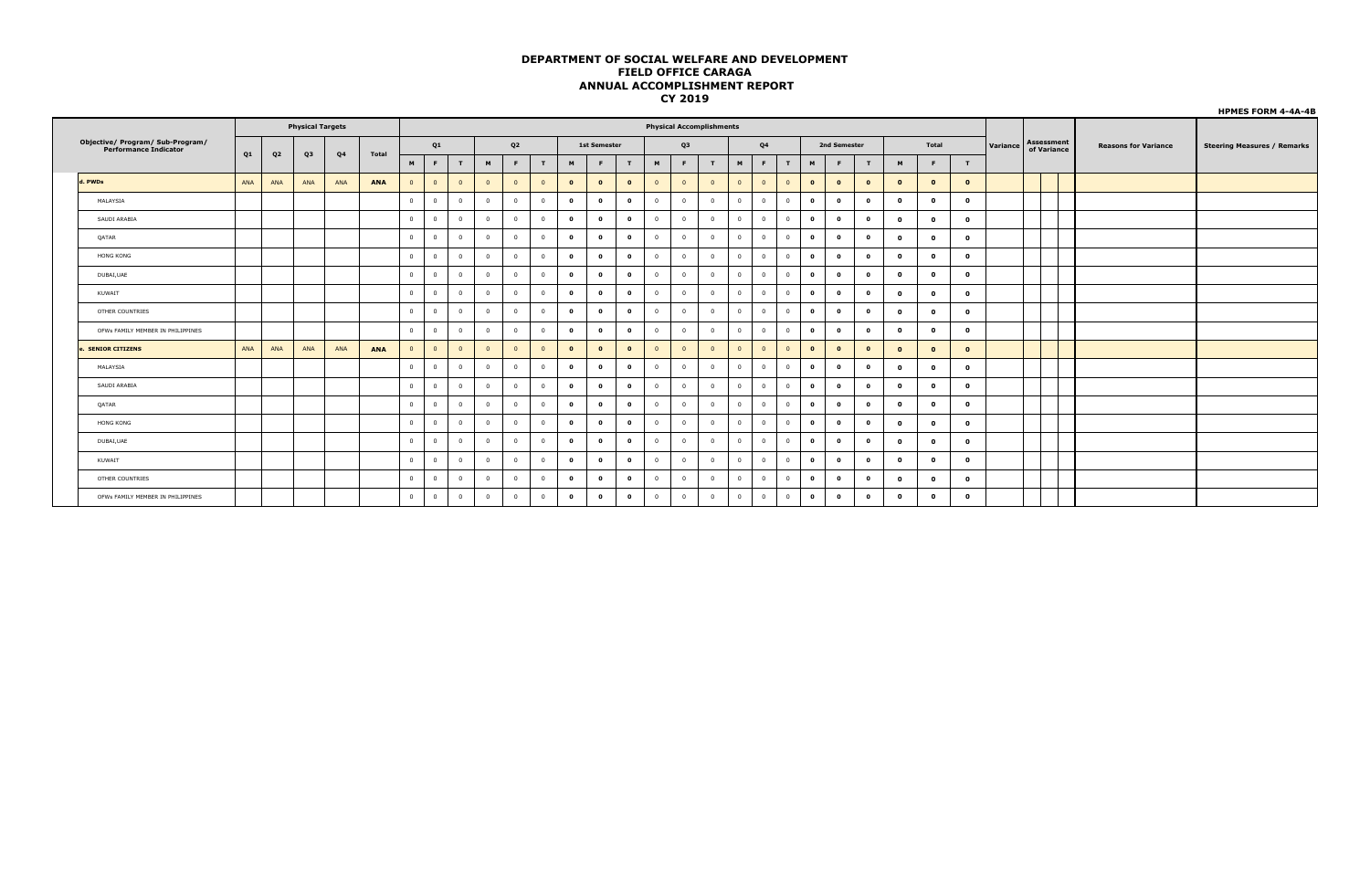|                                                                                                  |                  |                |                              |                                        |              |                                             |                      |                |                |                               |               | <b>HPMES FORM 4-4A-4B</b>                                                        |                      |
|--------------------------------------------------------------------------------------------------|------------------|----------------|------------------------------|----------------------------------------|--------------|---------------------------------------------|----------------------|----------------|----------------|-------------------------------|---------------|----------------------------------------------------------------------------------|----------------------|
| Objective/ Program/ Sub-Program/                                                                 | <b>Allocated</b> |                |                              | <b>OBLIGATION</b><br>Amount            |              |                                             | <b>Utilization</b>   |                |                | <b>DISBURSEMENT</b><br>Amount |               |                                                                                  | <b>Utilization</b>   |
| <b>Performance Indicator</b>                                                                     | <b>Budget</b>    | Q <sub>1</sub> | Q <sub>2</sub>               | Q3                                     | Q4           | <b>Total</b>                                | Rate<br><b>Total</b> | Q <sub>1</sub> | Q <sub>2</sub> | Q <sub>3</sub>                | Q4            | <b>Total</b>                                                                     | Rate<br><b>Total</b> |
| POOR, VULNERABLE AND MARGINALIZED CITIZENS ARE EMPOWERED AND WITH IMPROVED QUALITY OF LIFE       |                  |                |                              |                                        |              |                                             |                      |                |                |                               |               |                                                                                  |                      |
| ORGANIZATIONAL OUTCOME 2: RIGHTS OF THE POOR AND THE VULNERABLE SECTORS PROMOTED AND PROTECTED   |                  |                |                              |                                        |              |                                             |                      |                |                |                               |               |                                                                                  |                      |
|                                                                                                  |                  |                |                              |                                        |              |                                             |                      |                |                |                               |               |                                                                                  |                      |
| A. RESIDENTIAL AND NON-RESIDENTIAL CARE SUB-PROGRAM                                              |                  |                |                              |                                        |              |                                             |                      |                |                |                               |               |                                                                                  |                      |
| <b>Residential and Non-Residential Care Facilities</b>                                           | 14,264,000.00    | 1,640,458.94   | 6,296,469.57                 | 3,595,613.05                           | 2,731,458.44 | 14,264,000.00                               | 100.00%              | 560,183.52     | 3,648,420.87   | 4,796,442.32                  | 3,536,231.79  | 12,541,278.50                                                                    | 87.92%               |
| <b>Other MOOE</b>                                                                                | 13,526,000.00    | 1,797,559.88   | 8,627,760.84                 | 568,029.59                             | 2,532,649.69 | 13,526,000.00                               | 100.00%              | 1,588,635.89   | 2,708,356.42   | 1,400,657.00                  | 4,425,535.66  | 10,123,184.97                                                                    | 74.84%               |
| <b>B. Supplementary Feeding Sub-Program</b>                                                      |                  |                |                              |                                        |              |                                             |                      |                |                |                               |               |                                                                                  |                      |
| <b>Supplementary Feeding Program</b>                                                             | 136,424,000.00   |                |                              | $0.00 122,147,617.11  -36,382,862.00 $ |              | 43,230,966.30 128,995,721.41                | 94.56%               | 0.00           | 0.00           | 8,568,759.98                  | 48,744,061.03 | 57,312,821.01                                                                    | 44.43%               |
| <b>Other MOOE</b>                                                                                | 4,093,000.00     | 655,654.40     | 1,530,266.15                 | 235,059.08                             | 1,672,020.37 | 4,093,000.00                                | 100.00%              | 623,060.09     | 702,888.48     | 997,399.15                    | 1,097,071.35  | 3,420,419.07                                                                     | 83.57%               |
| C. Social Welfare for Senior Citizens Sub-Program                                                |                  |                |                              |                                        |              |                                             |                      |                |                |                               |               |                                                                                  |                      |
| <b>Social Pension for Indigent Senior Citizens</b>                                               | 840,000,000.00   |                | 28,290,000.00 716,802,000.00 |                                        |              | 94,908,000.00 840,000,000.00                | 100.00%              |                |                |                               |               | 28,290,000.00 200,154,000.00 492,105,000.00 119,451,000.00 <b>840,000,000.00</b> | 100.00%              |
| <b>Implementation of Centenarians Act of 2016</b>                                                | 1,500,000.00     | 500,000.00     | 400,000.00                   | 400,000.00                             | 200,000.00   | 1,500,000.00                                | 100.00%              | 500,000.00     | 400,000.00     | 400,000.00                    | 200,000.00    | 1,500,000.00                                                                     | 100.00%              |
| <b>Other MOOE</b>                                                                                | 21,726,218.64    | 4,145,497.81   | 11,704,597.40                | 3,249,389.57                           | 1,525,182.70 | 20,624,667.48                               | 94.93%               | 2,413,821.27   | 4,564,118.32   | 10,371,332.36                 | 2,289,357.44  | 19,638,629.39                                                                    | 95.22%               |
| D. Protective Program for Individuals, Families and Communities in Need or in Crisis Sub-Program |                  |                |                              |                                        |              |                                             |                      |                |                |                               |               |                                                                                  |                      |
| <b>Persons With Disability (PWD)</b>                                                             | 100,000.00       | 0.00           | 91,500.00                    | 3,200.00                               | 5,300.00     | 100,000.00                                  | 100.00%              | 0.00           | 0.00           | 94,700.00                     | 5,300.00      | 100,000,00                                                                       | 100.00%              |
| <b>Community-based</b>                                                                           | 8,121,000.00     | 75,000.00      | 812,405.63                   | 258,479.95                             | 6,975,114.42 | 8,121,000.00                                | 100.00%              | 0.00           | 824,041.88     | 212,272.45                    | 5,987,371.11  | 7,023,685.44                                                                     | 86.49%               |
| <b>Unconditional Cash Transfer Program (UCT)</b>                                                 | 10,082,219.80    | 755,830.47     | 2,145,720.00                 | 1,068,463.00                           | 4,574,450.73 | 8,544,464.20                                | 84.75%               | 0.00           | 956,825.45     | 1,107,035.88                  | 3,300,627.61  | 5,364,488.94                                                                     | 62.78%               |
| <b>Assistance to Individuals in Crisis Situation (AICS)</b>                                      | 263,658,928.12   | 28,313,621.91  | 31,388,381.38                |                                        |              | 68,607,457.63 119,929,546.91 248,239,007.83 | 94.15%               | 21,265,552.33  | 33,286,785.16  | 26,744,623.69                 |               | 95,616,148.80 176,913,109.98                                                     | 71.27%               |
| <b>Alternative Family Care Program</b>                                                           | 3,852,000.00     | 472,000.00     | 538,000.00                   | 850,000.00                             | 1,784,000.00 | 3,644,000.00                                | 94.60%               | 472,000.00     | 538,000.00     | 850,000.00                    | 1,588,510.00  | 3,448,510.00                                                                     | 94.64%               |
| <b>Other MOOE</b>                                                                                | 21,451,931.58    | 2,210,622.10   | 11,722,986.69                | 2,255,047.12                           | 5,263,275.67 | 21,451,931.58                               | 100.00%              | 2,083,064.35   | 3,391,358.67   | 3,684,220.98                  | 11,909,151.59 | 21,067,795.59                                                                    | 98.21%               |
| E. Social Welfare for Distressed Overseas Filipinos and Trafficked Persons Sub-Program           |                  |                |                              |                                        |              |                                             |                      |                |                |                               |               |                                                                                  |                      |
| Recovery and Reintegration Program For Traffic<br>Persons (RRPTP)                                | 609,000.00       | 30,334.98      | 94,000.00                    | 97,300.00                              | 387,365.02   | 609,000.00                                  | 100.00%              | 30,334.98      | 94,000.00      | 97,300.00                     | 226,400.00    | 448,034.98                                                                       | 73.57%               |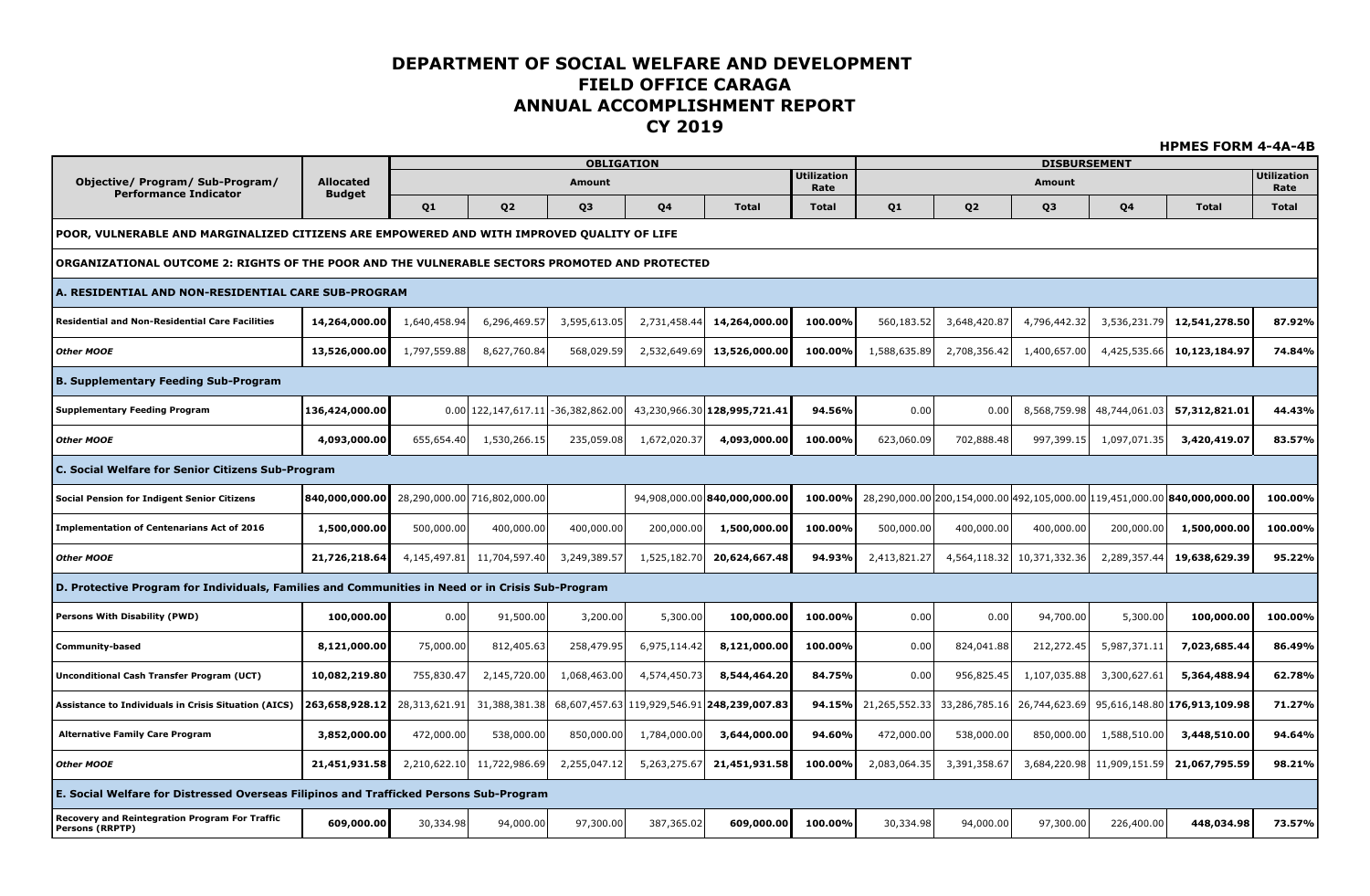|                                                                                                   |                                   |            |                | <b>OBLIGATION</b> |                |              |                            |            |                | <b>DISBURSEMENT</b> |                |              |                            |
|---------------------------------------------------------------------------------------------------|-----------------------------------|------------|----------------|-------------------|----------------|--------------|----------------------------|------------|----------------|---------------------|----------------|--------------|----------------------------|
| Objective/ Program/ Sub-Program/<br><b>Performance Indicator</b>                                  | <b>Allocated</b><br><b>Budget</b> |            |                | Amount            |                |              | <b>Utilization</b><br>Rate |            |                | Amount              |                |              | <b>Utilization</b><br>Rate |
|                                                                                                   |                                   | Q1         | Q <sub>2</sub> | Q <sub>3</sub>    | Q <sub>4</sub> | <b>Total</b> | <b>Total</b>               | Q1         | Q <sub>2</sub> | Q <sub>3</sub>      | Q <sub>4</sub> | <b>Total</b> | <b>Total</b>               |
| POOR, VULNERABLE AND MARGINALIZED CITIZENS ARE EMPOWERED AND WITH IMPROVED QUALITY OF LIFE        |                                   |            |                |                   |                |              |                            |            |                |                     |                |              |                            |
| TORGANIZATIONAL OUTCOME 2: RIGHTS OF THE POOR AND THE VULNERABLE SECTORS PROMOTED AND PROTECTED   |                                   |            |                |                   |                |              |                            |            |                |                     |                |              |                            |
| Services to Overseas Filipinos and their Familes<br>(International Social Services Office - ISSO) | N/A                               | N/A        | N/A            | N/A               | N/A            | N/A          | N/A                        | N/A        | N/A            | N/A                 | N/A            | N/A          | N/A                        |
| Other MOOE                                                                                        | 1,929,234.20                      | 129,537.08 | 1,361,474.39   | 263,858.02        | 174364.71      | 1,929,234.20 | $100.00\%$                 | 114,234.75 | 148,299.27     | 116,457.74          | 945,822.56     | 1,324,814.32 | 68.67%                     |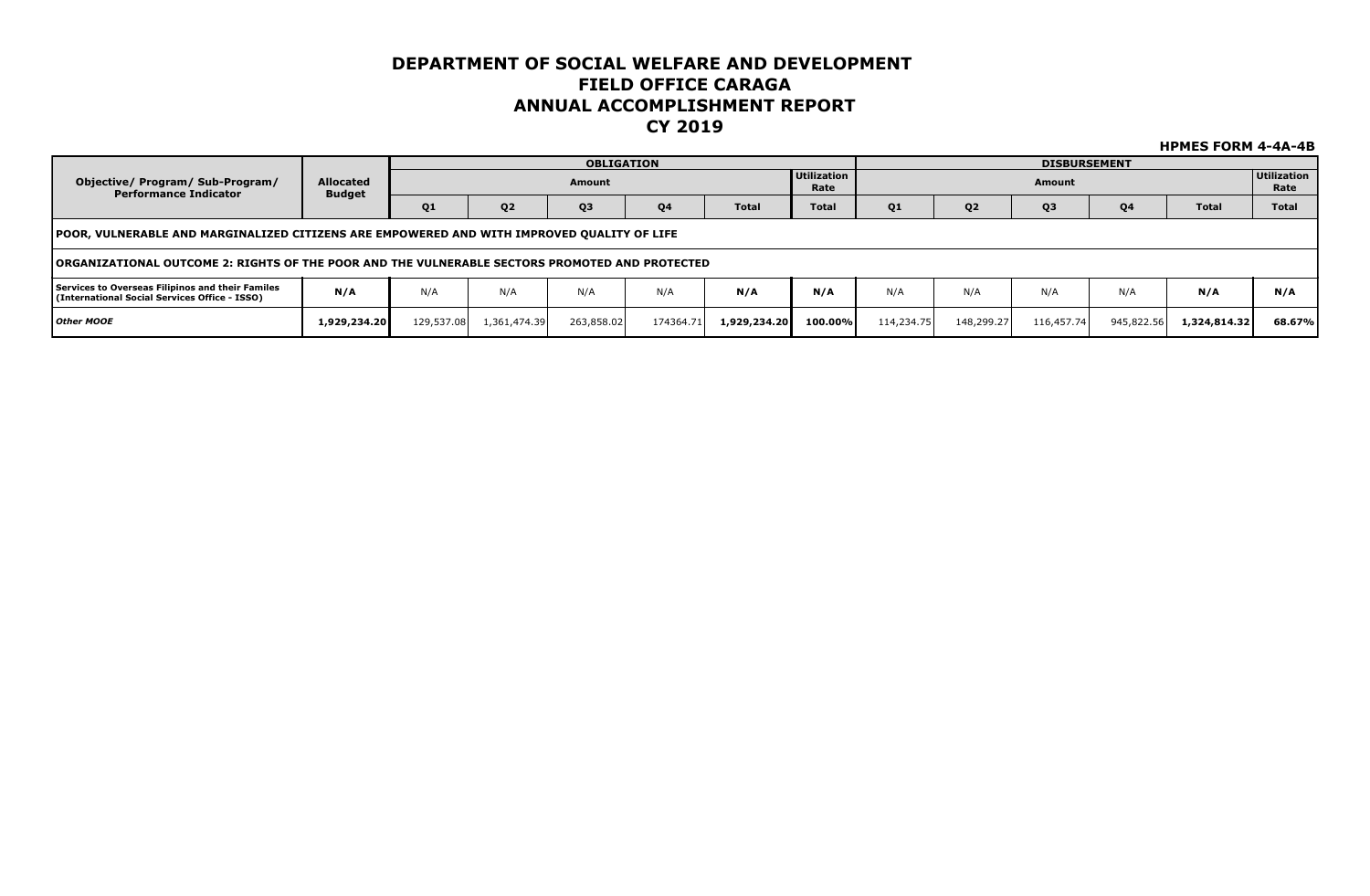|     |                                                                                                     |     |                |            |                         |              |     |        |       |                                                               |                         |                   |                     |                                 |            |                |          |                             |              |                |              |                                    |               |                     |                              |          |                                                                                                                                                                                                |                                                                                                     |                                                                                                                                                                                         | <b>HPMES FORM 4-4A-4B</b>                                                                                                                                                                  |
|-----|-----------------------------------------------------------------------------------------------------|-----|----------------|------------|-------------------------|--------------|-----|--------|-------|---------------------------------------------------------------|-------------------------|-------------------|---------------------|---------------------------------|------------|----------------|----------|-----------------------------|--------------|----------------|--------------|------------------------------------|---------------|---------------------|------------------------------|----------|------------------------------------------------------------------------------------------------------------------------------------------------------------------------------------------------|-----------------------------------------------------------------------------------------------------|-----------------------------------------------------------------------------------------------------------------------------------------------------------------------------------------|--------------------------------------------------------------------------------------------------------------------------------------------------------------------------------------------|
|     | Objective/Program/Sub-Program/                                                                      |     |                |            | <b>Physical Targets</b> |              |     |        |       |                                                               |                         |                   |                     | <b>Physical Accomplishments</b> |            |                |          |                             |              |                |              |                                    |               | <b>Annual Total</b> |                              |          |                                                                                                                                                                                                | <b>Assessment of</b>                                                                                |                                                                                                                                                                                         | <b>Steering Measures/</b>                                                                                                                                                                  |
|     | <b>Performance Indicator</b>                                                                        |     |                |            |                         |              |     | Q1     |       | Q <sub>2</sub>                                                |                         |                   | <b>1st Semester</b> |                                 |            | Q <sub>3</sub> |          | Q <sub>4</sub>              |              |                | 2nd Semester |                                    |               |                     |                              | Variance |                                                                                                                                                                                                | Variance                                                                                            | <b>Reasons for Variance</b>                                                                                                                                                             | <b>Remarks</b>                                                                                                                                                                             |
|     |                                                                                                     | Q1  | Q <sub>2</sub> | Q3         | Q <sub>4</sub>          | <b>Total</b> |     |        |       | Male Female Total   Male Female   Total   Male Female   Total |                         |                   |                     | Male                            | Female     | Total          | Male     | 'Female                     | Total        | Male           | Female       | Total                              | Male          | Female              | Total                        |          |                                                                                                                                                                                                |                                                                                                     |                                                                                                                                                                                         |                                                                                                                                                                                            |
|     | (1)                                                                                                 | (2) | (3)            | (4)        | (5)                     | (6)          |     | (7)    |       | (8)                                                           |                         |                   | (9)                 |                                 |            | (9)            |          | (10)                        |              |                | (11)         |                                    |               |                     | $(11)= (7)+(8)$<br>+(9)+(10) |          | $\begin{array}{ l } \hline \text{Major} & \text{Minor} \\ ( > + / - & ( \text{``<''} \\ 30\% & \text{''} \\ \text{deviation} & \text{30\%} \\ \hline \text{n)} & \text{deviation} \end{array}$ | $_{\rm{Full}}$<br>target<br>Achieve<br>d                                                            | (13)                                                                                                                                                                                    | (19)                                                                                                                                                                                       |
|     | POOR, VULNERABLE AND MARGINALIZED CITIZENS ARE EMPOWERED AND WITH IMPROVED QUALITY OF LIFE          |     |                |            |                         |              |     |        |       |                                                               |                         |                   |                     |                                 |            |                |          |                             |              |                |              |                                    |               |                     |                              |          |                                                                                                                                                                                                |                                                                                                     |                                                                                                                                                                                         |                                                                                                                                                                                            |
|     | ORGANIZATIONAL OUTCOME 3: IMMEDIATE RELIEF AND EARLY RECOVERY OF DISASTER VICTIMS/SURVIVORS ENSURED |     |                |            |                         |              |     |        |       |                                                               |                         |                   |                     |                                 |            |                |          |                             |              |                |              |                                    |               |                     |                              |          |                                                                                                                                                                                                |                                                                                                     |                                                                                                                                                                                         |                                                                                                                                                                                            |
|     | <b>Outcome Indicators</b>                                                                           |     |                |            |                         |              |     |        |       |                                                               |                         |                   |                     |                                 |            |                |          |                             |              |                |              |                                    |               |                     |                              |          |                                                                                                                                                                                                |                                                                                                     |                                                                                                                                                                                         |                                                                                                                                                                                            |
|     | 3.1 Percentage of disaster-affected households assisted to<br>early recovery stage                  | 80% | <b>ANA</b>     | 80%        | 80%                     | 80%          |     |        | 100%  |                                                               | 0%                      |                   |                     | 100%                            |            | 98.32%         |          | $\sim$                      | 99.68%       |                |              | 99.54%                             |               |                     | 99.56%                       | 19.56%   | $\Box$                                                                                                                                                                                         | $\Box$<br>$\blacksquare$                                                                            | Double entry of list of beneficiaries<br>Beneficiaries were not present during the scheduled payout                                                                                     | Coordinate with concerned LGUs to communicate the beneficiaries<br>order for the beneficiaries to claim assistance upon the<br>cheduled payout for the future implementation of ESA/CFW    |
|     | No. of Households in Early Recovery Stage                                                           | 157 | $^{\circ}$     | 297        | 2,516                   | 2,970        |     |        | 157   |                                                               | $\Omega$                |                   |                     | 157                             |            | 297            |          |                             | 2,516        |                |              | 2,813                              | $\sim$        |                     | 2,970                        | $\Omega$ |                                                                                                                                                                                                |                                                                                                     |                                                                                                                                                                                         |                                                                                                                                                                                            |
|     | No. of households provided with early recovery services                                             | 157 | $\mathbf{0}$   | 297        | 2,516                   | 2.970        | 84  | 73     | 157   | $\circ$<br>$\overline{\mathbf{0}}$                            |                         | 84                | 73                  | 157<br>125                      |            | 167<br>292     | 1,536    | 972                         | 2,508        | 1,661          | 1,139        | 2,800                              | 1,745 1,212   |                     | 2,957                        | $-13$    |                                                                                                                                                                                                |                                                                                                     |                                                                                                                                                                                         |                                                                                                                                                                                            |
|     | <b>Output Indicators</b>                                                                            |     |                |            |                         |              |     |        |       |                                                               |                         |                   |                     |                                 |            |                |          |                             |              |                |              |                                    |               |                     |                              |          |                                                                                                                                                                                                |                                                                                                     |                                                                                                                                                                                         |                                                                                                                                                                                            |
|     | Number of trained DSWD QRT members ready for<br>3.1 deployment on disaster response                 | 40  | 30             | 30         | 30 <sub>2</sub>         | 130          | 13  | 27     | 40    | $\Omega$<br>$\Omega$                                          | $\bullet$               | 13                | 27                  | 40<br>$\Omega$                  | $\Omega$   | $\bullet$      | $\Omega$ | $\Omega$                    | $\Omega$     | $\overline{0}$ | $\Omega$     | $\mathbf{o}$                       | $\Omega$      |                     | 40                           | -90      | $\blacksquare$                                                                                                                                                                                 | $\Box$<br>$\Box$                                                                                    | Activity was not conducted due to conflict of schedules and<br>some activites were dependent on the modules from the Central<br>Office                                                  | Activity to be conducted this 1st Quarter 2020                                                                                                                                             |
|     | 3.2 Number of LGUs with prepositioned relief goods                                                  | N/A | N/A            | N/A        | N/A                     | N/A          |     | N/A    | N/A   | N/A                                                           | N/A                     | N/A               |                     | N/A                             | N/A        | N/A            |          | N/A                         | N/A          |                | N/A          | N/A                                | N/A           |                     | N/A                          | N/A      | $\Box$                                                                                                                                                                                         | $\Box$                                                                                              |                                                                                                                                                                                         | No prepositioning of relief goods to the LGUs as per<br>memorandum from the Secretary. However the FO<br>repositioned the relief goods to rented warehouses in                             |
|     | Number of poor households that received cash-for-work<br>3.3 for CCAM                               | 873 |                |            | 5,894 15,898 15,898     | 48,563       | 483 | 390    | 873   | ,148 1,398                                                    |                         | 2,546 1,631 1,788 |                     | 3,419                           | ,968 7,244 |                |          | 14,212 13,770 19,454 33,224 |              | 20,738         |              | 26,698 47,436 22,369 28,486 50,855 |               |                     |                              | 2,292    | $\Box$                                                                                                                                                                                         | $\Box$<br>◘                                                                                         | unds for additional beneficiaries were downloaded by the<br>Central Office, which is not accounted as part of the divisions<br>nnual target with a total beneficiaires of 48563.        |                                                                                                                                                                                            |
| 3.4 | Number of LGUs provided with augmention on disaster<br>response services                            | ANA | ANA            | <b>ANA</b> | <b>ANA</b>              | <b>ANA</b>   |     |        | 10    | -3                                                            | $\overline{\mathbf{3}}$ |                   |                     | 13                              |            | $\overline{z}$ |          |                             | $\Omega$     |                |              | $\overline{z}$                     | 20            |                     | 20                           | $\Omega$ | $\Box$                                                                                                                                                                                         | $\Box$<br><b>M</b>                                                                                  |                                                                                                                                                                                         |                                                                                                                                                                                            |
|     | 3.5 Number or uncome,<br>Number of internally displaced households provided with                    | ANA | <b>ANA</b>     | <b>ANA</b> | <b>ANA</b>              | <b>ANA</b>   | 896 | 596    | 1,492 | $2,604$ 1,737                                                 | 4.341                   | 3,499 2,334       |                     | 5.833<br>1411                   |            | 2,353<br>942   |          | $\sim$                      | $\Omega$     | 1411           | 942          | 2.353                              | 5.806         | 2,380               | 8,186                        | $\Omega$ | $\Box$                                                                                                                                                                                         | $\Box$<br>◘                                                                                         |                                                                                                                                                                                         |                                                                                                                                                                                            |
|     | Number of households with damaged houses provided<br>3.6 With early recovery services               | 157 | ANA            | 297        | 2,516                   | 2.970        | 84  | 73     | 157   |                                                               |                         | 84                | 73                  | 125<br>157                      |            | 167<br>292     | 1536     | 972                         | 2,508        | 1661           | 1139         | 2,800                              | $1,745$ 1,212 |                     | 2,957                        | $-13$    | $\Box$                                                                                                                                                                                         | $\Box$<br>◘                                                                                         | Double entry of list of beneficiaries<br>Beneficiaries were not present during the scheduled payout                                                                                     | coordinate with concerned LGUs to communicate the beneficiaries<br>n order for the beneficiaries to claim assistance upon the<br>cheduled payout for the future implementation of ESA/CFW  |
|     | a. Emergency Shelter Assistance                                                                     |     |                |            |                         |              |     |        |       |                                                               |                         |                   |                     |                                 |            |                |          |                             |              |                |              |                                    |               |                     |                              |          |                                                                                                                                                                                                |                                                                                                     |                                                                                                                                                                                         |                                                                                                                                                                                            |
|     | Fire Incident in Bisliq City                                                                        | 157 |                | 297        |                         | 297          | 84  | 73     | 157   |                                                               |                         | 84                | 73                  | 157<br>125                      |            | 167<br>292     |          | $\sim$                      |              | 125            | 167          | 292                                | 209           | 240                 | 449                          | $-5$     | $\Box$                                                                                                                                                                                         | $\blacksquare$<br>$\Box$                                                                            | Double entry of list of beneficiaries<br>Beneficiaries were not present during the scheduled payout                                                                                     | Coordinate with concerned LGUs to communicate the beneficiaries<br>order for the beneficiaries to claim assistance upon the<br>cheduled payout for the future implementation of ESA/CFW    |
|     | Fire Incident in Butuan City                                                                        |     |                | $\sim$     | 33                      | 33           |     | $\sim$ |       |                                                               |                         | $\sim$            |                     | $\sim$                          |            |                | 25       | 9                           | 34           | 25             | $\mathbf{q}$ | 34                                 | 25            | 9                   | 34                           |          | $\Box$                                                                                                                                                                                         | $\Box$<br>◘                                                                                         | There was an increase of 1 beneficiary vs. the actual number<br>beneficiary submitted by the LGU upon the submission of<br>unding proposal for ESA to fire affected families.           |                                                                                                                                                                                            |
|     | Fire Incident in San Francisco, ADS                                                                 |     |                |            | 12                      | 12           |     |        |       |                                                               |                         |                   |                     | $\sim$                          |            |                | 8        | $\mathbf{A}$                | $12$         | $\mathbf{8}$   |              | 12                                 | 8             | $\overline{4}$      | 12                           | $\Omega$ | $\Box$                                                                                                                                                                                         | $\Box$<br>◘                                                                                         |                                                                                                                                                                                         |                                                                                                                                                                                            |
|     | 5.5 Magnitude Earthquake                                                                            |     | $\sim$         | 2,471      | 2.471                   |              |     |        |       |                                                               |                         |                   | $\sim$              |                                 |            | 1503           | 959      | 2,462                       | 1503         | 959            | 2.462        | 1503                               | 959           | 2,462               | $-9$                         | $\Box$   | ☑<br>$\Box$                                                                                                                                                                                    | Double entry of list of beneficiaries<br>Beneficiaries were not present during the scheduled payout | Coordinate with concerned LGUs to communicate the beneficiaries<br>order for the beneficiaries to claim assistance upon the<br>cheduled payout for the future implementation of ESA/CFW |                                                                                                                                                                                            |
|     | . Cash for Work                                                                                     |     |                |            |                         |              |     |        |       |                                                               |                         |                   |                     |                                 |            |                |          |                             |              |                |              |                                    |               |                     |                              |          |                                                                                                                                                                                                |                                                                                                     |                                                                                                                                                                                         |                                                                                                                                                                                            |
|     | Fire Incident in Bisliq City                                                                        |     |                |            | $\mathbf{0}$            | $\mathbf{0}$ |     | $\sim$ |       | $\sim$                                                        |                         |                   |                     | $\sim$                          |            |                |          |                             | $\mathbf{0}$ |                |              | $\overline{0}$                     |               |                     | $\mathbf{o}$                 |          |                                                                                                                                                                                                |                                                                                                     |                                                                                                                                                                                         | No Cash-for-Work component is provided for the<br>Emergency Shelter Assistance in the Fire Incident in Bislig                                                                              |
|     | 5.5 Magnitude Earthquake                                                                            |     |                | $\sim$     | 2,471                   | 2,471        |     |        |       |                                                               |                         |                   |                     |                                 |            |                | 1503     | 959                         | 2,462        | 1503           | 959          | 2,462                              | 1503          | 959                 | 2,462                        | -9       | $\Box$                                                                                                                                                                                         | $\Box$<br><b>M</b>                                                                                  | - Double entry of list of beneficiaries<br>Beneficiaries were not present during the scheduled payout                                                                                   | Coordinate with concerned LGUs to communicate the beneficiaries<br>n order for the beneficiaries to claim assistance upon the<br>scheduled payout for the future implementation of ESA/CFW |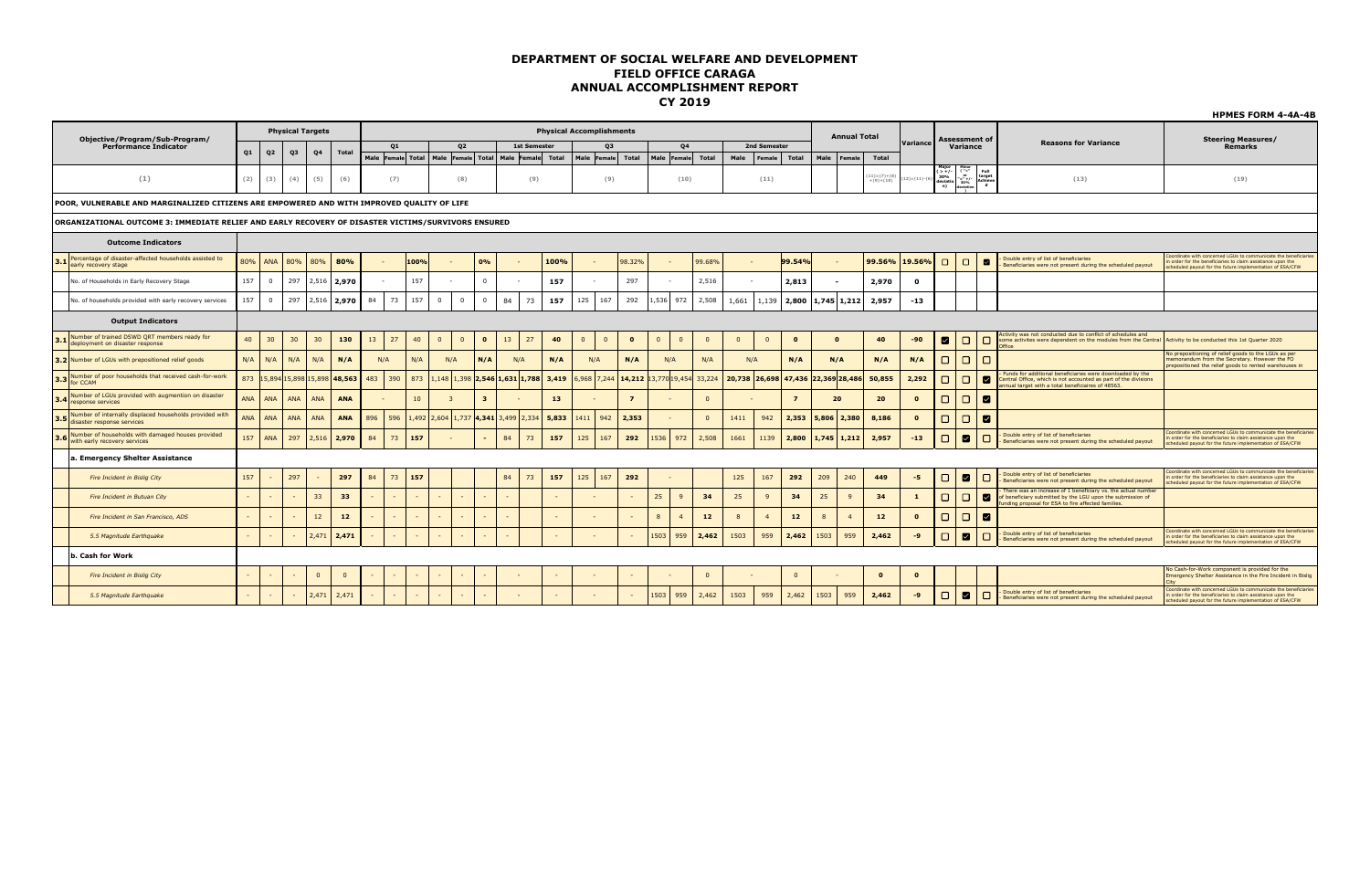|                                                                                                                    |                                   |                |                                          | <b>OBLIGATION</b>    |               |                              |                        |                      |                |                | <b>DISBURSEMENT</b>        |                                                                              |                               |
|--------------------------------------------------------------------------------------------------------------------|-----------------------------------|----------------|------------------------------------------|----------------------|---------------|------------------------------|------------------------|----------------------|----------------|----------------|----------------------------|------------------------------------------------------------------------------|-------------------------------|
| Objective/ Program/ Sub-Program/<br><b>Performance Indicator</b>                                                   | <b>Allocated</b><br><b>Budget</b> |                |                                          | Amount               |               |                              | Percent<br>Utilization |                      |                | <b>Amount</b>  |                            |                                                                              | Percent<br><b>Utilization</b> |
|                                                                                                                    |                                   | Q <sub>1</sub> | Q <sub>2</sub>                           | Q <sub>3</sub>       | Q4            | <b>Total</b>                 | <b>Total</b>           | Q <sub>1</sub>       | Q <sub>2</sub> | Q <sub>3</sub> | <b>Q4</b>                  | <b>Total</b>                                                                 | <b>Total</b>                  |
| POOR, VULNERABLE AND MARGINALIZED CITIZENS ARE EMPOWERED AND WITH IMPROVED QUALITY OF LIFE                         |                                   |                |                                          |                      |               |                              |                        |                      |                |                |                            |                                                                              |                               |
| ORGANIZATIONAL OUTCOME 3: IMMEDIATE RELIEF AND EARLY RECOVERY OF DISASTERVICTIMS/SURVIVORS ENSURED                 |                                   |                |                                          |                      |               |                              |                        |                      |                |                |                            |                                                                              |                               |
| <b>IDISASTER RESPONSE AND MANAGEMENT PROGRAM</b>                                                                   |                                   |                |                                          |                      |               |                              |                        |                      |                |                |                            |                                                                              |                               |
| Disaster Response and Rehabilitation Program                                                                       | 133,107,712.69                    |                | 4,910,242.27 15,867,012.59 35,494,640.16 |                      |               | 76,451,307.03 132,723,202.05 |                        |                      |                |                |                            | 99.71% 3,185,658.30 11,059,173.30 34,985,135.13 78,641,347.87 127,871,314.60 | 96.34%                        |
| National Resource Operation                                                                                        | 1,721,200.00                      | 301,200.00     | 0.00                                     | 474,142.77           | 766,140.24    | 1,541,483.01                 | 89.56%                 | 0.00                 | 0.00           | 398,842.77     | 168,824.42                 | 567,667.19                                                                   | 36.83%                        |
| <b>Quick Response Fund</b>                                                                                         | 57,392,504.22                     | 0.00           | 0.00                                     | 8,852,088.52         | 45,123,535.03 | 53,975,623.55                | 94.05%                 |                      |                | 4,333,203.25   | 37,284,853.79              | 41,618,057.04                                                                | 77.11%                        |
| Implementation and monitoring of Payapa at<br>Masaganang Pamayanan (PAMANA) Program-<br>Peace and Development Fund | 35,643,857.57                     | 9,005,539.74   |                                          | $0.00$ 17,555,773.46 | 9,082,544.37  | 35,643,857.57                |                        | 100.00% 8,059,794.10 | 399,208.00     |                | 3,039,509.73 14,070,609.05 | 25,569,120.88                                                                | 71.73%                        |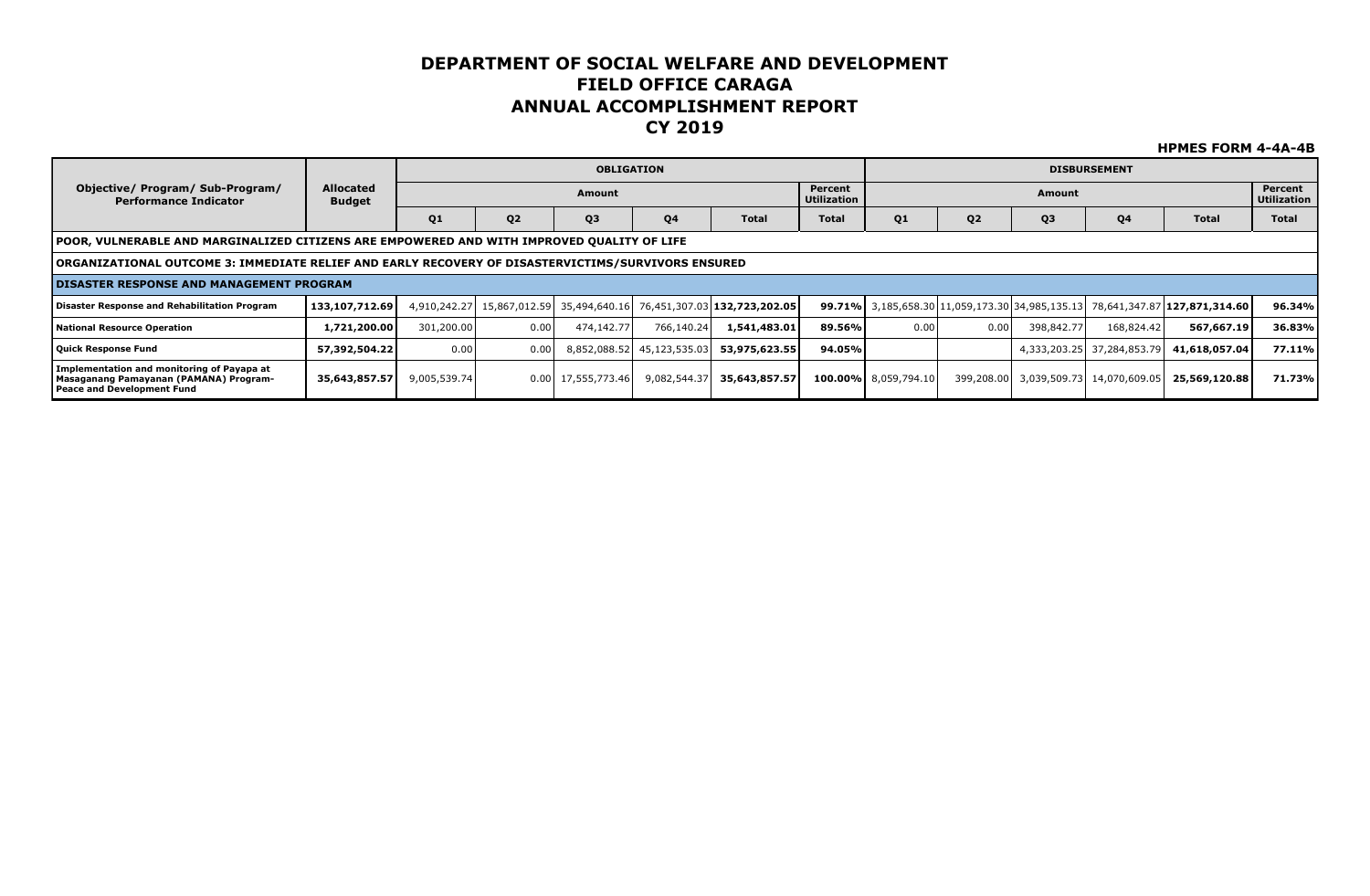**HPMES FORM 4-4A-4B**

**Assessment of Physical Targets Physical Accomplishments Objective/ Program/ Sub-Program/ Variance Reasons for Variance Steering Measures Variance Performance Indicator Major ( > +/- 30% deviation Minor ( "<" or Sem Total Q1 Q2 Q3 Q4** *Total* **Q1 Q2 1st Sem Q3 Q4 2nd Full target Achieved**  $\frac{30\%}{(16)}$   $\frac{$  Achieved **) ) (1) (2) (3) (4) (5)** *(6)* **(7) (8) (9) (10) (11) (12) (13) (14) (15) (16) (17) (18) (19) POOR, VULNERABLE AND MARGINALIZED CITIZENS ARE EMPOWERED AND WITH IMPROVED QUALITY OF LIFE ORGANIZATIONAL OUTCOME 4: CONTINUING COMPLIANCE OF SOCIAL WELFARE AND DEVELOPMENT AGENCIES TO STANDARDS IN THE DELIVERY OF SOCIAL WELFARE SERVICES ENSURED Social Welfare and Development Agencies Regulatory Program Outcome Indicators** Percentage of SWAs, SWDAs and service providers with More SWDAs have been monitored for the 4th Quarter since N/A N/A N/A N/A **50.0%** 9.4% 21.9% **31.3%** 18.8% 59.4% **28.1% 59.4% 9.4%**  $\Box$  $\blacksquare$  $\Box$ **4.1** sustained compliance to social welfare and development there has been a policy change. TA has to be provided to SWDAs in complying for the renewal of their RLA. standards Total Number of SWDAs N/A N/A N/A N/A **32** *32 32* **32** *32 32* **32 32 0** Total No. of SWDAS with sustained compliance to SWD standards N/A N/A N/A N/A **16** *<sup>3</sup> <sup>7</sup>* **10** *<sup>6</sup>* <sup>3</sup> **9 19 3** More SWDAs have been monitored for the 4th Quarter since a. Registered and Licensed SWAs 0 3 0 0 **3** 0 3 **3** 2 2 **4 7 4**  $\blacksquare$  $\Box$  $\Box$ there has been a policy change. TA has to be provided to SWDAs in complying for the renewal of their RLA. b. Accredited SWDAs More SWDAs have been monitored for the 4th Quarter since  $\Box$  $\blacksquare$  $\Box$ there has been a policy change. TA has to be provided to SWDAs b.1 Level 1 Accreditation 3 3 3 3 **12** 3 3 **6** 4 3 **7 13 1** in complying for the renewal of their RLA. b.2 Level 2 Accreditation 0 1 0 0 **1** 0 1 **1** 0 0 **0 1 0** b.3 Level 3 Accreditation 0 0 0 0 **0** 0 0 **0** 0 0 **0 0 0**  $\Box$  $\blacksquare$  c. Accredited Service Providers **10** 0 5 **5** 4 1 **5 10 0**  $\Box$ **Output Indicators 4.1** Number of SWAs and SWDAs registered, licensed and With the strengthened measures to promote the regulatory ◙  $\Box$  $\Box$ sevices of the Department, more SWDAs/SWAs applied for RL. accredited a. Registered and Licensed SWAs ANA ANA ANA 1 **1** 1 0 **1** 0 1 **1 2 1** b. Registered Auxiliary SWDAs ANA 1 ANA 1 **1** 0 1 **1** 0 2 **2 3 2** c. Accredited SWAs c.1 Level 1 Accreditation (Pre-assessment) 1.1 DSWD-Operated Residential Facilities ANA ANA ANA ANA **ANA** 0 0 **0** 0 0 **0 0 0** 1.2 LGU-Managed Facilities 0 0 0 1 **1** 1 1 **2** 0 0 **0 2 1** 1.3 Private SWAs 0 1 0 1 **2** 0 0 **0** 0 1 **1 1 -1**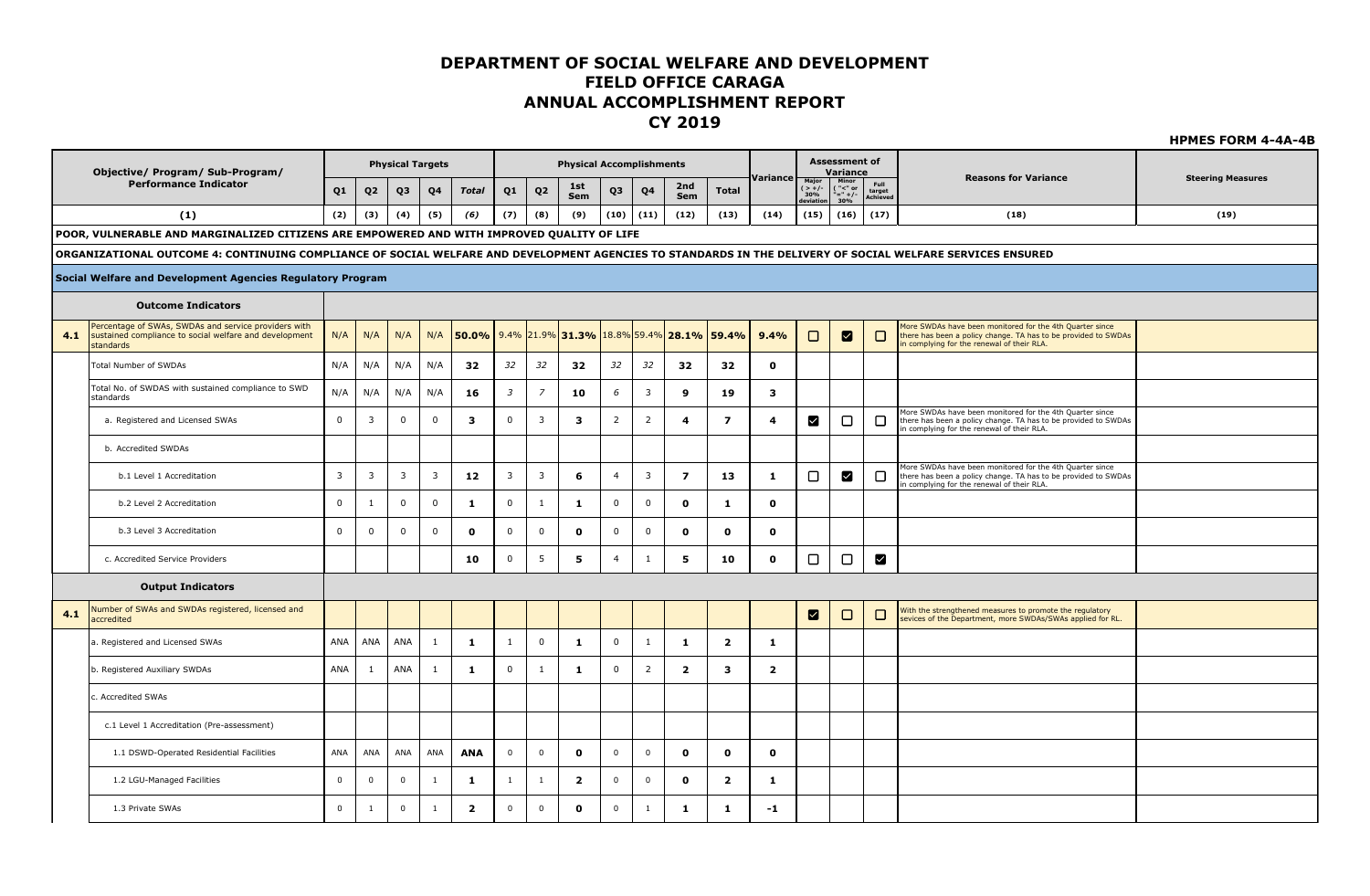|     | Objective/ Program/ Sub-Program/                                                                                 |                |                | <b>Physical Targets</b> |                                 |              |              |                    | <b>Physical Accomplishments</b> |              |                         |              |                    |              |                                | <b>Assessment of</b><br>Variance                           |                            |                                                                                                                            |                          |
|-----|------------------------------------------------------------------------------------------------------------------|----------------|----------------|-------------------------|---------------------------------|--------------|--------------|--------------------|---------------------------------|--------------|-------------------------|--------------|--------------------|--------------|--------------------------------|------------------------------------------------------------|----------------------------|----------------------------------------------------------------------------------------------------------------------------|--------------------------|
|     | <b>Performance Indicator</b>                                                                                     | Q <sub>1</sub> | Q <sub>2</sub> | Q <sub>3</sub>          | Q4                              | <b>Total</b> | Q1           | Q <sub>2</sub>     | 1st<br>Sem                      | Q3           | Q4                      | 2nd<br>Sem   | <b>Total</b>       | Variance     | Major<br>$( > +/-30%deviation$ | Minor<br>$\frac{(-2.0)}{(-2.0)}$<br>$\frac{(-2.0)}{3.0\%}$ | Full<br>target<br>Achiever | <b>Reasons for Variance</b>                                                                                                | <b>Steering Measures</b> |
|     | c.2 Level 2 Accreditation (Pre-assessment)                                                                       |                |                |                         |                                 |              |              |                    |                                 |              |                         |              |                    |              |                                |                                                            |                            |                                                                                                                            |                          |
|     | 2.1 DSWD-Operated Residential Facilities                                                                         | ANA            | ANA            | ANA                     | ANA                             | <b>ANA</b>   | $\mathbf 0$  | $\mathbf 0$        | $\mathbf{o}$                    | $\mathbf 0$  | $\mathbf 0$             | $\mathbf{o}$ | $\mathbf 0$        | $\mathbf{o}$ |                                |                                                            |                            |                                                                                                                            |                          |
|     | 2.2 LGU-Managed Facilities                                                                                       | ANA            | ANA            | ANA                     | ANA                             | <b>ANA</b>   | $\mathbf 0$  | $\pmb{\mathsf{o}}$ | $\mathbf 0$                     | $\mathbf 0$  | $\mathsf 0$             | $\mathbf{o}$ | $\mathbf{o}$       | $\mathbf{o}$ |                                |                                                            |                            |                                                                                                                            |                          |
|     | 2.3 Private SWAs                                                                                                 | ANA            | ANA            | ANA                     | ANA                             | <b>ANA</b>   | -1           | $\mathbf 0$        | -1                              | $\mathbf 0$  | $\mathbf{0}$            | $\mathbf{o}$ | -1                 | -1           |                                |                                                            |                            |                                                                                                                            |                          |
|     | c.3 Level 3 Accreditation (Pre-assessment)                                                                       |                |                |                         |                                 |              |              |                    |                                 |              |                         |              |                    |              |                                |                                                            |                            |                                                                                                                            |                          |
|     | 3.1 DSWD-Operated Residential Facilities                                                                         | ANA            | ANA            | ANA                     | ANA                             | <b>ANA</b>   | $\mathbf 0$  | $\mathbf 0$        | $\mathbf{o}$                    | $\mathbf 0$  | 0                       | $\mathbf 0$  | $\mathbf{o}$       | $\mathbf{0}$ |                                |                                                            |                            |                                                                                                                            |                          |
|     | 3.2 LGU-Managed Facilities                                                                                       | ANA            | ANA            | ANA                     | ANA                             | <b>ANA</b>   | $\mathsf{O}$ | $\mathbf 0$        | $\mathbf{o}$                    | $\mathbf 0$  | $\mathbf 0$             | $\mathbf{o}$ | $\mathbf{o}$       | $\mathbf{o}$ |                                |                                                            |                            |                                                                                                                            |                          |
|     | 3.3 Private SWAs                                                                                                 | ANA            | ANA            | ANA                     | ANA                             | <b>ANA</b>   | $\mathbf 0$  | $\mathbf 0$        | $\mathbf{o}$                    | $\mathbf 0$  | 0                       | $\mathbf{o}$ | $\mathbf{o}$       | $\mathbf{o}$ |                                |                                                            |                            |                                                                                                                            |                          |
| 4.2 | Number of CSOs accredited                                                                                        |                |                |                         |                                 |              |              |                    |                                 |              |                         |              |                    |              |                                |                                                            |                            |                                                                                                                            |                          |
|     | a. Implementing Partner CSOs (Validated)                                                                         | ANA            | ANA            | ANA                     | ANA                             | <b>ANA</b>   | $\mathbf 0$  | $\mathbf 0$        | $\mathbf 0$                     | $\mathbf 0$  | $\mathbf 0$             | $\mathbf 0$  | $\mathbf 0$        | $\mathbf{o}$ |                                |                                                            |                            | Not Applicable                                                                                                             |                          |
|     | b. Beneficiary Partner CSOs Accredited                                                                           | ANA            | ANA            | 50                      | 100                             | 150          | 32           | $\overline{2}$     | 34                              | 155          | 29                      | 184          | 218                | 68           | ⊠                              | $\Box$                                                     | $\Box$                     | More Beneficiary CSOs organized by SLP applied for<br>accreditation.                                                       |                          |
| 4.3 | Number of service providers accredited                                                                           |                |                |                         |                                 |              |              |                    |                                 |              |                         |              |                    |              | ☑                              | $\Box$                                                     | $\Box$                     | With the strengthened measures to promote the regulatory<br>sevices of the Department, more SPs applied for accreditation. |                          |
|     | <b>SWMCCs</b><br>la.                                                                                             |                |                |                         | Not Applicable to Field Offices |              |              |                    |                                 |              |                         |              |                    |              |                                |                                                            |                            |                                                                                                                            |                          |
|     | PMCs<br>lb.                                                                                                      | $\mathbf 0$    | 5              | $\mathbf 0$             | 5                               | 10           | 8            | 1                  | 9                               | 12           | 13                      | 25           | 34                 | 24           | ☑                              | $\Box$                                                     | О                          |                                                                                                                            |                          |
|     | c. DCWs(ECCD Services)                                                                                           | $\mathsf 0$    | 0              | $\mathbf 0$             | 250                             | <b>ANA</b>   | $\mathbf 0$  | $\mathbf 0$        | $\mathbf 0$                     | 42           | 268                     | 310          | 310                | 310          | □                              | $\Box$                                                     | $\mathbf{v}$               |                                                                                                                            |                          |
| 4.4 | Percentage of SWDAs with RLA certificates issued within<br>30 working days upon receipt of compliant application |                | 100%   100%    | 100%                    | 100%                            | 100%         | 0%           | 100%               | 100%                            | 0%           | 100%                    |              | 100%               | 100%         | □                              | $\Box$                                                     | ⊠                          |                                                                                                                            |                          |
|     | Total no. of complianct application received                                                                     | ANA            | ANA            | ANA                     | ANA                             | <b>ANA</b>   | $\mathbf 0$  | 1                  | 1                               | $\mathbf 0$  | $\overline{\mathbf{3}}$ | 3            | $\overline{\bf 4}$ | 4            |                                |                                                            |                            |                                                                                                                            |                          |
|     | No. of SWDAs with RLA certificates issued within 30<br>working days upon receipt of compliant application        | ANA            | ANA            | ANA                     | ANA                             | <b>ANA</b>   | $\mathbf 0$  | $\mathbf{1}$       | 1                               | $\mathbf 0$  | $\overline{\mathbf{3}}$ | 3            | $\overline{\bf 4}$ | 4            |                                |                                                            |                            |                                                                                                                            |                          |
| 4.5 | Percentage of detected violations/complaints acted upon<br>within 7 working days                                 | <b>ANA</b>     | <b>ANA</b>     | <b>ANA</b>              | <b>ANA</b>                      | <b>ANA</b>   | 0%           | 0%                 | 0%                              | $0\%$        | 0%                      | 0%           | 0%                 | 0%           | □                              | $\Box$                                                     | □                          |                                                                                                                            |                          |
|     | Total no. of violations/complaints detected                                                                      | ANA            | ANA            | ANA                     | ANA                             | <b>ANA</b>   | $\mathbf 0$  | $\mathbf 0$        | $\mathbf{o}$                    | $\mathbf 0$  | 0                       | $\mathbf{o}$ | $\mathbf 0$        | $\mathbf{o}$ |                                |                                                            |                            |                                                                                                                            |                          |
|     | No. of detected violations/complaints acted upon within 7<br>working days                                        | ANA            | ANA            | ANA                     | ANA                             | ANA          | $\Omega$     | $\mathbf 0$        | $\mathbf{o}$                    | $\mathbf{0}$ | $\mathbf 0$             | $\mathbf 0$  | $\mathbf{0}$       | $\mathbf{o}$ |                                |                                                            |                            |                                                                                                                            |                          |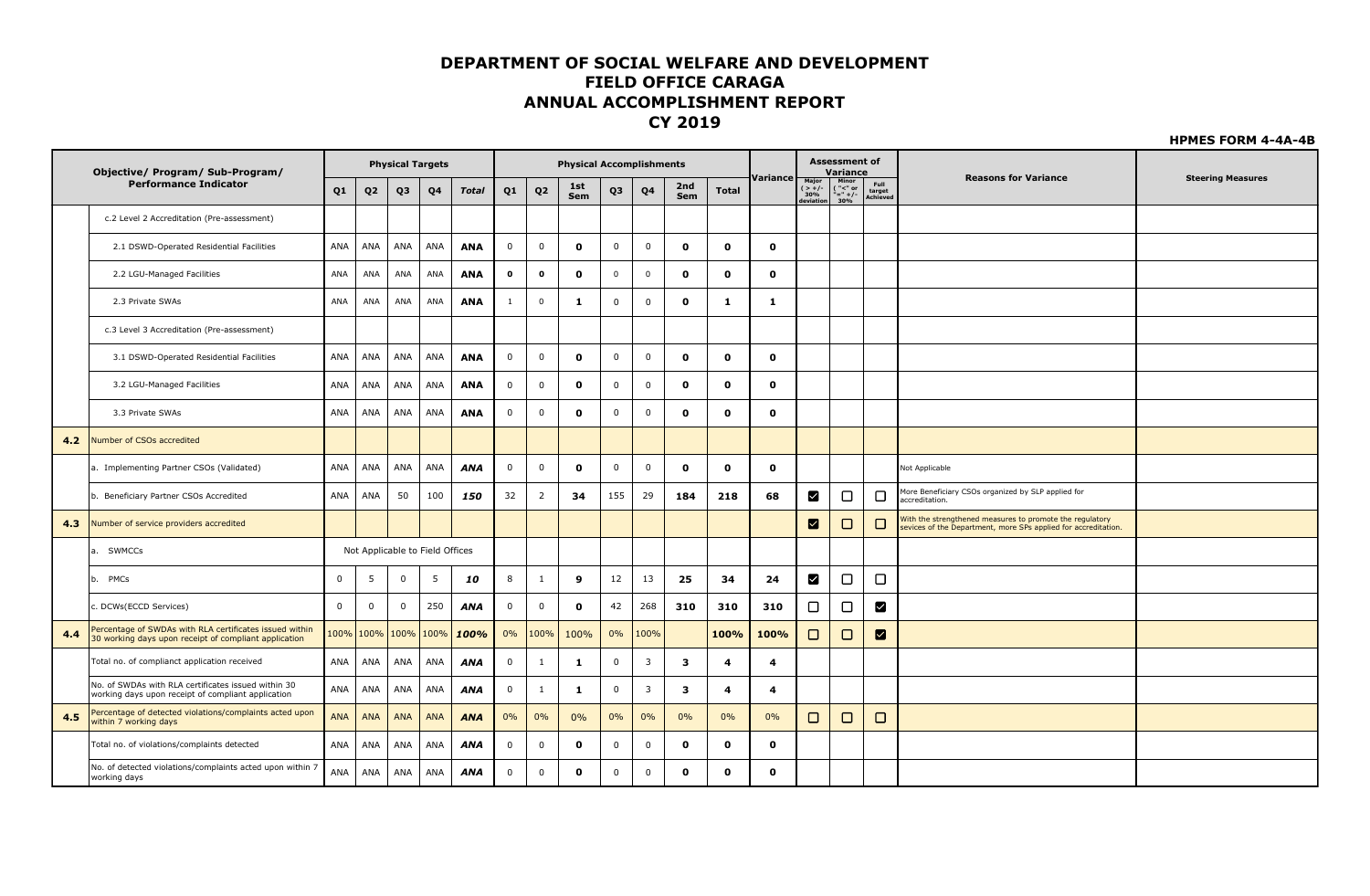|                                                                                                                                                             |                  |                |                |                | <b>OBLIGATION</b> |                                                                                        |                               |    |                |                | <b>DISBURSEMENT</b> |                                                                |                               |
|-------------------------------------------------------------------------------------------------------------------------------------------------------------|------------------|----------------|----------------|----------------|-------------------|----------------------------------------------------------------------------------------|-------------------------------|----|----------------|----------------|---------------------|----------------------------------------------------------------|-------------------------------|
| Objective/ Program/ Sub-Program/                                                                                                                            | <b>Allocated</b> |                |                | Amount         |                   |                                                                                        | Percent<br><b>Utilization</b> |    |                | Amount         |                     |                                                                | Percent<br><b>Utilization</b> |
| <b>Performance Indicator</b>                                                                                                                                | <b>Budget</b>    | Q <sub>1</sub> | Q <sub>2</sub> | Q <sub>3</sub> | Q <sub>4</sub>    | <b>Total</b>                                                                           | <b>Total</b>                  | 01 | Q <sub>2</sub> | Q <sub>3</sub> | Q <sub>4</sub>      | <b>Total</b>                                                   | <b>Total</b>                  |
| TPOOR, VULNERABLE AND MARGINALIZED CITIZENS ARE EMPOWERED AND WITH IMPROVED QUALITY OF LIFE                                                                 |                  |                |                |                |                   |                                                                                        |                               |    |                |                |                     |                                                                |                               |
| TORGANIZATIONAL OUTCOME 4: CONTINUING COMPLIANCE OF SOCIAL WELFARE AND DEVELOPMENT AGENCIES TO STANDARDS IN THE DELIVERY OF SOCIAL WELFARE SERVICES ENSURED |                  |                |                |                |                   |                                                                                        |                               |    |                |                |                     |                                                                |                               |
| <b>ISOCIAL WELFARE AND DEVELOPMENT AGENCIES REGULATORY PROGRAM</b>                                                                                          |                  |                |                |                |                   |                                                                                        |                               |    |                |                |                     |                                                                |                               |
| Standards-setting, Licensing, Accreditation and<br><b>Monitoring Services</b>                                                                               |                  |                |                |                |                   | $\mid$ 1,171,515.92   135,503.15   586,021.36   296,787.67   153,203.74   1,171,515.92 |                               |    |                |                |                     | 100.00% 130,763.15 225,402.36 212,241.17 279,921.73 848,328.41 | 72.41%                        |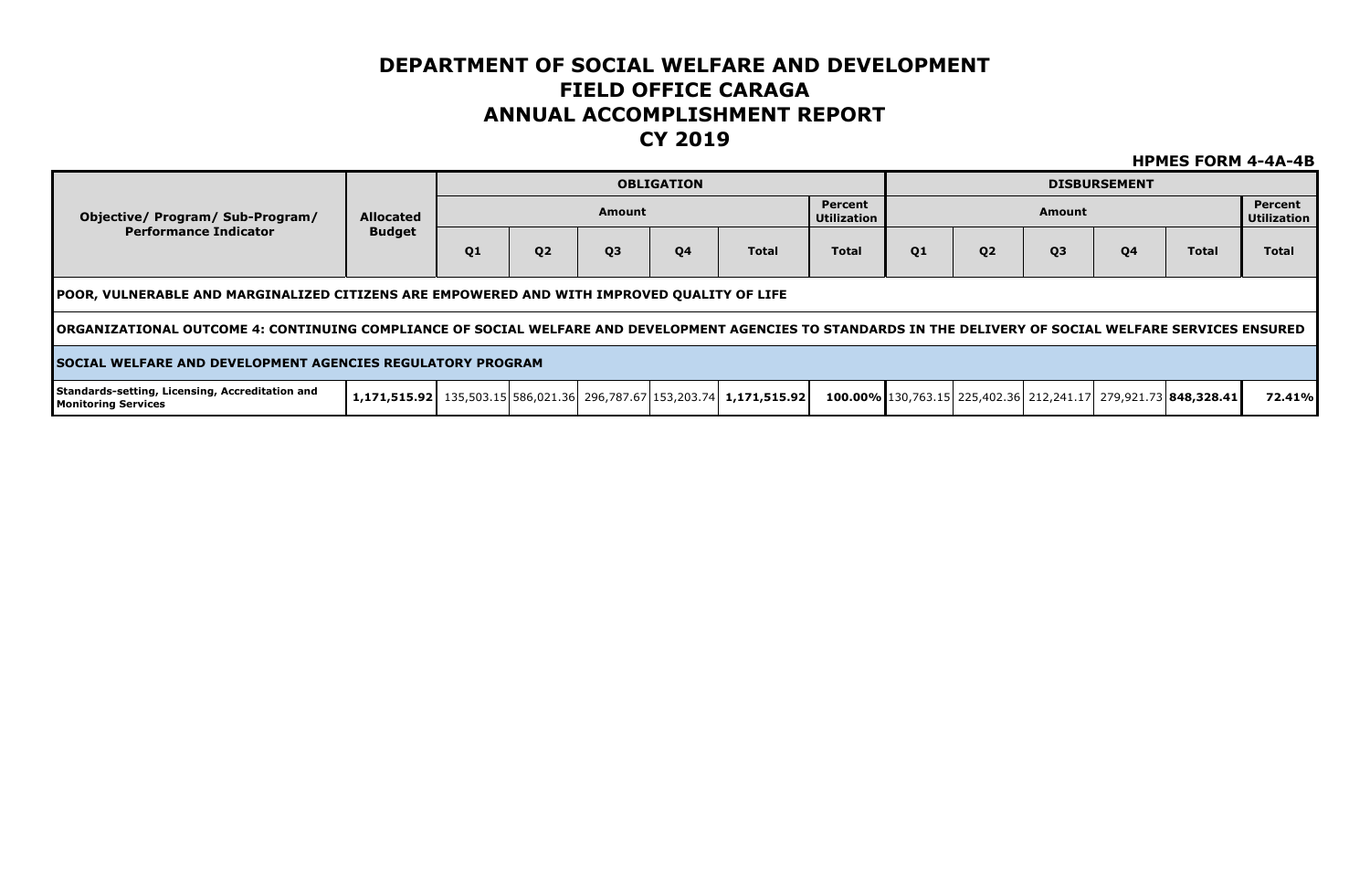|                                                                                                                                                                       |    |                |        |                          |                       |    |  |                |  |                     |        |        |                                 |                |              |        |          |        |                                                                                                                                                                                              |                                                                                      | <b>HPMES FORM 4-4A-4B</b> |
|-----------------------------------------------------------------------------------------------------------------------------------------------------------------------|----|----------------|--------|--------------------------|-----------------------|----|--|----------------|--|---------------------|--------|--------|---------------------------------|----------------|--------------|--------|----------|--------|----------------------------------------------------------------------------------------------------------------------------------------------------------------------------------------------|--------------------------------------------------------------------------------------|---------------------------|
| Objective/ Program/ Sub-Program/                                                                                                                                      |    |                |        | <b>Physical Targets</b>  |                       |    |  |                |  |                     |        |        | <b>Physical Accomplishments</b> |                |              |        |          |        | <b>Assessment of</b><br>Variance                                                                                                                                                             | <b>Reasons for Variance/</b>                                                         |                           |
| <b>Performance Indicator</b>                                                                                                                                          | Q1 | Q <sub>2</sub> | Q3     | Q <sub>4</sub>           | <b>Total</b>          | Q1 |  | Q <sub>2</sub> |  | <b>1st Semester</b> |        | Q3     |                                 | Q4             | 2nd Semester | Annual | Variance |        | $\begin{tabular}{ c c c } \hline Major & Minor & Minor & Full \\ $(\gt{+}/\text{-}$ & ("<"\\ $\gtrless$ 30\% & or "=""\\ deviati & +/- & Achiev \\ on) & 30\% & end \\ \hline \end{tabular}$ | <b>Other Remarks</b>                                                                 | <b>Steering Measures</b>  |
| POOR, VULNERABLE AND MARGINALIZED CITIZENS ARE EMPOWERED AND WITH IMPROVED QUALITY OF LIFE                                                                            |    |                |        |                          |                       |    |  |                |  |                     |        |        |                                 |                |              |        |          |        |                                                                                                                                                                                              |                                                                                      |                           |
| ORGANIZATIONAL OUTCOME 5: DELIVERY OF SOCIAL WELFARE AND DEVELOPMENT PROGRAMS BY LOCAL GOVERNMENT UNITS THROUGH LOCAL SOCIAL WELFARE AND DEVELOPMENT OFFICES IMPROVED |    |                |        |                          |                       |    |  |                |  |                     |        |        |                                 |                |              |        |          |        |                                                                                                                                                                                              |                                                                                      |                           |
| <b>Outcome Indicators</b>                                                                                                                                             |    |                |        |                          |                       |    |  |                |  |                     |        |        |                                 |                |              |        |          |        |                                                                                                                                                                                              |                                                                                      |                           |
| 5.1 Percentage of LSWDOs with improved functionality                                                                                                                  |    | $\sim$         | $\sim$ | $\sim$                   | <b>NT</b>             |    |  |                |  |                     |        |        |                                 |                |              |        |          | $\Box$ | $\Box$                                                                                                                                                                                       | No Target                                                                            |                           |
| Baseline Result: (with Regional disaggregation)                                                                                                                       |    |                |        |                          |                       |    |  |                |  |                     |        |        |                                 |                |              |        |          |        |                                                                                                                                                                                              | The indicators under OO5<br>specifically "5.1 Percentage of<br>LSWDOs with improved  |                           |
| a. Low "Minimum level not achieved"                                                                                                                                   |    | $\sim$         | $\sim$ | $\sim$                   |                       |    |  |                |  |                     |        |        |                                 | $\overline{4}$ |              |        |          |        |                                                                                                                                                                                              | functionality" is not consistent<br>with the Assessment                              |                           |
| a.1. Province                                                                                                                                                         |    |                |        |                          |                       |    |  |                |  |                     |        |        |                                 | $\mathbf{0}$   |              |        |          |        |                                                                                                                                                                                              | Guide/Manual.<br>For the year 2019 is the<br>LSWDO Service Delivery                  |                           |
| a.2. City                                                                                                                                                             |    |                |        |                          |                       |    |  |                |  |                     |        |        |                                 | $\mathbf 0$    |              |        |          |        |                                                                                                                                                                                              | Assessment and Competency<br>Assessment using the                                    |                           |
| a.3. Municipality                                                                                                                                                     |    |                |        |                          |                       |    |  |                |  |                     |        |        |                                 | $\overline{4}$ |              |        |          |        |                                                                                                                                                                                              | enhanced tool.<br>Kindly refer the baseline<br>result re: LSWDO SDA/CNA of           |                           |
| b. Level 1 "Enhanced Service Delivery"                                                                                                                                |    | $\sim$         | $\sim$ | $\sim$                   |                       |    |  |                |  |                     |        |        |                                 | 60             |              |        |          |        |                                                                                                                                                                                              | the LGU with their<br>corresponding levels (Low,<br>Level 1, Level 2, and Level 3)   |                           |
| b.1. Province                                                                                                                                                         |    |                |        |                          |                       |    |  |                |  |                     |        |        |                                 | $\overline{3}$ |              |        |          |        |                                                                                                                                                                                              | There are 76 LGUs out of 78<br>participated the                                      |                           |
| b.2. City                                                                                                                                                             |    |                |        |                          |                       |    |  |                |  |                     |        |        |                                 | 3              |              |        |          |        |                                                                                                                                                                                              | assessment/validation (PLGU-<br>5, CSWDO-5 and MSWDO-<br>66), remaining two (2) LGUs |                           |
| b.3. Municipality                                                                                                                                                     |    |                |        |                          |                       |    |  |                |  |                     |        |        |                                 | 54             |              |        |          |        |                                                                                                                                                                                              | are Butuan City and Tagana-<br>an, Surigao del Norte.                                |                           |
| c. Level 2 "Better Service Delivery"                                                                                                                                  |    | $\sim$         | $\sim$ | $\sim$                   |                       |    |  |                |  |                     |        |        |                                 | 12             |              |        |          |        |                                                                                                                                                                                              |                                                                                      |                           |
| c.1. Province                                                                                                                                                         |    |                |        |                          |                       |    |  |                |  |                     |        |        |                                 | $\overline{2}$ |              |        |          |        |                                                                                                                                                                                              |                                                                                      |                           |
| c.2. City                                                                                                                                                             |    |                |        |                          |                       |    |  |                |  |                     |        |        |                                 | $\overline{2}$ |              |        |          |        |                                                                                                                                                                                              |                                                                                      |                           |
| c.3. Municipality                                                                                                                                                     |    |                |        |                          |                       |    |  |                |  |                     |        |        |                                 | 8              |              |        |          |        |                                                                                                                                                                                              |                                                                                      |                           |
| d. Level 3 "Improved Service Delivery"                                                                                                                                |    | $\sim$         | $\sim$ | $\overline{\phantom{a}}$ |                       |    |  |                |  |                     |        |        |                                 | $\mathbf{0}$   |              |        |          |        |                                                                                                                                                                                              |                                                                                      |                           |
| d.1. Province                                                                                                                                                         |    |                |        |                          |                       |    |  |                |  |                     |        |        |                                 | $\mathbf 0$    |              |        |          |        |                                                                                                                                                                                              |                                                                                      |                           |
| d.2. City                                                                                                                                                             |    |                |        |                          |                       |    |  |                |  |                     |        |        |                                 | $\mathbf 0$    |              |        |          |        |                                                                                                                                                                                              |                                                                                      |                           |
| d.3. Municipality                                                                                                                                                     |    |                |        |                          |                       |    |  |                |  |                     |        |        |                                 | $\mathbf 0$    |              |        |          |        |                                                                                                                                                                                              |                                                                                      |                           |
|                                                                                                                                                                       |    |                |        |                          |                       |    |  |                |  |                     |        |        |                                 |                |              |        |          |        |                                                                                                                                                                                              |                                                                                      |                           |
| a. Partially-Functional to Functional                                                                                                                                 |    |                |        |                          | (no of<br><u>swpo</u> |    |  |                |  |                     |        |        |                                 |                |              |        |          |        |                                                                                                                                                                                              |                                                                                      |                           |
| a.1. Province                                                                                                                                                         |    |                |        |                          |                       |    |  |                |  |                     |        | $\sim$ | $\sim$                          |                |              |        |          |        |                                                                                                                                                                                              |                                                                                      |                           |
| a.2 City                                                                                                                                                              |    |                |        |                          |                       |    |  |                |  |                     | $\sim$ | $\sim$ | $\sim$                          |                |              |        |          |        |                                                                                                                                                                                              |                                                                                      |                           |
| a.3 Municipality<br>b. Functional to Fully-Functional                                                                                                                 |    |                |        |                          | (no of                |    |  |                |  |                     |        | $\sim$ | $\sim$                          |                |              |        |          |        |                                                                                                                                                                                              |                                                                                      |                           |
|                                                                                                                                                                       |    |                |        |                          | <b>SWDO</b>           |    |  |                |  |                     |        |        |                                 |                |              |        |          |        |                                                                                                                                                                                              |                                                                                      |                           |
| b.1. Province                                                                                                                                                         |    |                |        |                          |                       |    |  |                |  |                     |        | $\sim$ | $\sim$                          |                |              |        |          |        |                                                                                                                                                                                              |                                                                                      |                           |
| b.2 City                                                                                                                                                              |    |                |        |                          |                       |    |  |                |  |                     | $\sim$ | $\sim$ | $\sim$                          |                |              |        |          |        |                                                                                                                                                                                              |                                                                                      |                           |
| b.3 Municipality                                                                                                                                                      |    |                |        |                          | (no of                |    |  |                |  |                     | $\sim$ | $\sim$ | $\sim$                          |                |              |        |          |        |                                                                                                                                                                                              |                                                                                      |                           |
| c. Partially-Functional to Fully-Functional                                                                                                                           |    |                |        |                          | SWDO)                 |    |  |                |  |                     |        |        |                                 |                |              |        |          |        |                                                                                                                                                                                              |                                                                                      |                           |
| c.1. Province                                                                                                                                                         |    |                |        |                          |                       |    |  |                |  |                     |        |        |                                 |                |              |        |          |        |                                                                                                                                                                                              |                                                                                      |                           |
| c.2 City                                                                                                                                                              |    |                |        |                          |                       |    |  |                |  |                     | $\sim$ | $\sim$ | $\sim$                          |                |              |        |          |        |                                                                                                                                                                                              |                                                                                      |                           |
| c.3 Municipality                                                                                                                                                      |    |                |        |                          |                       |    |  |                |  |                     | $\sim$ | $\sim$ | $\sim$                          |                |              |        |          |        |                                                                                                                                                                                              |                                                                                      |                           |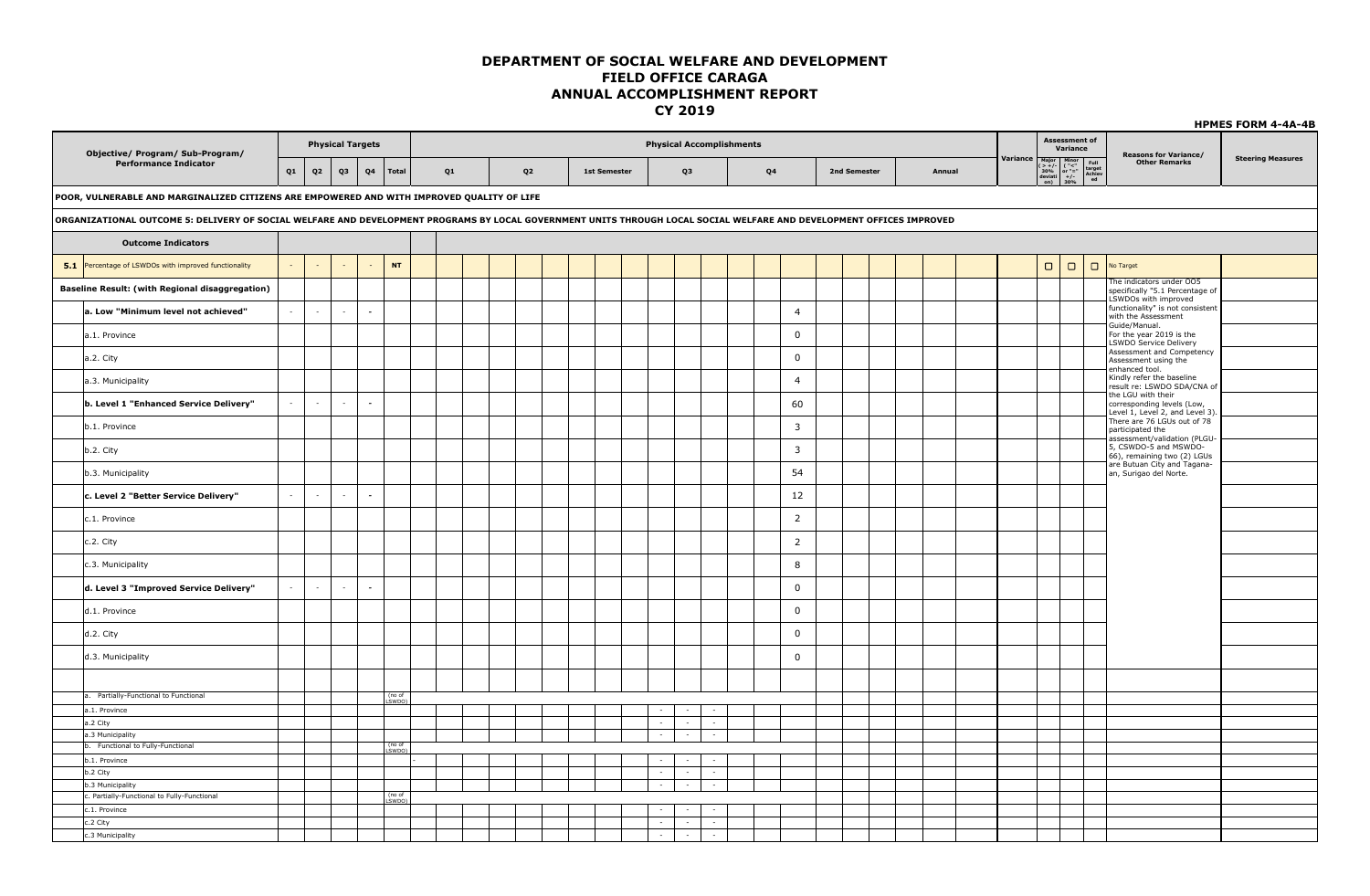|     | Objective/ Program/ Sub-Program/                                                                                                                                      |              |                                                         | <b>Physical Targets</b> |                |                |                         |                |                |             |                |                             |        |                          |     |     |                |     | <b>Physical Accomplishments</b>               |                |      |        |                |                         |    |        |                |                                                                                                |        | <b>Assessment of</b><br>Variance |        | <b>Reasons for Variance/</b>                                                                  |                          |
|-----|-----------------------------------------------------------------------------------------------------------------------------------------------------------------------|--------------|---------------------------------------------------------|-------------------------|----------------|----------------|-------------------------|----------------|----------------|-------------|----------------|-----------------------------|--------|--------------------------|-----|-----|----------------|-----|-----------------------------------------------|----------------|------|--------|----------------|-------------------------|----|--------|----------------|------------------------------------------------------------------------------------------------|--------|----------------------------------|--------|-----------------------------------------------------------------------------------------------|--------------------------|
|     | <b>Performance Indicator</b>                                                                                                                                          | Q1           | Q <sub>2</sub>                                          | Q <sub>3</sub>          | Q <sub>4</sub> | Total          |                         | Q1             |                |             | Q <sub>2</sub> |                             |        | <b>1st Semester</b>      |     |     | Q3             |     |                                               | Q4             |      |        | 2nd Semester   |                         |    | Annual |                | Variance Major Minor Full<br>$(5 + f -$<br>$30\%$ or "=" target<br>dovid $f -$<br>dovid 30% ed |        |                                  |        | <b>Other Remarks</b>                                                                          | <b>Steering Measures</b> |
|     | POOR, VULNERABLE AND MARGINALIZED CITIZENS ARE EMPOWERED AND WITH IMPROVED QUALITY OF LIFE                                                                            |              |                                                         |                         |                |                |                         |                |                |             |                |                             |        |                          |     |     |                |     |                                               |                |      |        |                |                         |    |        |                |                                                                                                |        |                                  |        |                                                                                               |                          |
|     | ORGANIZATIONAL OUTCOME 5: DELIVERY OF SOCIAL WELFARE AND DEVELOPMENT PROGRAMS BY LOCAL GOVERNMENT UNITS THROUGH LOCAL SOCIAL WELFARE AND DEVELOPMENT OFFICES IMPROVED |              |                                                         |                         |                |                |                         |                |                |             |                |                             |        |                          |     |     |                |     |                                               |                |      |        |                |                         |    |        |                |                                                                                                |        |                                  |        |                                                                                               |                          |
|     | <b>Assessment Result:</b>                                                                                                                                             |              |                                                         |                         |                |                |                         |                |                |             |                |                             |        |                          |     |     |                |     |                                               |                |      |        |                |                         |    |        |                |                                                                                                |        |                                  |        |                                                                                               |                          |
|     | a. Partially-Functional to Functional (PF to F)                                                                                                                       |              |                                                         |                         |                |                |                         |                |                |             |                |                             |        |                          |     |     |                |     |                                               |                |      |        |                |                         |    |        |                |                                                                                                |        |                                  |        |                                                                                               |                          |
|     | Total (a.1-a.3)                                                                                                                                                       |              |                                                         |                         |                |                |                         |                |                |             |                |                             |        |                          |     |     |                |     |                                               |                |      |        |                |                         |    |        |                |                                                                                                |        |                                  |        |                                                                                               |                          |
|     | a.1 Province                                                                                                                                                          |              |                                                         |                         |                |                |                         |                |                |             |                |                             |        | $\sim$                   |     |     |                |     |                                               |                |      |        |                |                         |    |        |                |                                                                                                |        |                                  |        |                                                                                               |                          |
|     | a.2 City                                                                                                                                                              |              |                                                         |                         |                |                |                         |                |                |             |                |                             |        | $\sim$                   |     |     |                |     |                                               |                |      |        |                |                         |    |        |                |                                                                                                |        |                                  |        |                                                                                               |                          |
|     | a.3 Municipality                                                                                                                                                      |              |                                                         |                         |                |                |                         |                |                |             |                |                             |        | $\sim$                   |     |     |                |     |                                               |                |      |        |                |                         |    |        |                |                                                                                                |        |                                  |        |                                                                                               |                          |
|     | b. Functional to Fully-Functional                                                                                                                                     |              |                                                         |                         |                |                |                         |                |                |             |                |                             |        | $\sim$                   |     |     |                |     |                                               |                |      |        |                |                         |    |        |                |                                                                                                |        |                                  |        |                                                                                               |                          |
|     | $E + \Delta E$<br>Total (a.1-a.3))                                                                                                                                    |              |                                                         |                         |                |                |                         |                |                |             |                |                             |        |                          |     |     |                |     |                                               |                |      |        |                |                         |    |        |                |                                                                                                |        |                                  |        |                                                                                               |                          |
|     | b.1 Province                                                                                                                                                          |              |                                                         |                         |                |                |                         |                |                |             |                |                             |        | $\overline{\phantom{a}}$ |     |     |                |     |                                               |                |      |        |                |                         |    |        |                |                                                                                                |        |                                  |        |                                                                                               |                          |
|     | b.2 City                                                                                                                                                              |              |                                                         |                         |                |                |                         |                |                |             |                |                             |        | $\overline{\phantom{a}}$ |     |     |                |     |                                               |                |      |        |                |                         |    |        |                |                                                                                                |        |                                  |        |                                                                                               |                          |
|     | b.3 Municipality                                                                                                                                                      |              |                                                         |                         |                |                |                         |                |                |             |                |                             |        | $\sim$                   |     |     |                |     |                                               |                |      |        |                |                         |    |        |                |                                                                                                |        |                                  |        |                                                                                               |                          |
| c.  | c. Partially-Functional to Fully-Functional (PF to FF)                                                                                                                |              |                                                         |                         |                |                |                         |                |                |             |                |                             |        |                          |     |     |                |     |                                               |                |      |        |                |                         |    |        |                |                                                                                                |        |                                  |        |                                                                                               |                          |
|     | Total (a.1-a.3))                                                                                                                                                      |              |                                                         |                         |                |                |                         |                |                |             |                |                             |        |                          |     |     |                |     |                                               |                |      |        |                |                         |    |        |                |                                                                                                |        |                                  |        |                                                                                               |                          |
|     | c.1 Province                                                                                                                                                          |              |                                                         |                         |                |                |                         |                |                |             |                |                             |        | $\sim$                   |     |     |                |     |                                               |                |      |        |                |                         |    |        |                |                                                                                                |        |                                  |        |                                                                                               |                          |
|     | c.2 City                                                                                                                                                              |              |                                                         |                         |                |                |                         |                |                |             |                |                             |        | $\sim$                   |     |     |                |     |                                               |                |      |        |                |                         |    |        |                |                                                                                                |        |                                  |        |                                                                                               |                          |
|     | c.3 Municipality                                                                                                                                                      |              |                                                         |                         |                |                |                         |                |                |             |                |                             |        | $\overline{\phantom{a}}$ |     |     |                |     |                                               |                |      |        |                |                         |    |        |                |                                                                                                |        |                                  |        |                                                                                               |                          |
|     | <b>Output Indicators</b>                                                                                                                                              |              |                                                         |                         |                |                |                         |                |                |             |                |                             |        |                          |     |     |                |     |                                               |                |      |        |                |                         |    |        |                |                                                                                                |        |                                  |        |                                                                                               |                          |
| 5.1 | Number of learning and development interventions<br>provided to LGUs (through LSWDOs)                                                                                 | $\mathbf{1}$ | $\overline{2}$                                          | $\overline{4}$          | $\overline{0}$ | $\overline{7}$ |                         | $\overline{3}$ |                |             | 2              |                             |        | 5                        |     |     | $\overline{2}$ |     |                                               | $\overline{2}$ |      |        | $\overline{4}$ |                         |    | 9      |                | $2^{\circ}$                                                                                    | $\Box$ | $\blacksquare$                   | $\Box$ |                                                                                               |                          |
|     | 5.2 Percentage of LGUs provided with technical assistance                                                                                                             |              | 70% of 70% of 70% of<br>78 LGUs 78 LGUs 78 LGUs 78 LGUs |                         | 70% of         | 70%            | 78                      | 64             | 82%            | 78          | 69             | 88%                         | $\sim$ | $\sim$ 10 $\pm$          | 85% | 78  | 74             | 95% | 78                                            | 78             | 100% | $\sim$ | $\sim$         | 95%                     | 78 | 78     | 100.00% 30.00% |                                                                                                | $\Box$ | $\blacksquare$                   | $\Box$ | LGU initiated learning & development<br>intervention, DSWD acted as<br><b>Resource Person</b> |                          |
|     | 5.3 Percentage of LGUs provided with resource augmentation                                                                                                            | N/A          | N/A                                                     | N/A                     | N/A            | N/A            | N/A                     | N/A            | N/A            | N/A         | N/A            | N/A                         |        | $N/A$ $N/A$ $N/A$        |     | N/A | N/A            | N/A | N/A                                           | N/A            | N/A  |        |                | $N/A$ $N/A$ $N/A$ $N/A$ |    | N/A    | N/A            | N/A                                                                                            | $\Box$ | $\Box$                           | $\Box$ |                                                                                               |                          |
| 5.4 | Percentage of LGUs that rated TA provided as satisfactory<br>or better                                                                                                | 80%          |                                                         |                         |                |                | 80% 80% 80% 80% 80% 148 |                | $148$ 100% 119 |             |                | $119$ 100% 267 267 100% 180 |        |                          |     |     |                |     | $180$ 100% 114                                | 114            | 100% |        |                | $294$ 294 100% 561      |    | 561    | 100.00%        | 20%                                                                                            | $\Box$ | ⊠                                | $\Box$ | LGU initiated learning & development<br>intervention, DSWD acted as<br><b>Resource Person</b> |                          |
| 5.5 | Percentage of LGUs that rated RA provided as satisfactory<br>or better                                                                                                | N/A          | N/A                                                     | N/A                     |                |                | $N/A$ $N/A$ $N/A$ $N/A$ |                |                | $N/A$ $N/A$ | N/A            |                             |        |                          |     |     |                |     | N/A   N/A   N/A   N/A   N/A   N/A   N/A   N/A | N/A            | N/A  |        |                | $N/A$ $N/A$ $N/A$ $N/A$ |    | N/A    | N/A            | N/A                                                                                            | $\Box$ | $\Box$                           | $\Box$ |                                                                                               |                          |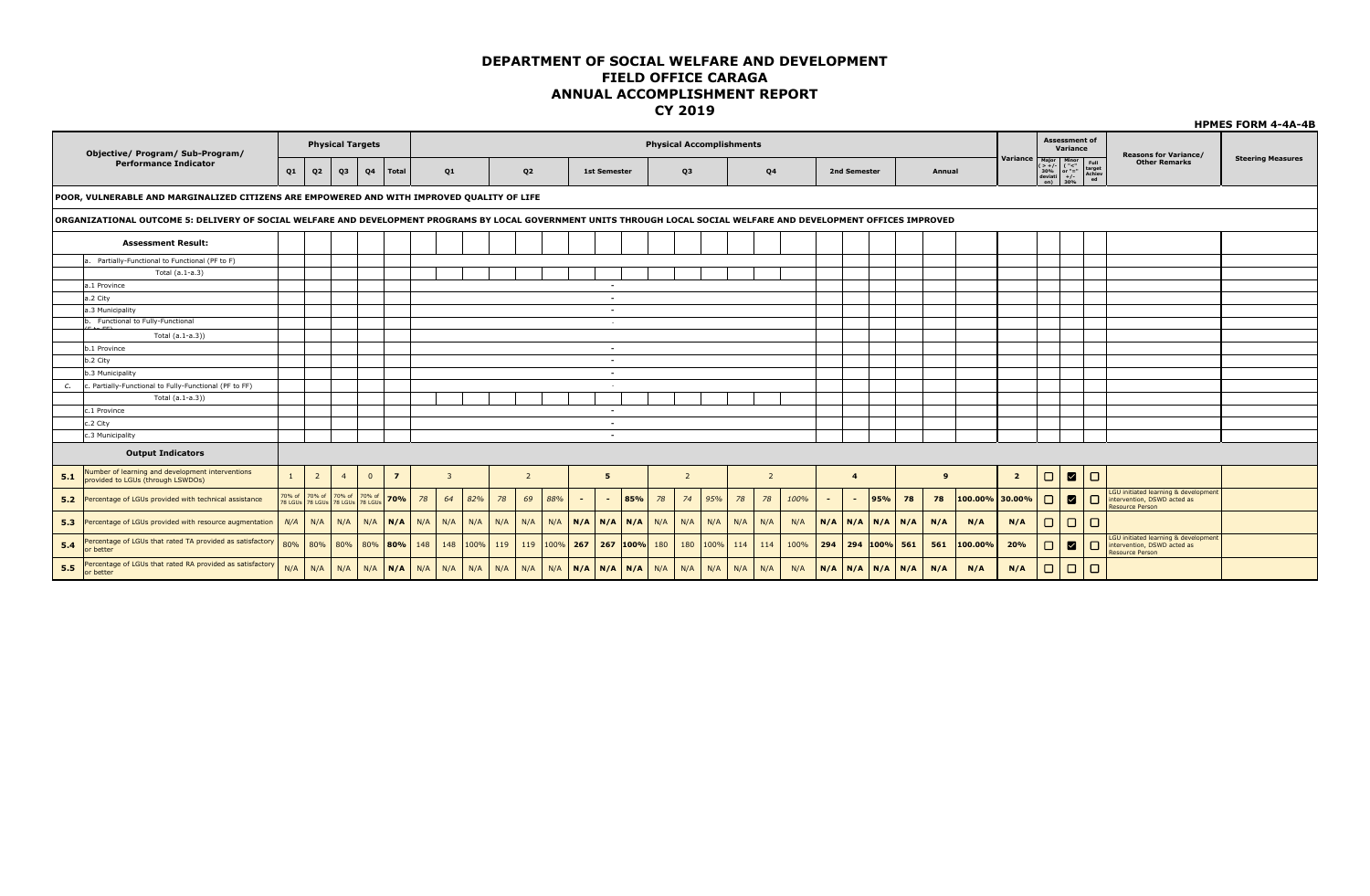|                                                                                       |                                                                                                                                                                                                                                                     |    |                |                | <b>OBLIGATION</b> |                                                       |                               |    |                |                | <b>DISBURSEMENT</b> |                                                   |                               |  |  |
|---------------------------------------------------------------------------------------|-----------------------------------------------------------------------------------------------------------------------------------------------------------------------------------------------------------------------------------------------------|----|----------------|----------------|-------------------|-------------------------------------------------------|-------------------------------|----|----------------|----------------|---------------------|---------------------------------------------------|-------------------------------|--|--|
| Objective/ Program/ Sub-Program/<br><b>Performance Indicator</b>                      | Allocated<br><b>Budget</b>                                                                                                                                                                                                                          |    |                | Amount         |                   |                                                       | Percent<br><b>Utilization</b> |    |                | Amount         |                     |                                                   | <b>Percent</b><br>Utilization |  |  |
|                                                                                       |                                                                                                                                                                                                                                                     | Q1 | Q <sub>2</sub> | Q <sub>3</sub> | Q4                | <b>Total</b>                                          | <b>Total</b>                  | Q1 | Q <sub>2</sub> | Q <sub>3</sub> | Q <sub>4</sub>      | <b>Total</b>                                      | <b>Total</b>                  |  |  |
|                                                                                       |                                                                                                                                                                                                                                                     |    |                |                |                   |                                                       |                               |    |                |                |                     |                                                   |                               |  |  |
|                                                                                       | TPOOR, VULNERABLE AND MARGINALIZED CITIZENS ARE EMPOWERED AND WITH IMPROVED QUALITY OF LIFE<br> ORGANIZATIONAL OUTCOME 5: DELIVERY OF SOCIAL WELFARE AND DEVELOPMENT PROGRAMS BY LOCAL GOVERNMENT UNITS THROUGH LOCAL SOCIAL WELFARE AND DEVELOPMEI |    |                |                |                   |                                                       |                               |    |                |                |                     |                                                   |                               |  |  |
| Social Welfare and Development Technical Assistance and Resource Augmentation Program |                                                                                                                                                                                                                                                     |    |                |                |                   |                                                       |                               |    |                |                |                     |                                                   |                               |  |  |
| Provision of Technical / Advisory Assistance<br>and other Related Support Services    | 541,000.00                                                                                                                                                                                                                                          |    |                |                |                   | 105,300.00 309,990.00 114,714.43 10,995.57 541,000.00 | 100.0%                        |    |                |                |                     | $0.00 48,228.00 $ 97,786.43 121,985.57 268,000.00 | 49.5%l                        |  |  |
| Provision of Capability Training Programs                                             | 732,118.00                                                                                                                                                                                                                                          |    |                |                |                   | 20,000.00 28,838.00 268,663.00 414,617.00 732,118.00  | 100.0%                        |    |                |                |                     | $0.00$ 58,788.00 203,430.00 285,657.00 547,875.00 | 74.8%l                        |  |  |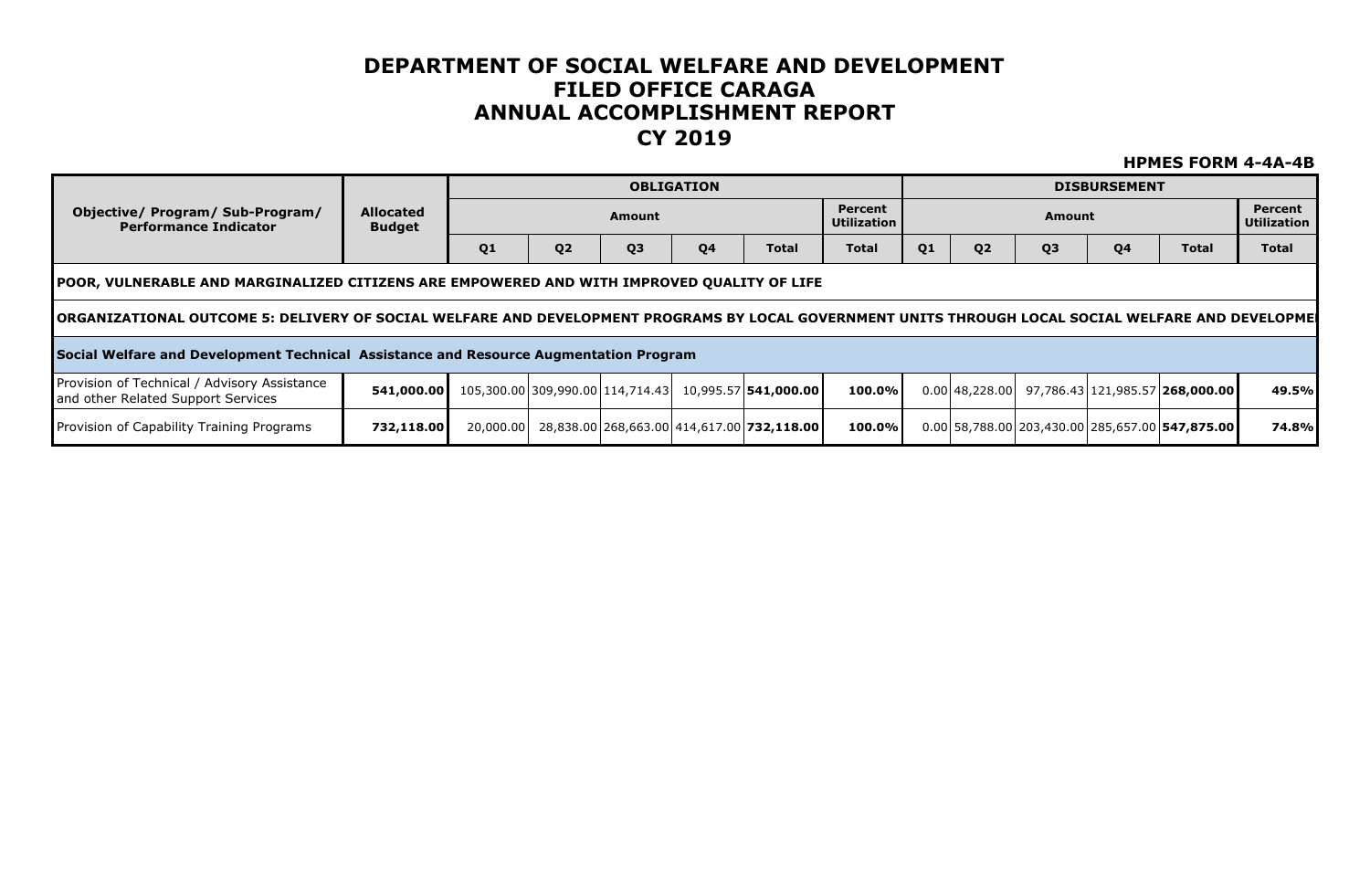|       | Objective/ Program/ Sub-Program/                                                                |              |                          | <b>Physical Targets</b>  |                          |                          |                |                |                 | Accomplishment |                         |                         |                                  | Variance                 |                           | <b>Assessment of</b>        |                            | <b>Reasons for Variance</b> | <b>Steering Measures /</b> |
|-------|-------------------------------------------------------------------------------------------------|--------------|--------------------------|--------------------------|--------------------------|--------------------------|----------------|----------------|-----------------|----------------|-------------------------|-------------------------|----------------------------------|--------------------------|---------------------------|-----------------------------|----------------------------|-----------------------------|----------------------------|
|       | <b>Performance Indicator</b>                                                                    | Q1           | Q <sub>2</sub>           | Q3                       | Q <sub>4</sub>           | <b>Total</b>             | Q <sub>1</sub> | Q <sub>2</sub> | 1st<br>Semester | Q3             | Q4                      | 2nd<br><b>Semester</b>  | <b>Total</b>                     |                          |                           | Variance                    |                            |                             | Remarks                    |
|       | (1)                                                                                             | (2)          | (3)                      | (4)                      | (5)                      | (6)                      |                |                |                 |                |                         |                         | $(11)=(12)+(13)+$<br>$(14)+(15)$ | $(12)=(11)-(6)$          | Major<br>( $>+/$ -<br>30% | Minor<br>("<" or<br>"=" +/- | Full<br>target<br>Achieved | (13)                        | (19)                       |
|       | <b>SUPPORT TO OPERATIONS</b>                                                                    |              |                          |                          |                          |                          |                |                |                 |                |                         |                         |                                  |                          |                           |                             |                            |                             |                            |
|       | <b>Policy Development &amp; Plans Section</b>                                                   |              |                          |                          |                          |                          |                |                |                 |                |                         |                         |                                  |                          |                           |                             |                            |                             |                            |
| 6.1   | Number of SWD legislative or executive issuances<br>prepared for executive/legislative approval |              |                          |                          |                          | N/A                      | N/A            | N/A            | N/A             | N/A            | N/A                     | N/A                     | N/A                              | $\sim$                   | $\Box$                    | $\Box$                      | $\Box$                     |                             | Not Applicable             |
| 6.2   | Number of agency policies approved and disseminated                                             | $\sim$       |                          |                          |                          | N/A                      | N/A            | N/A            | N/A             | N/A            | N/A                     | N/A                     | N/A                              | $\sim$                   | $\Box$                    | $\Box$                      | $\Box$                     |                             | <b>Not Applicable</b>      |
| 6.3   | Number of agency plans formulated and disseminated                                              | $\sim$       |                          |                          | $\sim$                   | <b>ANA</b>               | $\overline{0}$ | $\mathbf{0}$   | <b>ANA</b>      | $\mathbf{0}$   | $\overline{2}$          | $\overline{2}$          | 6                                | $\sim$                   | $\Box$                    | $\Box$                      | $\Box$                     |                             |                            |
|       | a. Medium-term Plans                                                                            | $\sim$       | $\sim$                   | $\sim$                   | $\sim$                   | $\overline{\phantom{a}}$ | 3              | $\mathbf 0$    | 3               | $\mathbf{0}$   | $\mathbf 0$             | $\mathbf{o}$            | $\mathbf{3}$                     | $\sim$                   |                           |                             |                            |                             |                            |
|       | b. Annual Plans                                                                                 |              |                          |                          |                          |                          | 1              | $\overline{0}$ | -1              | $\mathbf 0$    | $\overline{2}$          | $\overline{2}$          | $\mathbf{3}$                     |                          |                           |                             |                            |                             |                            |
| $6.4$ | Number of researches completed                                                                  | ANA          | ANA                      | <b>ANA</b>               | ANA                      | <b>ANA</b>               | $\overline{0}$ | $\overline{0}$ | $\mathbf{0}$    | $\mathbf{0}$   | $\overline{0}$          | $\mathbf{o}$            | $\mathbf 0$                      | $\blacksquare$           | $\Box$                    | $\Box$                      | $\Box$                     |                             |                            |
|       | 6.5 Number of position papers prepared                                                          |              | $\sim$                   |                          | $\sim$                   | N/A                      | N/A            | N/A            | N/A             | N/A            | N/A                     | N/A                     | N/A                              | $\sim$                   | $\Box$                    | $\Box$                      | $\Box$                     |                             | Not Applicable             |
|       | <b>Social Technology Section</b>                                                                |              |                          |                          |                          |                          |                |                |                 |                |                         |                         |                                  |                          |                           |                             |                            |                             |                            |
| 6.6   | Number of social technologies formulated                                                        |              |                          |                          |                          | <b>NT</b>                |                |                | N/A             |                |                         | N/A                     | N/A                              | N/A                      | $\Box$                    | $\Box$                      | $\Box$                     |                             |                            |
|       | 6.6.1.Number of new concepts of models of interventions<br>responding to emerging needs         |              | $\sim$                   | $\sim$                   | $\sim$                   | $\mathbf{o}$             | $\mathbf 0$    | $\overline{0}$ | $\mathbf 0$     | $\mathbf 0$    | $\overline{\mathbf{0}}$ | $\mathbf 0$             | $\mathbf{o}$                     | $\sim$                   |                           |                             |                            |                             |                            |
|       | 6.6.2. Number of new designs formulated                                                         | $\sim$       | <b>COL</b>               | . .                      | . .                      | $\mathbf{o}$             | $\mathbf 0$    | $\mathbf 0$    | $\mathbf 0$     | $\mathbf 0$    | $\mathbf 0$             | $\mathbf 0$             | $\mathbf{o}$                     | $\overline{\phantom{a}}$ |                           |                             |                            |                             |                            |
|       | 6.6.3. Number of models of intervention pilot tested                                            |              | $\overline{\phantom{a}}$ | $\overline{\phantom{a}}$ | $\overline{\phantom{a}}$ | $\Omega$                 | $\Omega$       | $\overline{0}$ | $\mathbf{o}$    | $\mathbf{0}$   | $\mathbf 0$             | $\overline{0}$          | $\mathbf{o}$                     | $\blacksquare$           |                           |                             |                            |                             |                            |
|       | 6.6.4. Number of models of intervention evaluated                                               |              | $\overline{\phantom{a}}$ |                          |                          | $\mathbf{o}$             | $\mathbf 0$    | $\mathbf 0$    | $\mathbf 0$     | $\mathbf 0$    | $\mathbf 0$             | $\mathbf 0$             | $\mathbf 0$                      | $\blacksquare$           |                           |                             |                            |                             |                            |
| 6.7   | Number of SWD programs and services enhanced                                                    |              |                          |                          |                          |                          |                |                |                 |                |                         |                         |                                  |                          |                           |                             |                            |                             |                            |
|       | 6.7.1. Number of concepts on the enhancement of an<br>existing program/service                  |              | ٠.                       | ٠.                       | - 11                     | <b>NT</b>                | $\mathbf 0$    | $\overline{0}$ | $\mathbf{o}$    | $\mathbf 0$    | $\mathbf 0$             | $\mathbf 0$             | $\mathbf{o}$                     | $\blacksquare$           |                           |                             |                            |                             | No Target                  |
|       | 6.7.2. Number of designs of enhanced programs/services<br>formulated                            |              | $\sim$                   | ٠.                       | $\overline{\phantom{a}}$ | <b>NT</b>                | $\mathbf 0$    | $\mathbf 0$    | $\mathbf 0$     | $\mathbf 0$    | $\mathbf 0$             | $\mathbf 0$             | $\mathbf 0$                      | $\blacksquare$           |                           |                             |                            |                             | No Target                  |
|       | 6.7.3. Number of enhanced models pilot tested                                                   | $\sim$       | $\sim$                   | $\sim$                   | $\sim$                   | <b>NT</b>                | $\mathbf 0$    | $\mathbf 0$    | $\mathbf 0$     | $\mathbf 0$    | $\mathbf 0$             | $\mathbf 0$             | $\mathbf{o}$                     | $\sim$                   |                           |                             |                            |                             | No Target                  |
|       | 6.7.4. Number of enhanced models evaluated                                                      | ۰.           | ۰.                       |                          | - 11                     | <b>NT</b>                | $\mathbf 0$    | $\mathbf 0$    | $\mathbf 0$     | $\mathbf 0$    | $\mathbf 0$             | $\mathbf 0$             | $\mathbf{o}$                     | $\blacksquare$           |                           |                             |                            |                             | No Target                  |
| 6.8   | Percentage of intermediaries adopting completed social<br>technologies                          |              |                          |                          |                          | 60%                      | 0%             | 0%             | 0%              | 0%             | 0%                      | 0%                      | 0%                               |                          | $\Box$                    | $\Box$                      | $\Box$                     |                             |                            |
|       | Total no. of intermediaries implemented/pilot-tested<br>social technologies                     |              |                          |                          |                          |                          |                |                |                 |                |                         |                         |                                  |                          |                           |                             |                            |                             |                            |
|       | No. of intermediaries adopting completed social<br>technologies                                 |              |                          |                          |                          |                          |                |                |                 |                |                         |                         |                                  |                          |                           |                             |                            |                             |                            |
| 6.9   | Number of intermediaries replicating completed social<br>technologies                           | $\mathbf{0}$ | $\mathbf{0}$             | $\overline{0}$           | $\overline{2}$           | $\overline{2}$           | $\overline{0}$ | $\overline{0}$ | $\overline{0}$  | $\overline{0}$ | $\overline{\mathbf{3}}$ | $\overline{\mathbf{3}}$ | $\mathbf{3}$                     | $\mathbf{1}$             | $\Box$                    | $\Box$                      | $\Box$                     |                             |                            |
|       | 6.10 Number of completed social technologies promoted                                           |              |                          |                          |                          |                          |                |                |                 |                |                         |                         |                                  |                          | $\Box$                    | $\Box$                      | $\Box$                     |                             |                            |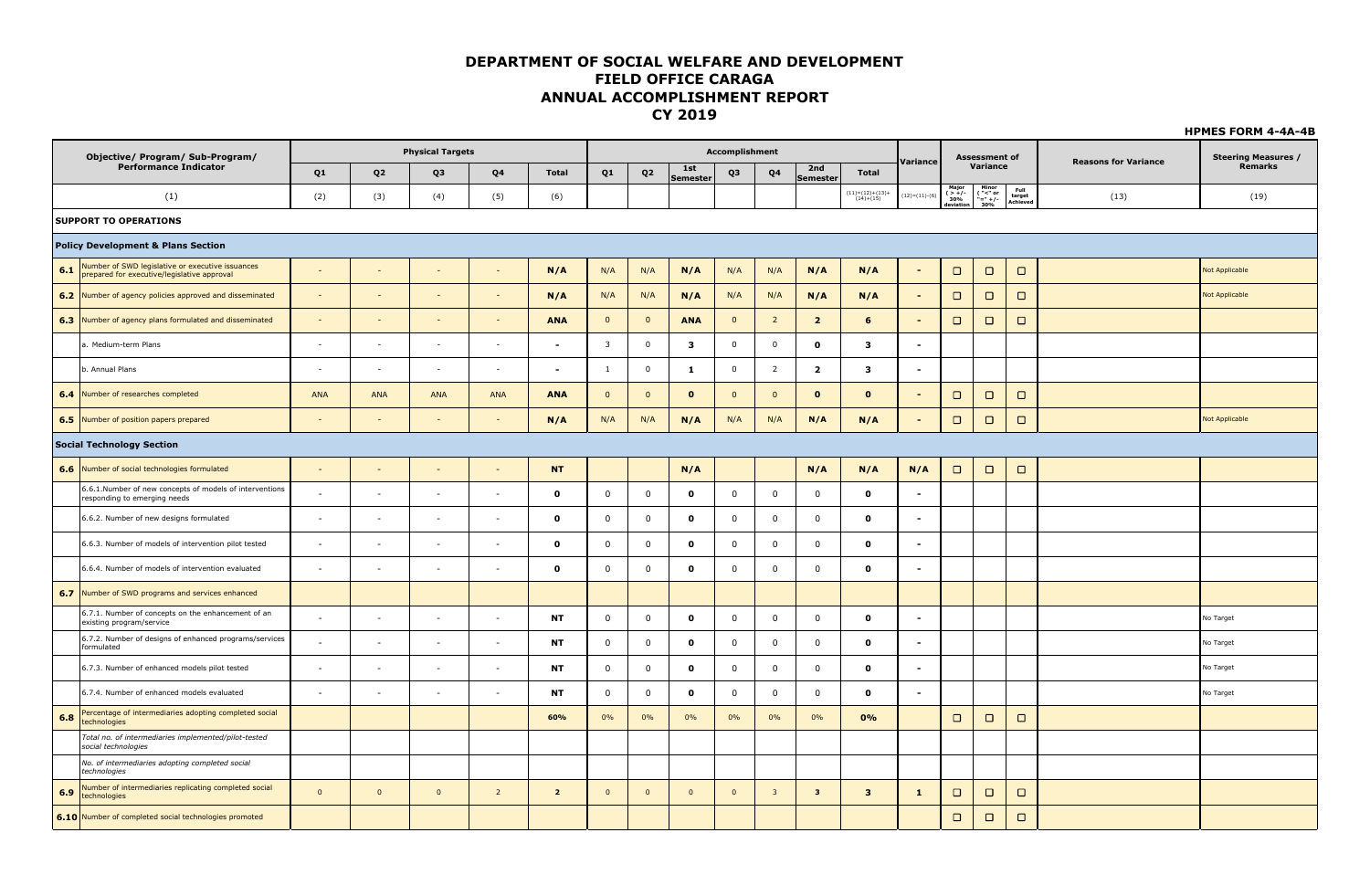|      | Objective/ Program/ Sub-Program/                                                                                     |                          |                          | <b>Physical Targets</b>  |                          |              |                          |                |                 | Accomplishment |                |                         |                                                                     |                          |                                       | Assessment of                                  |                                   |                                                                                                                                                                                                                                                                                                                                                                                                                                                                                                        | <b>Steering Measures /</b> |
|------|----------------------------------------------------------------------------------------------------------------------|--------------------------|--------------------------|--------------------------|--------------------------|--------------|--------------------------|----------------|-----------------|----------------|----------------|-------------------------|---------------------------------------------------------------------|--------------------------|---------------------------------------|------------------------------------------------|-----------------------------------|--------------------------------------------------------------------------------------------------------------------------------------------------------------------------------------------------------------------------------------------------------------------------------------------------------------------------------------------------------------------------------------------------------------------------------------------------------------------------------------------------------|----------------------------|
|      | <b>Performance Indicator</b>                                                                                         | Q1                       | Q <sub>2</sub>           | Q3                       | Q <sub>4</sub>           | <b>Total</b> | Q1                       | Q <sub>2</sub> | 1st<br>Semester | Q3             | Q4             | 2nd<br>Semester         | <b>Total</b>                                                        | Variance                 |                                       | Variance                                       |                                   | <b>Reasons for Variance</b>                                                                                                                                                                                                                                                                                                                                                                                                                                                                            | <b>Remarks</b>             |
|      | (1)                                                                                                                  | (2)                      | (3)                      | (4)                      | (5)                      | (6)          |                          |                |                 |                |                |                         | $\begin{array}{c} (11){=}(12){+}(13){+} \\ (14){+}(15) \end{array}$ | $(12)=(11)-(6)$          | Maior<br>$($ > +/-<br>30%<br>leviatio | Minor<br>$\frac{("{-} " or ")}{=} + /-$<br>30% | Full<br>run<br>target<br>Achieved | (13)                                                                                                                                                                                                                                                                                                                                                                                                                                                                                                   | (19)                       |
|      | 6.10.1. Number of ST portfolio                                                                                       |                          |                          |                          |                          |              |                          |                |                 |                |                |                         |                                                                     |                          | $\Box$                                | $\Box$                                         | $\Box$                            |                                                                                                                                                                                                                                                                                                                                                                                                                                                                                                        |                            |
|      | 6.10.2. Percentage of LGUs reached through social<br>marketing activities                                            |                          |                          |                          |                          | 50%          |                          |                |                 |                |                |                         |                                                                     |                          | $\Box$                                | $\Box$                                         | $\Box$                            |                                                                                                                                                                                                                                                                                                                                                                                                                                                                                                        |                            |
|      | Total no. of LGUs targeted                                                                                           |                          |                          |                          |                          |              |                          |                |                 |                |                |                         |                                                                     |                          | $\Box$                                | $\Box$                                         | $\Box$                            |                                                                                                                                                                                                                                                                                                                                                                                                                                                                                                        |                            |
|      | No. of LGUs reached through social marketing<br>activities                                                           |                          |                          |                          | 42                       | 42           | $\mathbf 0$              | $\overline{2}$ | 2               | $\overline{1}$ | 64             | 65                      | 67                                                                  | 25                       | $\blacksquare$                        | $\Box$                                         | $\Box$                            | The accomplishment exceeds more than 36%<br>of the target LGUs reached through social<br>marketing activities. One of the initiatives<br>done by the office was to include the<br>discussion of some completed social<br>technologies during the 2019 2nd semester<br>Social Welfare and Development Forum<br>wherein the participants were LSWDOs,<br>representatives from NGAs, CSOs and<br>academe. Maximizing the activity has helped<br>a lot, thus exceeding to the target set for FO<br>Caraga. |                            |
|      | National Household Targeting System for Poverty Reduction                                                            |                          |                          |                          |                          |              |                          |                |                 |                |                |                         |                                                                     |                          |                                       |                                                |                                   |                                                                                                                                                                                                                                                                                                                                                                                                                                                                                                        |                            |
|      | <b>6.11</b> Percentage of intermediaries utilizing Listahanan results for social welfare and development initiatives | $\sim$                   | $\sim$                   | $\sim$                   | $\sim$                   | 100%         | 0%                       | 0%             | 0%              | 100%           | 0%             | 100%                    | 100%                                                                | 0%                       | $\Box$                                | $\Box$                                         | $\blacksquare$                    |                                                                                                                                                                                                                                                                                                                                                                                                                                                                                                        |                            |
|      | <b>Total No.of Intermediaries</b>                                                                                    |                          |                          |                          |                          |              | $\overline{\mathbf{0}}$  | $\mathbf 0$    | $\mathbf 0$     | $\overline{2}$ | $\mathbf 0$    | $\overline{2}$          | $\overline{2}$                                                      | $\overline{\phantom{a}}$ |                                       |                                                |                                   |                                                                                                                                                                                                                                                                                                                                                                                                                                                                                                        |                            |
|      | No. of Intermediaries with MOA on Data Sharing                                                                       |                          |                          |                          |                          |              | $\overline{\mathbf{0}}$  | $\mathbf{0}$   | $\mathbf 0$     | $\overline{2}$ | $\mathbf 0$    | $\overline{2}$          | $\overline{2}$                                                      | $\sim$                   |                                       |                                                |                                   |                                                                                                                                                                                                                                                                                                                                                                                                                                                                                                        |                            |
|      | 6.12 No. of requests for statistical data granted                                                                    | $\overline{\phantom{a}}$ | $\sim$                   | $\sim$                   | $\sim$                   | <b>ANA</b>   | $\overline{a}$           |                |                 | $\overline{4}$ | $\overline{0}$ | $\overline{\mathbf{4}}$ | $\overline{a}$                                                      | $\blacksquare$           | $\Box$                                | $\Box$                                         | $\Box$                            |                                                                                                                                                                                                                                                                                                                                                                                                                                                                                                        |                            |
|      | 6.13 No. of name-matching requests granted                                                                           | $\sim$                   | $\sim$                   | $\sim$                   | $\sim$                   | <b>ANA</b>   | $\sim$                   | $\sim$         |                 | 18             | 17             | 35                      | 35                                                                  | $\sim$                   | $\Box$                                | $\Box$                                         | $\Box$                            |                                                                                                                                                                                                                                                                                                                                                                                                                                                                                                        |                            |
|      | 6.14 No. of requests for List of Poor Households generated                                                           |                          | $\sim$                   | $\overline{\phantom{a}}$ | $\sim$                   | <b>ANA</b>   | $\overline{\phantom{a}}$ |                |                 | $\overline{2}$ | $\overline{0}$ | $\overline{2}$          | $\overline{2}$                                                      | $\blacksquare$           | $\Box$                                | $\Box$                                         | $\Box$                            |                                                                                                                                                                                                                                                                                                                                                                                                                                                                                                        |                            |
| 6.15 | Number of households assessed to determine poverty<br>status                                                         | $\overline{0}$           | $\mathbf{0}$             | 519,881                  | $\mathbf 0$              | 519,881      | $\mathbf 0$              | $\Omega$       | $\mathbf{o}$    | $\overline{0}$ | 493,512        | 493,512                 | 493,512                                                             | 26,369                   | $\Box$                                | $\blacksquare$                                 | $\Box$                            | here are barangays that the actual number of<br>nouseholds are less than the computed number<br>of households by the CO                                                                                                                                                                                                                                                                                                                                                                                |                            |
|      | Number of households assessed for special validation for<br>6.16 the UCT Program                                     | $\overline{0}$           | 3,687                    | $\overline{0}$           | $\overline{0}$           | 3,687        | $\overline{\mathbf{0}}$  | $\mathbf{0}$   | $\mathbf{o}$    | $\overline{0}$ | $\Omega$       | $\bullet$               | $\mathbf{o}$                                                        | $-3,687$                 | $\blacksquare$                        | $\Box$                                         | $\Box$                            | No directives received by the office to conduct<br>special validation                                                                                                                                                                                                                                                                                                                                                                                                                                  |                            |
|      | <b>Information and Communications Technology Management Section</b>                                                  |                          |                          |                          |                          |              |                          |                |                 |                |                |                         |                                                                     |                          |                                       |                                                |                                   |                                                                                                                                                                                                                                                                                                                                                                                                                                                                                                        |                            |
|      | 6.17 Number of computer networks maintained                                                                          |                          | $\overline{\phantom{a}}$ | $\overline{\phantom{a}}$ | $\overline{\phantom{a}}$ | $\mathbf{1}$ | -1                       | $\mathbf{1}$   | -1              | $\mathbf{1}$   | $\mathbf{1}$   | $\mathbf{1}$            | $\mathbf{1}$                                                        | $\mathbf{0}$             | $\Box$                                | $\Box$                                         | $\blacksquare$                    |                                                                                                                                                                                                                                                                                                                                                                                                                                                                                                        |                            |
| 6.18 | Percentage of functional information systems deployed<br>and maintained                                              | $\overline{\phantom{a}}$ | $\overline{\phantom{a}}$ | $\sim$                   | $\sim$                   | <b>ANA</b>   | 0%                       |                |                 | 100%           | 100%           | 100%                    | 100%                                                                | $\sim$                   | $\Box$                                | $\Box$                                         | $\Box$                            |                                                                                                                                                                                                                                                                                                                                                                                                                                                                                                        |                            |
|      | Total No.of Functional Information Systems                                                                           | $\sim$                   | $\sim$                   | $\sim$                   | $\sim$                   |              |                          |                |                 | 17             | 25             | 25                      | 25                                                                  | $\sim$                   |                                       |                                                |                                   |                                                                                                                                                                                                                                                                                                                                                                                                                                                                                                        |                            |
|      | No. of Information Systems Deployed and Maintained                                                                   | $\overline{\phantom{a}}$ | $\sim$                   | $\sim$                   | $\sim$                   |              |                          |                |                 | 17             | 25             | 25                      | 25                                                                  | $\overline{\phantom{a}}$ |                                       |                                                |                                   |                                                                                                                                                                                                                                                                                                                                                                                                                                                                                                        |                            |
| 6.19 | Percentage of users trained on ICT applications, tools and<br>products                                               |                          | $\sim$                   | $\sim$                   | $\sim$                   | <b>ANA</b>   | 0%                       | 0%             |                 | 54%            | 100%           | 100%                    | 100%                                                                | $\blacksquare$           | $\Box$                                | $\Box$                                         | $\Box$                            |                                                                                                                                                                                                                                                                                                                                                                                                                                                                                                        |                            |
|      | Total no.of Target Users                                                                                             | $\overline{\phantom{a}}$ | $\blacksquare$           | $\overline{\phantom{a}}$ | $\overline{\phantom{a}}$ |              |                          |                |                 | 39             | 157            | 157                     | 157                                                                 | $\sim$                   |                                       |                                                |                                   |                                                                                                                                                                                                                                                                                                                                                                                                                                                                                                        |                            |
|      | No. of Users Trained                                                                                                 | $\sim$                   | $\sim$                   | $\sim$                   | $\sim$                   |              |                          |                |                 | 21             | 157            | 157                     | 157                                                                 | $\overline{\phantom{a}}$ |                                       |                                                |                                   |                                                                                                                                                                                                                                                                                                                                                                                                                                                                                                        |                            |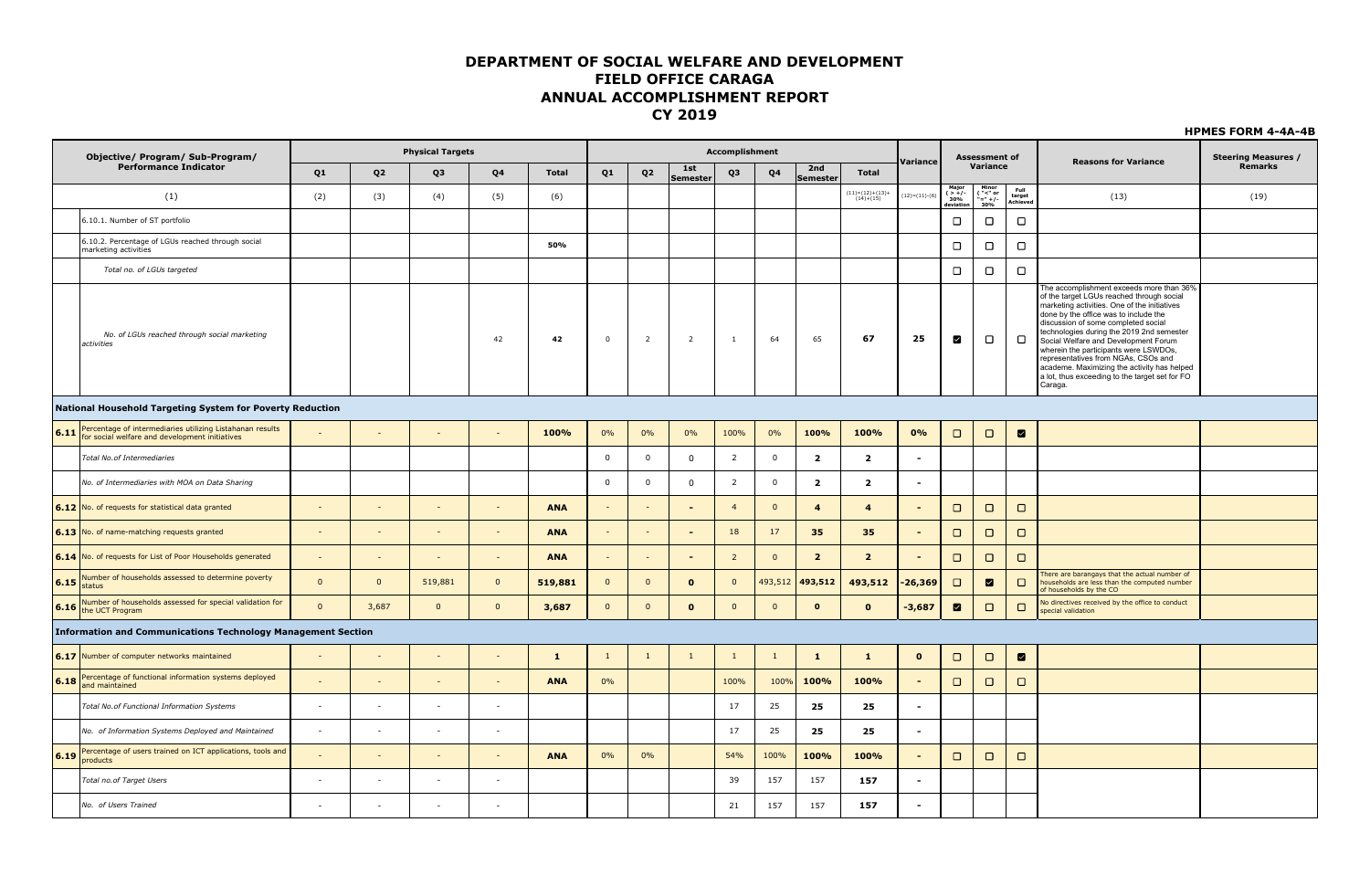|      | Objective/ Program/ Sub-Program/                                                          |                          |                          | <b>Physical Targets</b>  |                          |                         |                         |                |                         | Accomplishment          |                |                 |                                                                     | Variance                 |                                       | <b>Assessment of</b>            |                                      | <b>Reasons for Variance</b>                                                                                                      | <b>Steering Measures /</b>                                                                                               |
|------|-------------------------------------------------------------------------------------------|--------------------------|--------------------------|--------------------------|--------------------------|-------------------------|-------------------------|----------------|-------------------------|-------------------------|----------------|-----------------|---------------------------------------------------------------------|--------------------------|---------------------------------------|---------------------------------|--------------------------------------|----------------------------------------------------------------------------------------------------------------------------------|--------------------------------------------------------------------------------------------------------------------------|
|      | <b>Performance Indicator</b>                                                              | Q1                       | Q <sub>2</sub>           | Q3                       | Q <sub>4</sub>           | <b>Total</b>            | Q1                      | Q <sub>2</sub> | 1st<br>Semester         | Q3                      | Q <sub>4</sub> | 2nd<br>Semester | <b>Total</b>                                                        |                          |                                       | Variance                        |                                      |                                                                                                                                  | Remarks                                                                                                                  |
|      | (1)                                                                                       | (2)                      | (3)                      | (4)                      | (5)                      | (6)                     |                         |                |                         |                         |                |                 | $\begin{array}{c} (11){=}(12){+}(13){+} \\ (14){+}(15) \end{array}$ | $(12)=(11)-(6)$          | $\xi > +/-$<br>30%<br><u>leviatic</u> | $\frac{(x-1)(x-1)}{x-1}$<br>30% | $_{\rm{Full}}$<br>target<br>Achieved | (13)                                                                                                                             | (19)                                                                                                                     |
| 6.20 | Percentage of service support and technical assistance<br>requests acted upon             |                          | $\omega$                 | $\sim$                   | $\sim$                   | 100%                    | 100%                    | 100%           | 100%                    | 100%                    | 100%           | 100%            | 100%                                                                | 0%                       | $\Box$                                | $\Box$                          | $\blacksquare$                       |                                                                                                                                  |                                                                                                                          |
|      | No.of TA and Support Service Requests Acted Upon                                          | $\sim$                   | $\sim$                   | $\sim$                   | $\sim$                   | $\sim$                  | 19                      | 134            | 134                     | 69                      | 39             | 108             | 147                                                                 | $\blacksquare$           |                                       |                                 |                                      |                                                                                                                                  |                                                                                                                          |
|      | Total No.of TA and Support Service Requests REceived                                      | $\overline{\phantom{a}}$ | $\overline{\phantom{a}}$ | $\overline{\phantom{a}}$ | $\sim$                   | $\sim$                  | 19                      | 134            | 134                     | 69                      | 39             | 108             | 147                                                                 | $\overline{\phantom{a}}$ |                                       |                                 |                                      |                                                                                                                                  |                                                                                                                          |
|      | 6.21 Number of databases maintained                                                       | $\mathbf{1}$             | <sup>1</sup>             | $\mathbf{1}$             | $\mathbf{1}$             | $\mathbf{1}$            | $\mathbf{1}$            | $\mathbf{1}$   | $\mathbf{1}$            | $\mathbf{1}$            | $\mathbf{1}$   | $\mathbf{1}$    | $\mathbf{1}$                                                        | $\mathbf{o}$             | $\Box$                                | $\Box$                          | $\blacksquare$                       |                                                                                                                                  |                                                                                                                          |
|      | 6.22 Number of functional websites developed and maintained                               | $\overline{2}$           | $\overline{2}$           | $\overline{2}$           | $\overline{2}$           | $\overline{\mathbf{2}}$ | $\overline{2}$          | $\overline{2}$ | $\overline{2}$          | $\overline{2}$          | $\overline{2}$ | $\overline{2}$  | $\overline{2}$                                                      | $\mathbf{o}$             | $\Box$                                | $\Box$                          | $\blacksquare$                       |                                                                                                                                  |                                                                                                                          |
|      | <b>Internal Audit Section</b>                                                             |                          |                          |                          |                          |                         |                         |                |                         |                         |                |                 |                                                                     |                          |                                       |                                 |                                      |                                                                                                                                  |                                                                                                                          |
|      | 6.23 Percentage of audit recommendations complied with                                    |                          |                          |                          |                          | 100%                    | 0%                      | 0%             | 100%                    | 0%                      | 0%             | $0\%$           | 100%                                                                | 0%                       | $\Box$                                | $\Box$                          | $\blacksquare$                       |                                                                                                                                  |                                                                                                                          |
|      | No.of Audit Recommendations                                                               |                          |                          |                          |                          | 33                      | 33                      | 33             | 33                      | $\overline{\mathbf{0}}$ | $\mathbf 0$    | $\overline{0}$  | 33                                                                  | $\pmb{0}$                |                                       |                                 |                                      |                                                                                                                                  | Based on the review and<br>evaluation of the IAS-CO, the FO<br>was able to comply with all the                           |
|      | Total No.of Audit Recommendations Complied                                                |                          |                          |                          |                          | 33                      | 19                      | 14             | 33                      | $\overline{0}$          | $\Omega$       | $\overline{0}$  | 33                                                                  | $\mathbf{o}$             |                                       |                                 |                                      |                                                                                                                                  | audit recommendations as of the<br>2nd Quarter submission and<br>before the end of the one (1) year<br>monitoring period |
| 6.24 | Percentage of integrity management measures<br>implemented                                |                          |                          |                          |                          | 52%                     | 96%                     | 93%            | 94%                     | 100%                    | 100%           | 100%            | 97%                                                                 | 45%                      | ◙                                     | $\Box$                          | $\Box$                               |                                                                                                                                  |                                                                                                                          |
|      | No.of Integrity Measures Identified                                                       | 23                       | 28                       | 34                       | 31                       | 116                     | 23                      | 28             | 51                      | 34                      | 31             | 65              | 116                                                                 | $\mathbf 0$              |                                       |                                 |                                      |                                                                                                                                  |                                                                                                                          |
|      | Total No.of Integrity Measures Implemented                                                | $\sim$                   | $\sim$                   | $\sim$                   | $\sim$                   |                         | 22                      | 26             | 48                      | 34                      | 31             | 65              | 113                                                                 | $\mathbf{3}$             |                                       |                                 |                                      | Some of the proposed activities are not<br>applicable due to change in policy, program<br>uidelines and no budgetary allocation. |                                                                                                                          |
|      | <b>Social Marketing Section</b>                                                           |                          |                          |                          |                          |                         |                         |                |                         |                         |                |                 |                                                                     |                          |                                       |                                 |                                      |                                                                                                                                  |                                                                                                                          |
| 6.25 | Percentage of stakeholders informed on DSWD programs<br>and services                      |                          |                          |                          | $\overline{\phantom{a}}$ | 85%                     |                         |                |                         | $\overline{a}$          |                |                 | $\blacksquare$                                                      | $\blacksquare$           | $\Box$                                | $\Box$                          | $\Box$                               | As per timeline from the Social Marketing<br>Service, conduct of KAP Survey is on January<br>2020                                | KAP Survey scheduled on January<br>20, 2020                                                                              |
|      | 6.26 Number of social marketing activities conducted                                      |                          |                          |                          |                          |                         |                         |                |                         |                         |                |                 |                                                                     |                          |                                       |                                 |                                      |                                                                                                                                  |                                                                                                                          |
|      | a. Information caravans                                                                   | $\overline{\mathbf{0}}$  | $\mathbf{1}$             | $\overline{1}$           | $\overline{0}$           | $\overline{\mathbf{2}}$ | $\overline{\mathbf{0}}$ | $\overline{2}$ | $\overline{\mathbf{2}}$ | $\overline{\mathbf{3}}$ | $\overline{4}$ | $\overline{z}$  | 9                                                                   | $\overline{\mathbf{z}}$  | $\Box$                                | M                               | $\Box$                               |                                                                                                                                  |                                                                                                                          |
|      | b. Issuance of press releases                                                             | 9                        | $\overline{9}$           | 9                        | $\overline{9}$           | 36                      | 13                      | 26             | 39                      | 31                      | 41             | 72              | 111                                                                 | 75                       | $\Box$                                | $\blacksquare$                  | $\Box$                               |                                                                                                                                  |                                                                                                                          |
|      | c. Communication campaigns                                                                | <sup>1</sup>             | $\mathbf{1}$             | 1                        | $\mathbf 0$              | з                       | 55                      | $\overline{4}$ | 59                      | 24                      | 50             | 74              | 133                                                                 | 130                      | $\Box$                                | $\blacksquare$                  | $\Box$                               |                                                                                                                                  |                                                                                                                          |
|      | 6.27 Number of IEC materials developed                                                    | $\overline{2}$           | $\overline{2}$           | $\overline{2}$           | $\overline{2}$           | 8                       | 5                       | 25             | 30                      | 29                      | 25             | 54              | 84                                                                  | 76                       | $\Box$                                | $\Box$                          | $\blacksquare$                       |                                                                                                                                  |                                                                                                                          |
|      | <b>Knowledge Management</b>                                                               |                          |                          |                          |                          |                         |                         |                |                         |                         |                |                 |                                                                     |                          |                                       |                                 |                                      |                                                                                                                                  |                                                                                                                          |
|      | Number of knowledge products on social welfare and<br>6.28 development services developed | $\overline{\mathbf{0}}$  | $\mathbf{1}$             | $\overline{\mathbf{0}}$  | $\mathbf{1}$             | $\overline{2}$          | $\overline{0}$          | $\overline{2}$ | $\overline{2}$          | $\overline{\mathbf{0}}$ | $\overline{2}$ | $\overline{2}$  | $\overline{\mathbf{4}}$                                             | $\overline{2}$           | $\blacksquare$                        | $\Box$                          | $\Box$                               |                                                                                                                                  |                                                                                                                          |
|      | 6.29 Number of knowledge sharing sessions conducted                                       | $\overline{2}$           | $\overline{2}$           | $\overline{2}$           | $\overline{2}$           | 8                       | $\overline{2}$          | $\overline{2}$ | $\overline{\mathbf{4}}$ | $\overline{2}$          | $\overline{2}$ | $\overline{4}$  | $\bf8$                                                              | $\mathbf{o}$             | $\Box$                                | $\Box$                          | $\blacksquare$                       |                                                                                                                                  | -SWD Forum<br>-SWD LNET                                                                                                  |
|      | <b>Resource Generation and Management</b>                                                 |                          |                          | <b>Not Applicable</b>    |                          |                         |                         |                |                         |                         |                |                 |                                                                     |                          |                                       |                                 |                                      |                                                                                                                                  |                                                                                                                          |
|      | 6.30 Number of TAF-funded activities/projects completed                                   | N/A                      | N/A                      | N/A                      | N/A                      | N/A                     | N/A                     | N/A            | N/A                     | N/A                     | N/A            | N/A             | N/A                                                                 | N/A                      | $\Box$                                | $\Box$                          | $\Box$                               |                                                                                                                                  |                                                                                                                          |
|      | Amount of grants accessed to support TAF-funded<br>6.31 activities and projects           | N/A                      | N/A                      | N/A                      | N/A                      | N/A                     | N/A                     | N/A            | N/A                     | N/A                     | N/A            | N/A             | N/A                                                                 | N/A                      | $\Box$                                | $\Box$                          | $\Box$                               |                                                                                                                                  |                                                                                                                          |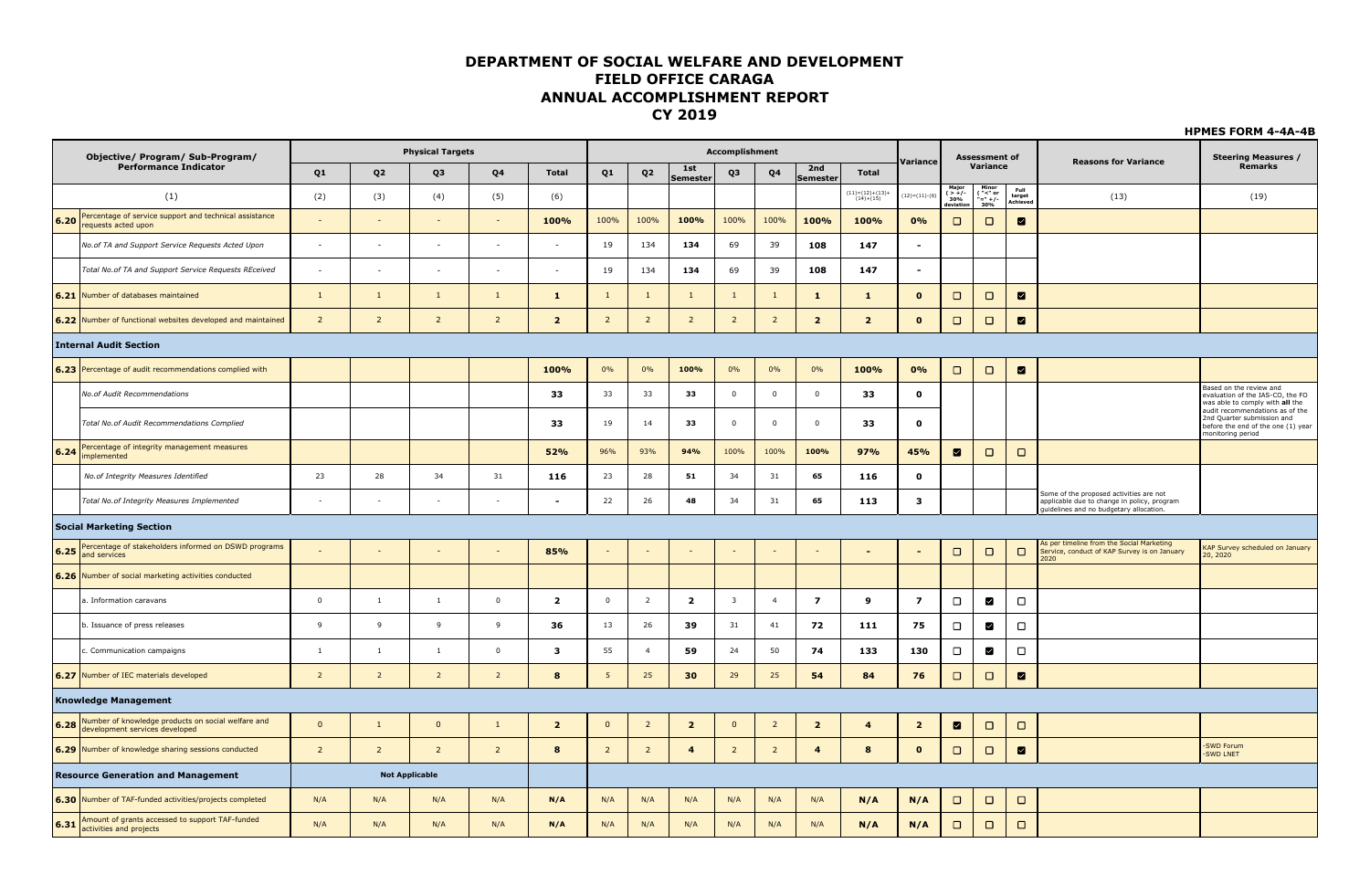|      | Objective/ Program/ Sub-Program/                                          |     |                | <b>Physical Targets</b> |     |              |                |                |                 | <b>Accomplishment</b> |                |                 |                                  |                 |                                | <b>Assessment of</b>                              |                            |                             | <b>Steering Measures /</b> |
|------|---------------------------------------------------------------------------|-----|----------------|-------------------------|-----|--------------|----------------|----------------|-----------------|-----------------------|----------------|-----------------|----------------------------------|-----------------|--------------------------------|---------------------------------------------------|----------------------------|-----------------------------|----------------------------|
|      | <b>Performance Indicator</b>                                              | Q1  | Q <sub>2</sub> | Q3                      | Q4  | <b>Total</b> | Q <sub>1</sub> | Q <sub>2</sub> | 1st<br>Semester | Q3                    | Q <sub>4</sub> | 2nd<br>Semester | <b>Total</b>                     | Variance        |                                | Variance                                          |                            | <b>Reasons for Variance</b> | Remarks                    |
|      | (1)                                                                       | (2) | (3)            | (4)                     | (5) | (6)          |                |                |                 |                       |                |                 | $(11)=(12)+(13)+$<br>$(14)+(15)$ | $(12)=(11)-(6)$ | Major<br>$( > +/-30%deviation$ | Minor<br>$\frac{1}{2}$ = $\frac{1}{2}$ +/-<br>30% | Full<br>target<br>Achieved | (13)                        | (19)                       |
|      | <b>Convergence</b>                                                        |     |                |                         |     |              |                |                |                 |                       |                |                 |                                  |                 |                                |                                                   |                            |                             |                            |
|      | Number of C/MAPs that are fully implemented                               | N/A | N/A            | N/A                     | N/A | N/A          | N/A            | N/A            | N/A             | N/A                   | N/A            | N/A             | N/A                              | N/A             |                                |                                                   |                            |                             |                            |
|      | Number of Convergence Initiatives that are fully<br>implemented           | N/A | N/A            | N/A                     | N/A | N/A          | N/A            | N/A            | N/A             | N/A                   | N/A            | N/A             | N/A                              | N/A             |                                |                                                   |                            |                             |                            |
|      | 6.32 Number of fully functional C/MATs by EO                              | N/A | N/A            | N/A                     | N/A | N/A          | N/A            | N/A            | N/A             | N/A                   | N/A            | N/A             | N/A                              | N/A             | $\Box$                         | $\Box$                                            | $\Box$                     |                             |                            |
|      | Number of fully functional PATs                                           | N/A | N/A            | N/A                     | N/A | N/A          | N/A            | N/A            | N/A             | N/A                   | N/A            | N/A             | N/A                              | N/A             |                                |                                                   |                            |                             |                            |
|      | Number of URPMT Meetings                                                  | N/A | N/A            | N/A                     | N/A | N/A          | N/A            | N/A            | N/A             | N/A                   | N/A            | N/A             | N/A                              | N/A             |                                |                                                   |                            |                             |                            |
|      | Number of C/MATs with developed and implemented<br>Convergence Initiative | N/A | N/A            | N/A                     | N/A | N/A          | N/A            | N/A            | N/A             | N/A                   | N/A            | N/A             | N/A                              | N/A             |                                |                                                   |                            |                             |                            |
| 6.33 | Number of documented Convergence Initiatives per<br>province              | N/A | N/A            | N/A                     | N/A | N/A          | N/A            | N/A            | N/A             | N/A                   | N/A            | N/A             | N/A                              | N/A             |                                | $\Box$                                            | $\Box$                     |                             |                            |
|      | 6.34 Number of C/MATs with updated CMAP                                   | N/A | N/A            | N/A                     | N/A | N/A          | N/A            | N/A            | N/A             | N/A                   | N/A            | N/A             | N/A                              | N/A             | $\blacksquare$                 | $\Box$                                            | $\Box$                     |                             |                            |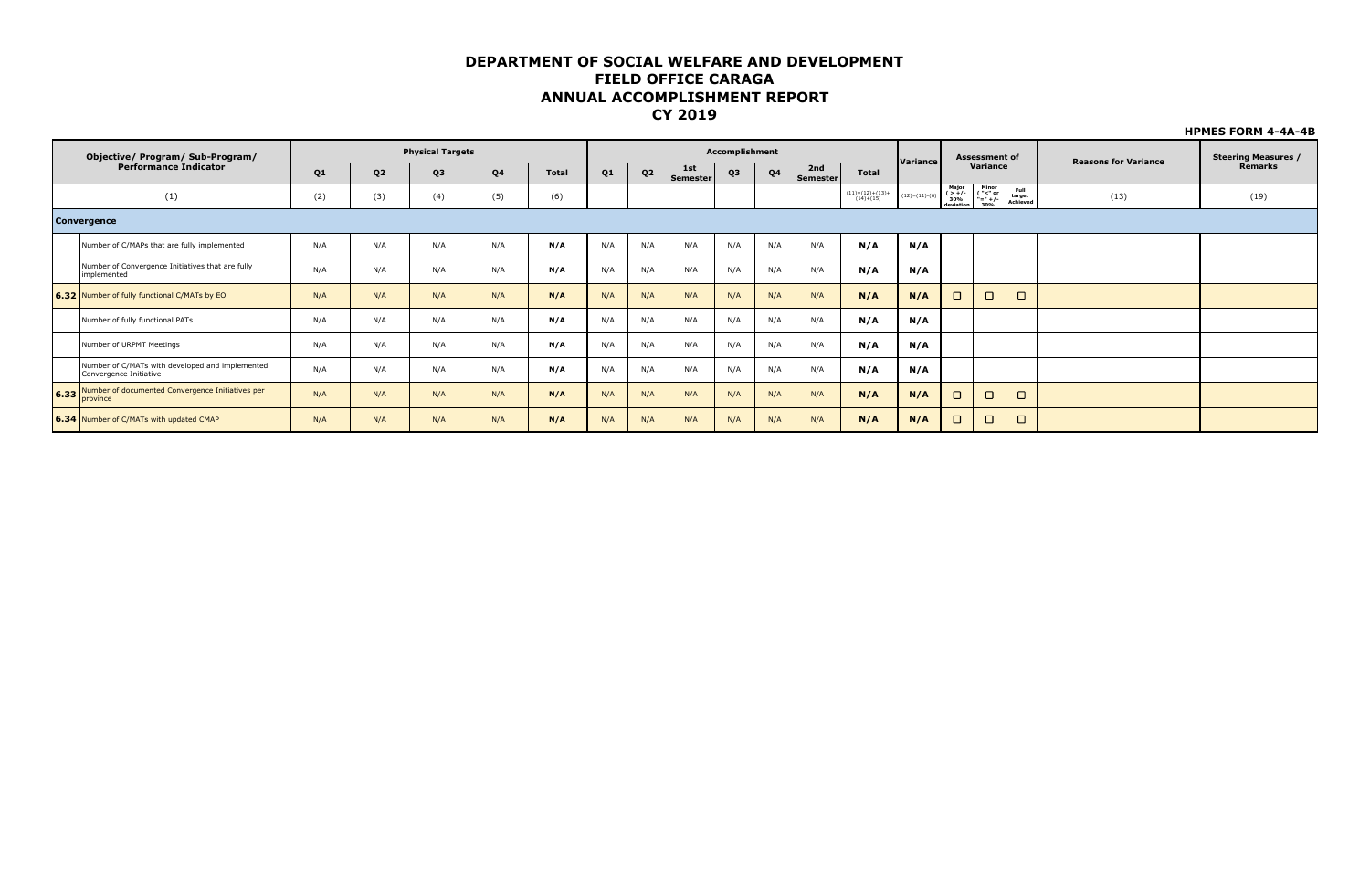|                                                                     |                                                   |            |                       |                                    | <b>OBLIGATION</b>        |                                                            |                               |          |                       |                                   | <b>DISBURSEMENT</b>      |                                                                                     |                               |
|---------------------------------------------------------------------|---------------------------------------------------|------------|-----------------------|------------------------------------|--------------------------|------------------------------------------------------------|-------------------------------|----------|-----------------------|-----------------------------------|--------------------------|-------------------------------------------------------------------------------------|-------------------------------|
| Objective/ Program/ Sub-Program/<br><b>Performance Indicator</b>    | <b>Allocated</b><br><b>Budget</b>                 |            |                       | Amount                             |                          |                                                            | Percent<br><b>Utilization</b> |          |                       | Amount                            |                          |                                                                                     | Percent<br><b>Utilization</b> |
|                                                                     |                                                   | Q1         | Q <sub>2</sub>        | Q <sub>3</sub>                     | Q4                       | <b>Total</b>                                               | <b>Total</b>                  | Q1       | Q <sub>2</sub>        | Q <sub>3</sub>                    | Q4                       | <b>Total</b>                                                                        | <b>Total</b>                  |
| <b>ISUPPORT TO OPERATION</b>                                        |                                                   |            |                       |                                    |                          |                                                            |                               |          |                       |                                   |                          |                                                                                     |                               |
| Policy Development & Planning Section                               | 187,481.92                                        | 6,540.00   | 14,017.51             | 31,267.47                          | 135,656.94               | 187,481.92                                                 | 100.00%                       | 6,540.00 | 14,017.51             | 31,267.47                         | 90,914.94                | 142,739.92                                                                          | 76.14%                        |
| Social Technology Development                                       | 2,763,557.00                                      |            |                       | 161,176.84 407,838.16 1,173,947.00 | 798,678.65               | 2,541,640.65                                               | 91.97%                        |          | 26,823.36 220,780.48  | 326,890.96                        | 1,148,339.00             | 1,722,833.80                                                                        | 67.78%                        |
| National Household Targeting System for Poverty<br><b>Reduction</b> | 67,485,467.00                                     | 192,200.00 |                       |                                    |                          | 223,800.00 8,868,534.64 57,782,873.36 <b>67,067,408.00</b> |                               |          |                       |                                   |                          | <b>99.38%</b> 152,447.62 172,061.37 1,261,649.87 43,794,117.11 <b>45,380,275.97</b> | 67.66%                        |
| <b>Information and Communications Technology</b><br>Management      | 8,317,291.34 1,383,864.52 535,622.96 2,059,277.56 |            |                       |                                    | 4,338,526.30             | 8,317,291.34                                               | 100.00%                       |          |                       | 17,730.52 356,474.96 1,597,348.15 | 4,301,291.97             | 6,272,845.60                                                                        | 75.42%                        |
| <b>Internal Audit Section</b>                                       | $\blacksquare$                                    |            |                       |                                    | $\overline{\phantom{a}}$ |                                                            |                               |          |                       |                                   | $\overline{\phantom{a}}$ |                                                                                     |                               |
| Social Marketing Section                                            | N/A                                               |            | 221,560.00 454,200.00 | 373,900.00                         | 465,935.07               | 1,515,595.07                                               | $\blacksquare$                |          | 191,560.00 454,200.00 | 6,650.00                          |                          | 652,410.00                                                                          | 43.05%                        |
| <b>Knowledge Management</b>                                         | 21,000.00                                         | 5,250.00   | 5250                  | 5250                               | 5,250.00                 | 21,000.00                                                  | 100.00%                       | 0.00     | 5,250.00              | 5,250.00                          | 0.00                     | 10,500.00                                                                           | 50.00%                        |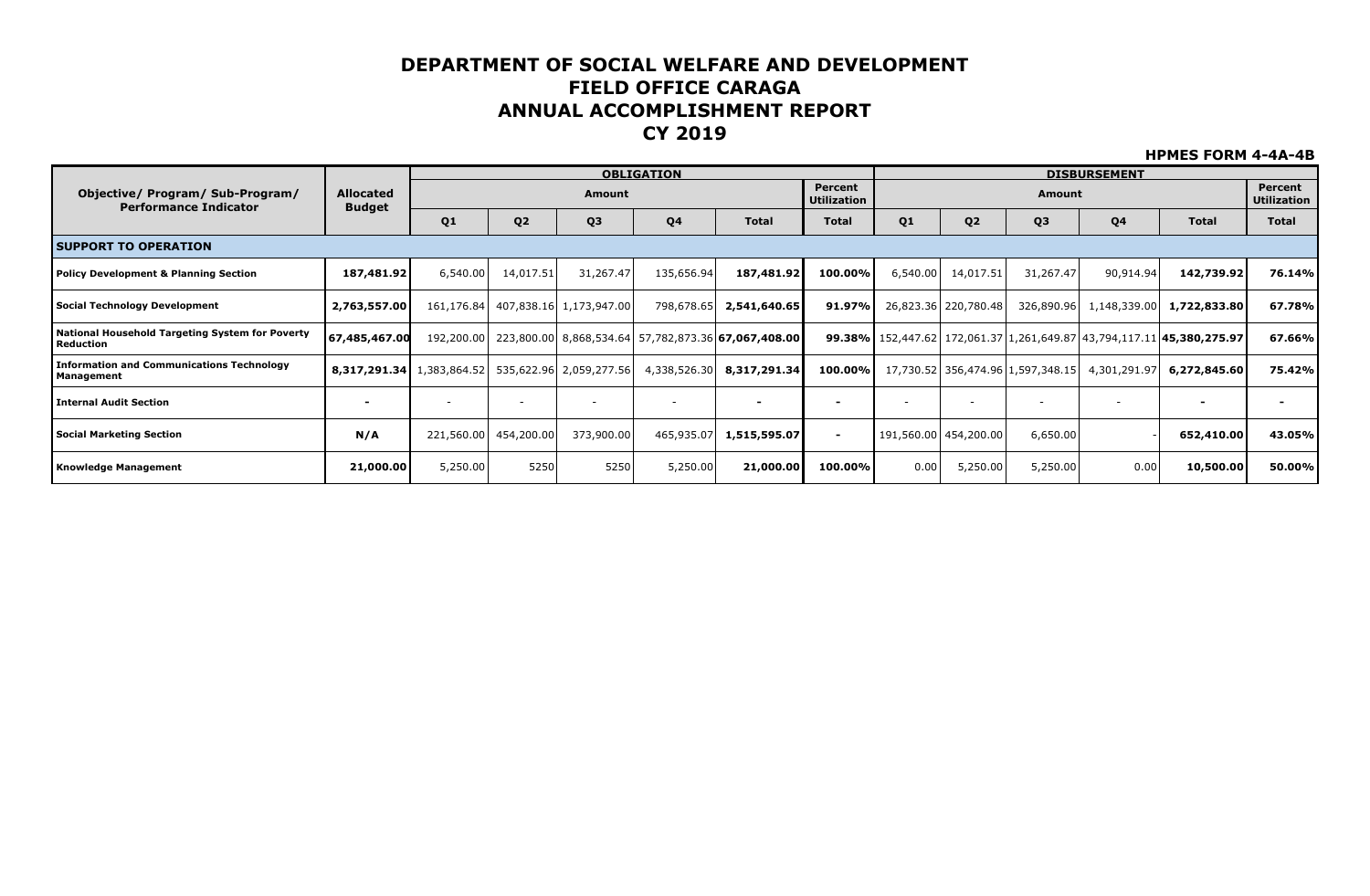|     |                                                                                               |                         |           |                 |                 |              |                         |                  |                         |                         |                  |                         |                                |                 |                                      |                                  |                         |                                                                                                                                                                                                                                                    | <b>HPMES FORM 4-4A-4B</b>                                                                                                               |
|-----|-----------------------------------------------------------------------------------------------|-------------------------|-----------|-----------------|-----------------|--------------|-------------------------|------------------|-------------------------|-------------------------|------------------|-------------------------|--------------------------------|-----------------|--------------------------------------|----------------------------------|-------------------------|----------------------------------------------------------------------------------------------------------------------------------------------------------------------------------------------------------------------------------------------------|-----------------------------------------------------------------------------------------------------------------------------------------|
|     |                                                                                               |                         |           | PHYSICAL TARGET |                 |              |                         |                  |                         | PHYSICAL ACCOMPLISHMENT |                  |                         |                                |                 |                                      |                                  |                         |                                                                                                                                                                                                                                                    |                                                                                                                                         |
|     | Objective/ Program/ Sub-Program/<br><b>Performance Indicator</b>                              | Q1                      | Q2        | Q3              | Q4              | <b>Total</b> | Q1                      | Q <sub>2</sub>   | <b>1st Semester</b>     | Q3                      | Q <sub>4</sub>   | 2nd Semester            | <b>Total</b>                   | Variance        |                                      | <b>Assessment of</b><br>Variance |                         | <b>Reasons for Variance</b>                                                                                                                                                                                                                        | <b>Steering Measures / Remarks</b>                                                                                                      |
|     | (1)                                                                                           | (2)                     | (3)       | (4)             | (5)             | (6)          |                         |                  |                         |                         |                  |                         | $(11)=(12)+(13)+(14)+$<br>(15) | $(12)=(11)-(6)$ | Major<br>( $>+/$<br>30%<br>deviation | Minor<br>( "<" or "="<br>+/- 30% | Full target<br>Achieved | (13)                                                                                                                                                                                                                                               | (19)                                                                                                                                    |
|     | <b>GENERAL ADMINISTRATION AND SUPPORT SERVICES</b>                                            |                         |           |                 |                 |              |                         |                  |                         |                         |                  |                         |                                |                 |                                      |                                  |                         |                                                                                                                                                                                                                                                    |                                                                                                                                         |
|     | <b>Human Resource and Development</b>                                                         |                         |           |                 |                 |              |                         |                  |                         |                         |                  |                         |                                |                 |                                      |                                  |                         |                                                                                                                                                                                                                                                    |                                                                                                                                         |
|     | 7.1 Percentage of permanent positions filled-up within                                        | 90%                     | 90%       | 90%             | 90%             | 90%          | 100%                    | 0%               | 100%                    | 100%                    | 100%             | 100%                    | 100%                           | 10%             | $\Box$                               | ⊠                                | $\Box$                  | All permanent prositions were filled-<br>up within timeline                                                                                                                                                                                        |                                                                                                                                         |
|     | No. of Positions Filled up within Timeline                                                    |                         |           |                 |                 |              | 5                       | $\overline{0}$   | 5                       | 5                       | $\overline{2}$   | $\overline{z}$          | 12                             |                 |                                      |                                  |                         |                                                                                                                                                                                                                                                    |                                                                                                                                         |
|     | Male                                                                                          |                         |           |                 |                 |              | $\overline{\mathbf{3}}$ | $\boldsymbol{o}$ | $\overline{\mathbf{3}}$ | $\overline{a}$          | $\mathcal{O}$    | $\overline{\mathbf{z}}$ | 5                              |                 |                                      |                                  |                         |                                                                                                                                                                                                                                                    |                                                                                                                                         |
|     | Female                                                                                        |                         |           |                 |                 |              | $\overline{2}$          | $\boldsymbol{o}$ | $\overline{a}$          | $\overline{\mathbf{3}}$ | $\overline{2}$   | 5                       | $\overline{\phantom{a}}$       |                 |                                      |                                  |                         |                                                                                                                                                                                                                                                    |                                                                                                                                         |
|     | Total no. of Positions with Request for Posting                                               |                         |           |                 |                 |              | 5                       | $\overline{0}$   | 5                       | 5                       | $\overline{2}$   | $\overline{z}$          | 12                             |                 |                                      |                                  |                         |                                                                                                                                                                                                                                                    |                                                                                                                                         |
|     | Male                                                                                          |                         |           |                 |                 |              | $\overline{\mathbf{3}}$ | $\boldsymbol{o}$ | $\overline{\mathbf{3}}$ | $\overline{a}$          | $\overline{2}$   | $\overline{4}$          | $\overline{z}$                 |                 |                                      |                                  |                         |                                                                                                                                                                                                                                                    |                                                                                                                                         |
|     | Female                                                                                        |                         |           |                 |                 |              | $\overline{a}$          | $\cal O$         | $\overline{z}$          | $\overline{\mathbf{3}}$ | $\cal O$         | $\overline{\mathbf{3}}$ | 5                              |                 |                                      |                                  |                         |                                                                                                                                                                                                                                                    |                                                                                                                                         |
| 7.2 | Percentage of regular staff provided with at least 1<br>learning and development intervention | 20%                     | 20%       | 30%             | 30%             | 100%         | 100%                    | 100%             | 100%                    | 100%                    | 100%             | 100%                    | 100%                           | 0%              | $\Box$                               | $\Box$                           | $\blacksquare$          |                                                                                                                                                                                                                                                    |                                                                                                                                         |
|     | No.of Staff Provided with Learning and Development<br>Interventions                           | 11                      | 25        | 24              | 15              | 75           | 11                      | 25               | 36                      | 24                      | 15               | 39                      | 75                             |                 |                                      |                                  |                         |                                                                                                                                                                                                                                                    |                                                                                                                                         |
|     | Male                                                                                          | $\overline{\mathbf{3}}$ | 10        | 9               | $5\overline{5}$ | 27           | $\overline{\mathbf{3}}$ | 10               | 13                      | 9                       | 5                | 14                      | 27                             |                 |                                      |                                  |                         |                                                                                                                                                                                                                                                    |                                                                                                                                         |
|     | Female                                                                                        | 8                       | 15        | 15              | 10              | 48           | 8                       | 15               | 23                      | 15                      | 10               | 25                      | 48                             |                 |                                      |                                  |                         |                                                                                                                                                                                                                                                    |                                                                                                                                         |
|     | Total No. of Regular Staff                                                                    | 11                      | 25        | 24              | 15              | 75           | 11                      | 25               | 36                      | 24                      | 15               | 39                      | 75                             |                 |                                      |                                  |                         |                                                                                                                                                                                                                                                    |                                                                                                                                         |
|     | Male                                                                                          | $\overline{\mathbf{3}}$ | 10        | 9               | $5\overline{5}$ | 27           | $\overline{\mathbf{3}}$ | 10               | 13                      | 9                       | $5\overline{5}$  | 14                      | 27                             |                 |                                      |                                  |                         |                                                                                                                                                                                                                                                    |                                                                                                                                         |
|     | Female                                                                                        | 8                       | 15        | 15              | 10              | 48           | $\mathbf{8}$            | 15               | 23                      | 15                      | 10               | 25                      | 48                             |                 |                                      |                                  |                         |                                                                                                                                                                                                                                                    |                                                                                                                                         |
| 7.3 | Percentage of staff provided with compensation/benefits<br>within timeline                    | 100%                    | 100%      | 100%            | 100%            | 100%         | 99.77%                  | 95.32%           | 95%                     | 98%                     | 98%              | 98%                     | 98%                            | $-2%$           | $\Box$                               | $\blacksquare$                   | $\Box$                  | 31 (Kalahi), 1 (regular staff), 1 (SLP staff), 10<br>(Pantawid MOA staff), 10 (Centers, GASS, TARA, 10<br>Convergence, SLP) not yet cleared as of 12/31/19<br>68 unclaimed payroll due to clearance concerns in<br>the 1st-3rd quarter was<br>imed | form staff of the lacking requirements for last salary<br>laims; Follow-up concerned personnel for the<br>earance of the resigned staff |
|     | Total No. of staff                                                                            | 1305                    | 1218      | 1226            | 2214            | 5963         | 1305                    | 1218             | 1218                    | 1226                    | 2214             | 3440                    | 5963                           |                 |                                      |                                  |                         |                                                                                                                                                                                                                                                    |                                                                                                                                         |
|     | No.of Staff Receiving Salary and Benefits on Time                                             | 1305                    | 1218      | 1226            | 1968            | 5717         | 1302                    | 1161             | 1161                    | 1196                    | 2170             | 3366                    | 5829                           |                 |                                      |                                  |                         |                                                                                                                                                                                                                                                    |                                                                                                                                         |
|     | <b>Legal Services</b>                                                                         |                         |           |                 |                 |              |                         |                  |                         |                         |                  |                         |                                |                 |                                      |                                  |                         |                                                                                                                                                                                                                                                    |                                                                                                                                         |
|     | 7.4 Percentage of disciplinary cases resolved within timeline                                 | ANA                     | ANA       | ANA             | ANA             | ANA          | 100%                    | 100%             | 100%                    | 100%                    |                  | 100%                    | 100%                           |                 | $\Box$                               | $\Box$                           | $\Box$                  |                                                                                                                                                                                                                                                    |                                                                                                                                         |
|     | Total No.of Disciplinary Cases Resolved within Timeline                                       |                         |           |                 |                 |              | $\overline{4}$          | $\overline{1}$   | 5                       | 8                       | $\mathbf 0$      | 8                       | 13                             |                 |                                      |                                  |                         |                                                                                                                                                                                                                                                    |                                                                                                                                         |
|     | 7.4.1 Number of disciplinary cases initiated                                                  |                         |           |                 |                 |              | $\overline{4}$          | $\mathbf 1$      | ${\bf 5}$               | 8                       | $\mathbb O$      | $\bf{8}$                | 13                             |                 |                                      |                                  |                         |                                                                                                                                                                                                                                                    |                                                                                                                                         |
|     | 7.4.2 Number of complaints resolved                                                           |                         |           |                 |                 |              | $\overline{4}$          | $\overline{1}$   | 5                       | 8                       | $\mathbf 0$      | 8                       | 13                             |                 |                                      |                                  |                         |                                                                                                                                                                                                                                                    |                                                                                                                                         |
| 7.5 | Percentage of litigated cases resolved in favor of the<br>Department or Department Personnel  | ANA                     | $\sf ANA$ | ANA             | ANA             | <b>ANA</b>   |                         |                  |                         |                         | 11.11%           | 11.11%                  | 11.11%                         |                 | $\Box$                               | $\Box$                           | $\Box$                  |                                                                                                                                                                                                                                                    | eight (8) cases are for resolution at the<br>level of prosecutor                                                                        |
|     | No. of Litigated Cases Resolved with Favorable Outcome                                        |                         |           |                 |                 |              | $\,0\,$                 | $\,$ 0           | $\mathbf 0$             | $\overline{0}$          | $\mathbf{1}$     | $\mathbf{1}$            | 1                              |                 |                                      |                                  |                         |                                                                                                                                                                                                                                                    |                                                                                                                                         |
|     | Total No.of Litigated Cases Resolved                                                          |                         |           |                 |                 |              | $\mathbf 0$             | $\overline{0}$   | $\mathbf{o}$            | $\overline{0}$          | $\overline{9}$   | 9                       | 9                              |                 |                                      |                                  |                         |                                                                                                                                                                                                                                                    |                                                                                                                                         |
|     | 7.5.1 Number of hearings attended                                                             |                         |           |                 |                 |              | $\pmb{0}$               | $\mathbf 0$      | $\mathbf 0$             | $\overline{0}$          | $\mathbf 0$      | $\mathbf{o}$            | $\mathbf{o}$                   |                 |                                      |                                  |                         |                                                                                                                                                                                                                                                    |                                                                                                                                         |
|     | 7.5.2 Number of preliminmary investigations and/or<br>case conferences attended               |                         |           |                 |                 |              | $\mathbf 0$             | $\mathbf 0$      | $\mathbf{o}$            | $\overline{0}$          | 1 out of 9 cases | 1 out of 9 cases        | 1 out of 9 cases               |                 |                                      |                                  |                         |                                                                                                                                                                                                                                                    |                                                                                                                                         |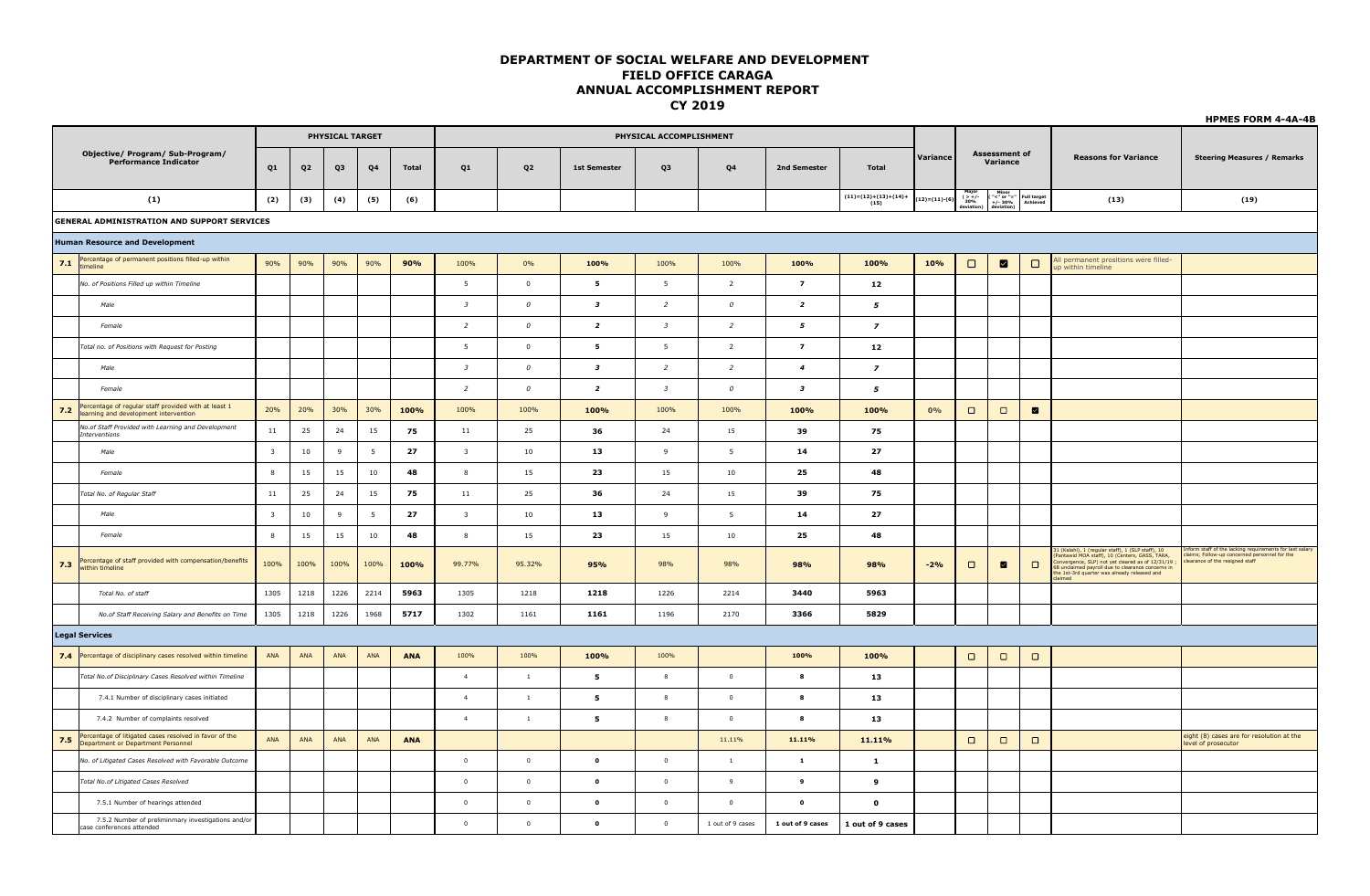|                                |                                                                  |                      |                 |                         |                |                                         |                         |                                 |                                                                   |                         |                         |                                                                                                     |                                |                         |                                                                                     |                                  |                                                          |                                                                                                                   | <b>HPMES FORM 4-4A-4B</b>          |  |
|--------------------------------|------------------------------------------------------------------|----------------------|-----------------|-------------------------|----------------|-----------------------------------------|-------------------------|---------------------------------|-------------------------------------------------------------------|-------------------------|-------------------------|-----------------------------------------------------------------------------------------------------|--------------------------------|-------------------------|-------------------------------------------------------------------------------------|----------------------------------|----------------------------------------------------------|-------------------------------------------------------------------------------------------------------------------|------------------------------------|--|
|                                |                                                                  |                      |                 | <b>PHYSICAL TARGET</b>  |                |                                         | PHYSICAL ACCOMPLISHMENT |                                 |                                                                   |                         |                         |                                                                                                     |                                |                         |                                                                                     |                                  |                                                          |                                                                                                                   |                                    |  |
|                                | Objective/ Program/ Sub-Program/<br><b>Performance Indicator</b> | Q1<br>Q <sub>2</sub> |                 | Q3                      | ${\bf Q4}$     | Total                                   | Q1                      | Q <sub>2</sub>                  | <b>1st Semester</b>                                               | Q3                      | ${\bf Q4}$              | 2nd Semester                                                                                        | Total                          | Variance                |                                                                                     | <b>Assessment of</b><br>Variance |                                                          | <b>Reasons for Variance</b>                                                                                       | <b>Steering Measures / Remarks</b> |  |
|                                | (1)                                                              | (2)                  | (3)             | (4)                     | (5)            | (6)                                     |                         |                                 |                                                                   |                         |                         |                                                                                                     | $(11)=(12)+(13)+(14)+$<br>(15) | $(12)=(11)-($           | $\begin{array}{c}\n\text{Major} \\ ( > + / \\ 30\% \\ \text{eviation}\n\end{array}$ |                                  | Minor<br>"<" or "="<br>+/- 30%<br>deviation)<br>Achieved | (13)                                                                                                              | (19)                               |  |
|                                | 7.6 Percentage of requests for legal assistance addressed        | ANA                  | ANA             | ANA                     | ANA            | <b>ANA</b>                              | 100%                    | 100%                            | 100%                                                              | 100%                    | 100%                    | 100%                                                                                                | 100%                           |                         | $\Box$                                                                              | $\Box$                           | $\Box$                                                   |                                                                                                                   |                                    |  |
|                                | No. of Legal Assistance Requests Addressed                       |                      |                 |                         |                |                                         | 20                      | 8                               | 28                                                                | 46                      | 7                       | 53                                                                                                  | 81                             |                         |                                                                                     |                                  |                                                          |                                                                                                                   |                                    |  |
|                                | Total No.of Legal Assistance Requests                            |                      |                 |                         |                |                                         | 20                      | 8                               | 28                                                                | 46                      | 7                       | 53                                                                                                  | 81                             |                         |                                                                                     |                                  |                                                          |                                                                                                                   |                                    |  |
|                                | 7.6.1 Number of written legal opinions provided                  |                      |                 |                         |                |                                         | 10                      | $\overline{\mathbf{3}}$         | 13                                                                | $\overline{2}$          | $\overline{\mathbf{3}}$ | 5                                                                                                   | 18                             |                         |                                                                                     |                                  |                                                          |                                                                                                                   |                                    |  |
|                                | 7.6.2 Number of TAs provided to clients                          |                      |                 |                         |                |                                         | 10                      | $5\overline{5}$                 | 15                                                                | 44                      | $\overline{4}$          | 48                                                                                                  | 63                             |                         |                                                                                     |                                  |                                                          |                                                                                                                   |                                    |  |
| <b>Administrative Services</b> |                                                                  |                      |                 |                         |                |                                         |                         |                                 |                                                                   |                         |                         |                                                                                                     |                                |                         |                                                                                     |                                  |                                                          |                                                                                                                   |                                    |  |
|                                | 7.7 Number of facilities repaired/renovated                      | $\overline{0}$       | 5               | $\overline{0}$          | 5 <sup>5</sup> | 10                                      | $\overline{4}$          | 5 <sub>1</sub>                  | $\mathbf{9}$                                                      | $\overline{\mathbf{3}}$ | $\overline{2}$          | ${\bf 5}$                                                                                           | 14                             | $\overline{\mathbf{4}}$ | $\Box$                                                                              | $\blacksquare$                   | $\Box$                                                   |                                                                                                                   |                                    |  |
|                                | 7.8 Percentage of real properties titled                         |                      |                 |                         |                | 0%                                      | 0%                      | 0%                              | 0%                                                                | 0%                      | 0%                      | 0%                                                                                                  | 0%                             |                         | $\Box$                                                                              | $\Box$                           | $\Box$                                                   |                                                                                                                   |                                    |  |
|                                | No.of Real Properties with Title                                 |                      |                 |                         |                | $\mathbf{o}$                            | $\overline{0}$          | $\overline{0}$                  | $\mathbf 0$                                                       | $\mathbf 0$             | $\mathbf 0$             | $\mathbf 0$                                                                                         | $\mathbf 0$                    |                         |                                                                                     |                                  |                                                          | All Real Properties of DSWD Caraga were<br>already titled. HFG with OCT No.<br>2017000033 dated June 28, 2017 and |                                    |  |
|                                | Total No.of DSWD-owned Real Properties                           |                      |                 |                         |                | $\mathbf{o}$                            | $\overline{0}$          | $\overline{0}$                  | $\mathbf 0$                                                       | $\mathbf{0}$            | $\mathbf 0$             | $\mathbf{0}$                                                                                        | $\mathbf{o}$                   |                         |                                                                                     |                                  |                                                          | RRCY with CTC No. 159-2018000666<br>dated April 30, 2018.                                                         |                                    |  |
|                                | 7.9 Number of vehicles maintained and managed                    | $\overline{4}$       | $\overline{0}$  | $\overline{\mathbf{3}}$ | $\overline{0}$ | $\overline{z}$                          | $\overline{7}$          | 9                               | $\mathbf{9}$                                                      | 12                      | $12\,$                  | 12                                                                                                  | $12$                           |                         | $\Box$                                                                              | $\Box$                           | $\blacksquare$                                           |                                                                                                                   |                                    |  |
|                                | 7.10 Percentage of records digitized/disposed:                   |                      |                 |                         |                |                                         |                         |                                 |                                                                   |                         |                         |                                                                                                     |                                |                         | $\Box$                                                                              | $\Box$                           | $\Box$                                                   |                                                                                                                   |                                    |  |
|                                | Percentage of records digitized                                  | 100%                 | 100%            | 100%                    | 100%           | 100%                                    | $0\%$                   | 0%                              | 0%                                                                | 0%                      | 100%                    | 100%                                                                                                | 100%                           | 0%                      | $\Box$                                                                              | $\Box$                           | $\blacksquare$                                           |                                                                                                                   |                                    |  |
|                                | Number of records digitized                                      |                      |                 |                         |                | 5775                                    | $\overline{0}$          | $\overline{0}$                  | $\mathbf 0$                                                       | $\mathbf 0$             | 5775                    | 5775                                                                                                | 5775                           |                         |                                                                                     |                                  |                                                          |                                                                                                                   |                                    |  |
|                                | Number of records identified for digitization                    |                      |                 |                         |                | 5775                                    | $\overline{0}$          | $\circ$                         | $\mathbf 0$                                                       | $\mathbf 0$             | 5775                    | 5775                                                                                                | 5775                           |                         |                                                                                     |                                  |                                                          |                                                                                                                   |                                    |  |
|                                | Percentage of records disposed                                   | 100%                 | 100%            | 100%                    | 100%           | 100%                                    | $0\%$                   | 0%                              | 0%                                                                | 0%                      | 100%                    | 100%                                                                                                | 100%                           | 0%                      | $\Box$                                                                              | $\Box$                           | $\blacksquare$                                           |                                                                                                                   |                                    |  |
|                                | Number of records disposed                                       |                      |                 |                         | 15             |                                         | $\overline{0}$          | $\circ$                         | $\pmb{\mathsf{o}}$                                                | $\mathbf{0}$            | $15\,$                  | 15                                                                                                  | 15                             |                         |                                                                                     |                                  |                                                          |                                                                                                                   |                                    |  |
|                                | Number of records identified for disposal                        |                      |                 |                         | 15             |                                         | $\overline{0}$          | $\circ$                         | $\mathbf{o}$                                                      | $\mathbf 0$             | 15                      | 15                                                                                                  | 15                             |                         |                                                                                     |                                  |                                                          |                                                                                                                   |                                    |  |
|                                | <b>Financial Management</b>                                      |                      |                 |                         |                |                                         |                         |                                 |                                                                   |                         |                         |                                                                                                     |                                |                         |                                                                                     |                                  |                                                          |                                                                                                                   |                                    |  |
|                                | 7.11 Percentage of budget utilized:                              |                      |                 |                         |                |                                         |                         |                                 |                                                                   |                         |                         |                                                                                                     |                                |                         |                                                                                     |                                  |                                                          |                                                                                                                   |                                    |  |
|                                | a. Actual Obligations Over Actual Allotment Incurred             |                      | 96-100% 96-100% | 96-100%                 |                | 96-100% 96-100%                         | 83.76%                  | 68.25%                          | 68.25%                                                            | 71.70%                  | 98.40%                  | 98.40%                                                                                              | 98.40%                         | 2.40%                   | $\Box$                                                                              | $\Box$                           | $\blacksquare$                                           |                                                                                                                   |                                    |  |
|                                | <b>Total Actual Obligation Incurred</b>                          |                      |                 |                         |                |                                         |                         | 180,659,796.29 1,426,395,524.38 | 1426395524                                                        |                         |                         | 1,683,102,500.60 2,273,485,181.05 2,273,485,181.05 2,273,485,181.05                                 |                                |                         |                                                                                     |                                  |                                                          |                                                                                                                   |                                    |  |
|                                | <b>Total Actual Annual Allotment Received</b>                    |                      |                 |                         |                |                                         |                         | 215,695,313.26 2,089,920,335.94 | 2089920336                                                        |                         |                         | $\vert 2,347,535,397.25 \vert 2,310,388,143.01 \vert 2,310,388,143.01 \vert 2,310,388,143.01 \vert$ |                                |                         |                                                                                     |                                  |                                                          |                                                                                                                   |                                    |  |
|                                | Actual Disbursements over Actual Obligations<br>Incurred         |                      |                 |                         |                | 99-100% 99-100% 99-100% 99-100% 99-100% | 198.56%                 | 30.96%                          | 49.80%                                                            | 44.70%                  | 33.76%                  | 38.41%                                                                                              | 41.70%                         | $-57.30%$               | $\Box$                                                                              | $\Box$                           | $\Box$                                                   |                                                                                                                   |                                    |  |
|                                | <b>Total Actual Disbursement</b>                                 |                      |                 |                         |                |                                         | 358,714,444.22          | 441,552,232.23                  | 800,266,676.45                                                    | 752,413,140.93          | 767,465,720.95          | 1,519,878,861.88 2,320,145,538.33                                                                   |                                |                         |                                                                                     |                                  |                                                          |                                                                                                                   |                                    |  |
|                                | Total Actual Annual Obligation Incurred                          |                      |                 |                         |                |                                         |                         |                                 | 180,659,796.29 1,426,395,524.38 1,607,055,320.67 1,683,102,500.60 |                         |                         | 2,273,485,181.05 3,956,587,681.65 5,563,643,002.32                                                  |                                |                         |                                                                                     |                                  |                                                          |                                                                                                                   |                                    |  |
|                                | 7.12 Percentage of cash advance liquidated                       |                      |                 |                         |                |                                         |                         |                                 |                                                                   |                         |                         |                                                                                                     |                                |                         |                                                                                     |                                  |                                                          |                                                                                                                   |                                    |  |
|                                | Advances to officers and employees                               | 100%                 | 100%            | 100%                    | 100%           | 100%                                    | 75.95%                  | 69.62%                          | 71.41%                                                            | 115.20%                 | 100%                    | 112.88%                                                                                             | 100.00%                        | 0.00%                   | $\Box$                                                                              | $\Box$                           | $\blacksquare$                                           |                                                                                                                   |                                    |  |
|                                | <b>Total Amount Liquidated</b>                                   |                      |                 |                         |                |                                         | 422,436.31              | 979,856.04                      | 1,402,292.35                                                      | 2,109,057.18            | 2,811,418.55            | 4,920,475.73                                                                                        | 6,322,768.08                   |                         |                                                                                     |                                  |                                                          |                                                                                                                   |                                    |  |
|                                | <b>Total Cash Advance Processed</b>                              |                      |                 |                         |                |                                         | 556,195.95              | 1,407,514.15                    | 1,963,710.10                                                      | 1,830,816.66            | 2,528,241.32            | 4,359,057.98                                                                                        | 6,322,768.08                   |                         |                                                                                     |                                  |                                                          |                                                                                                                   |                                    |  |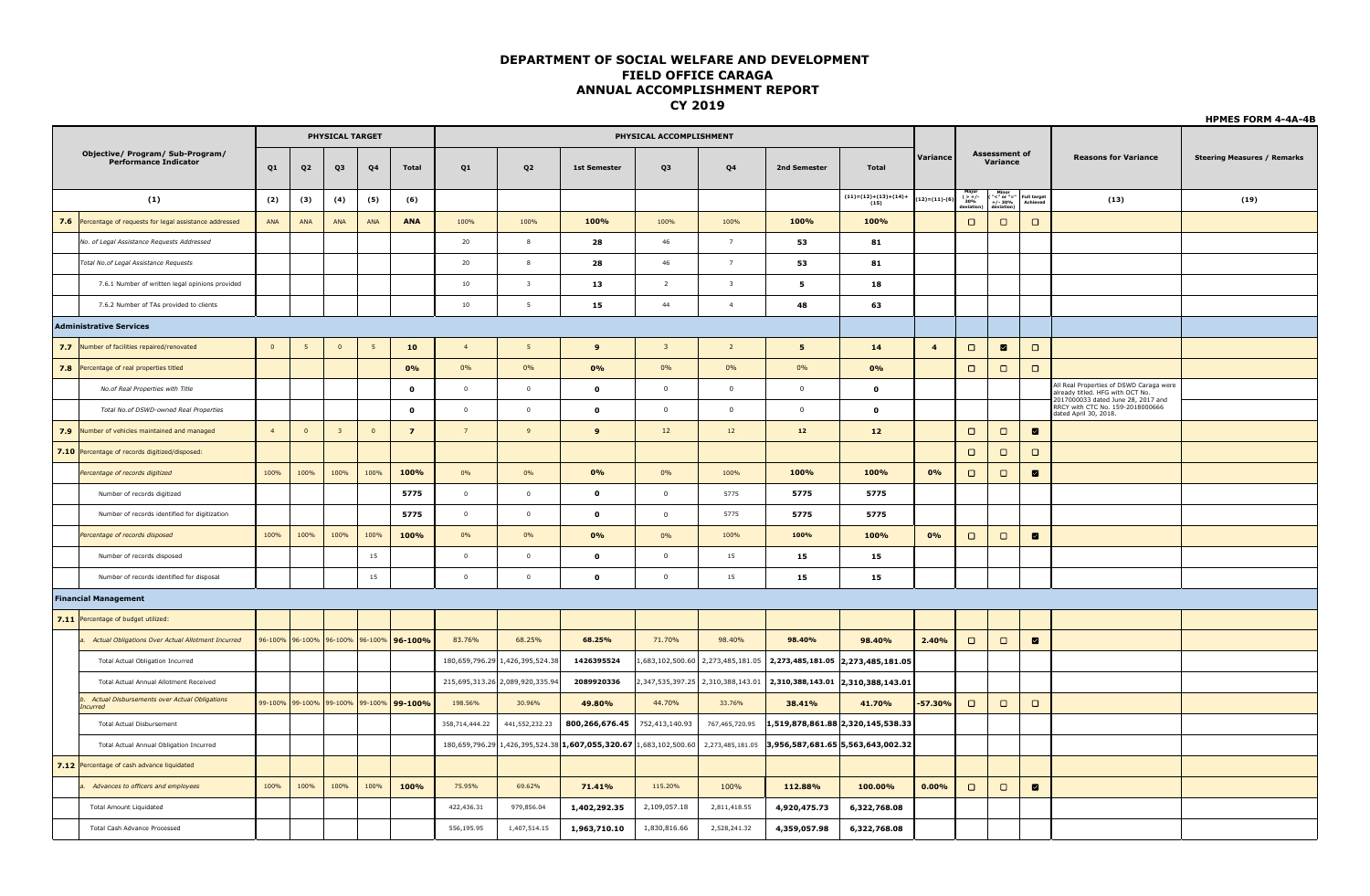|      |                                                                                                          |                |                         | <b>PHYSICAL TARGET</b> |                |              | PHYSICAL ACCOMPLISHMENT |                |                         |                         |                |              |                                   |                  |                                  |                                                                                                                                   |                                |                             |                                                                                                |  |
|------|----------------------------------------------------------------------------------------------------------|----------------|-------------------------|------------------------|----------------|--------------|-------------------------|----------------|-------------------------|-------------------------|----------------|--------------|-----------------------------------|------------------|----------------------------------|-----------------------------------------------------------------------------------------------------------------------------------|--------------------------------|-----------------------------|------------------------------------------------------------------------------------------------|--|
|      | Objective/ Program/ Sub-Program/<br><b>Performance Indicator</b>                                         | Q1             | Q <sub>2</sub>          | Q3                     | Q4             | Total        | Q1                      | Q2             | <b>1st Semester</b>     | Q3                      | Q4             | 2nd Semester | <b>Total</b>                      | Variance         | <b>Assessment of</b><br>Variance |                                                                                                                                   |                                | <b>Reasons for Variance</b> | <b>Steering Measures / Remarks</b>                                                             |  |
|      | (1)                                                                                                      | (2)            | (3)                     | (4)                    | (5)            | (6)          |                         |                |                         |                         |                |              | $(11)=(12)+(13)+(14)+(15)$        | $12) = (11)-(6)$ | major<br>-/+ S10%<br>deviation   | $\begin{array}{c}\n\textbf{Minor} \\ \text{``<}" \text{ or } \text{''=''} \\ \text{+/- 30\%} \\ \textbf{deviation)}\n\end{array}$ | <b>Full target</b><br>Achieved | (13)                        | (19)                                                                                           |  |
|      | Advances to SDOs:                                                                                        |                |                         |                        |                |              |                         |                |                         |                         |                |              |                                   |                  |                                  |                                                                                                                                   |                                |                             |                                                                                                |  |
|      | b.1 Current Year                                                                                         | 100%           | 100%                    | 100%                   | 100%           | 100%         | 9.28%                   | 82.73%         | 57.45%                  | 93.89%                  | 93.89%         | 116.19%      | 100.00%                           | 0.00%            | $\Box$                           | $\Box$                                                                                                                            | ☑                              |                             |                                                                                                |  |
|      | <b>Total Amount Liquidated</b>                                                                           |                |                         |                        |                |              | 10,822,898.68           | 183,883,411.40 | 194,706,310.08          | 655,015,032.77          | 380,010,624.36 |              | 1,035,025,657.13 1,229,731,967.21 |                  |                                  |                                                                                                                                   |                                |                             |                                                                                                |  |
|      | <b>Total Cash Advance Processed</b>                                                                      |                |                         |                        |                |              | 116,676,675.68          | 222,257,308.66 | 338,933,984.34          | 566,113,868.52          | 324,684,114.35 |              | 890,797,982.87 1,229,731,967.21   |                  |                                  |                                                                                                                                   |                                |                             |                                                                                                |  |
|      | b.2 Prior Years                                                                                          | $\overline{0}$ | $\overline{0}$          | $\overline{0}$         | 0%             | 0%           | $0.00\%$                | $0.00\%$       | 0.00%                   | 0.00%                   | $0.00\%$       | 0.00%        | $0.00\%$                          | 0.00%            | $\Box$                           | $\Box$                                                                                                                            | $\Box$                         |                             |                                                                                                |  |
|      | <b>Total Amount Liquidated</b>                                                                           | $\mathbf 0$    | $\overline{\mathbf{0}}$ | $\overline{0}$         | $\overline{0}$ | $\mathbf{o}$ | $\overline{0}$          | $\overline{0}$ | $\bullet$               | $\overline{0}$          | $\overline{0}$ | $\mathbf{o}$ | $\mathbf{o}$                      |                  |                                  |                                                                                                                                   |                                |                             |                                                                                                |  |
|      | <b>Total Cash Advance Processed</b>                                                                      | $\,$ 0         | $\overline{\mathbf{0}}$ | $\overline{0}$         | $\overline{0}$ | $\mathbf{o}$ | $\overline{0}$          | $\overline{0}$ | $\bullet$               | $\overline{0}$          | $\overline{0}$ | $\mathbf 0$  | $\mathbf 0$                       |                  |                                  |                                                                                                                                   |                                |                             |                                                                                                |  |
|      | Inter-agency transferred funds                                                                           |                |                         |                        |                |              |                         |                |                         |                         |                |              |                                   |                  | $\Box$                           | $\Box$                                                                                                                            | $\Box$                         |                             |                                                                                                |  |
|      | c.1 Current Year                                                                                         | $\Omega$       | $\Omega$                | $\Omega$               | $\overline{0}$ | 0%           | $0.00\%$                | 0.00%          | 0.00%                   | 0.00%                   | 0.00%          | 0.00%        | $0.00\%$                          | 0.00%            | $\Box$                           | $\Box$                                                                                                                            | $\Box$                         |                             |                                                                                                |  |
|      | <b>Total Amount Liquidated</b>                                                                           | $\,$ 0         | $\overline{\mathbf{0}}$ | $\mathbf 0$            | $\overline{0}$ | $\mathbf{o}$ | $\overline{0}$          | $\circ$        | $\bullet$               | $\mathbf 0$             | $\overline{0}$ | $\mathbf{o}$ | $\mathbf{o}$                      |                  |                                  |                                                                                                                                   |                                |                             |                                                                                                |  |
|      | <b>Total Cash Advance Processed</b>                                                                      | $\mathbf 0$    | $\overline{\mathbf{0}}$ | $\overline{0}$         | $\overline{0}$ | $\mathbf 0$  | $\overline{0}$          | $\overline{0}$ | $\bullet$               | $\overline{\mathbf{0}}$ | $\overline{0}$ | $\mathbf{o}$ | $\mathbf{o}$                      |                  |                                  |                                                                                                                                   |                                |                             |                                                                                                |  |
|      | c.2 Prior Years                                                                                          |                |                         |                        |                | 90-100%      | 0.00%                   | 0.00%          | 0.00%                   | 0.00%                   | 0.00%          | 0.00%        | 0.00%                             |                  | $\Box$                           | $\Box$                                                                                                                            | $\Box$                         |                             |                                                                                                |  |
|      | Total Amount Liquidated                                                                                  |                |                         |                        |                |              | $\overline{0}$          | $\overline{0}$ | $\bullet$               | $\mathbf 0$             | $\overline{0}$ | $\bullet$    | $\mathbf{o}$                      |                  |                                  |                                                                                                                                   |                                |                             |                                                                                                |  |
|      | Total Cash Advance Processed                                                                             |                |                         |                        |                |              | 20,000,000              | 20,000,000     | 20,000,000              | 20,000,000              | $\overline{0}$ | 20,000,000   | 20,000,000                        |                  |                                  |                                                                                                                                   |                                |                             |                                                                                                |  |
|      | 7.13 Percentage of AOM responded within timeline                                                         | 100%           | 100%                    | 100%                   | 100%           | 100%         |                         |                |                         |                         |                |              | 100%                              |                  | $\Box$                           | $\Box$                                                                                                                            | $\blacksquare$                 |                             |                                                                                                |  |
|      | No.of AOM Responded withinTimeline                                                                       |                |                         |                        |                |              | $\sim$                  | $\sim$         | $\sim$                  | $\sim$                  | $\sim$         | $\sim$       | 20                                |                  |                                  |                                                                                                                                   |                                |                             |                                                                                                |  |
|      | Total No.of AOM Received                                                                                 |                |                         |                        |                |              | ÷.                      | $\sim$         | $\sim$                  | $\sim$                  | $\sim$         | $\sim$       | 20                                |                  |                                  |                                                                                                                                   |                                |                             |                                                                                                |  |
|      | 7.14 Percentage of NS/ND complied within timeline                                                        | 100%           |                         |                        |                | 100%         |                         |                |                         |                         |                |              |                                   |                  | $\Box$                           | $\Box$                                                                                                                            | $\Box$                         |                             |                                                                                                |  |
|      | No. of Notice of Suspension/Notice of Disallowances<br>Responded within Timeline                         |                |                         |                        |                |              | $\overline{0}$          | $\overline{0}$ | $\mathbf{0}$            | $\mathbf{0}$            | $\overline{0}$ | $\mathbf{o}$ | $\mathbf{o}$                      |                  |                                  |                                                                                                                                   |                                |                             |                                                                                                |  |
|      | No. of Notice of Suspension/Notice of Disallowances<br>Received                                          |                |                         |                        |                |              | $\overline{0}$          | $\circ$        | $\mathbf{0}$            | $\circ$                 | $\circ$        | $\mathbf{o}$ | $\mathbf 0$                       |                  |                                  |                                                                                                                                   |                                |                             |                                                                                                |  |
|      | <b>Procurement Services</b>                                                                              |                |                         |                        |                |              |                         |                |                         |                         |                |              |                                   |                  |                                  |                                                                                                                                   |                                |                             |                                                                                                |  |
|      | 7.15 Percentage of procurement projects completed in<br>accordance with applicable rules and regulations | 100%           | 100%                    | 100%                   | 100%           | 100%         | 65.51%                  | 86.57%         | 75.51%                  | 58.94%                  | 426.42%        | 179.17%      | 119.53%                           | 19.53%           | $\Box$                           | $\blacksquare$                                                                                                                    | $\Box$                         |                             |                                                                                                |  |
|      | Total No.of PR Received                                                                                  | 294            | 290                     | 337                    | 302            | 1223         | 461                     | 417            | 878                     | 436                     | 212            | 648          | 1526                              |                  |                                  |                                                                                                                                   |                                |                             |                                                                                                |  |
|      | No.of PR Processes Awarded and Contracted on Time                                                        | 294            | 290                     | 337                    | 302            | 1223         | 302                     | 361            | 663                     | 257                     | 904            | 1161         | 1824                              |                  |                                  |                                                                                                                                   |                                |                             |                                                                                                |  |
| 7.16 | Percentage compliance with reportorial requirements<br>from oversight agencies                           | ANA            | 2%                      | ANA                    | 2%             |              | $0\%$                   | 100.00%        | 100.00%                 | 100.00%                 | 100.00%        | 100.00%      | 100.00%                           | 0%               | $\Box$                           | $\Box$                                                                                                                            | $\blacksquare$                 |                             |                                                                                                |  |
|      | Total No.of Reports Required by Oversight Agencies                                                       |                |                         |                        |                |              | $\overline{0}$          | $\overline{2}$ | $\overline{\mathbf{2}}$ | $\overline{2}$          | $\mathbf{1}$   | $\mathbf{3}$ | 5                                 | $\sim$           |                                  |                                                                                                                                   |                                |                             | to AO25<br>*APP- NON CSE posted to DBM - PS portal<br>Semestral Procurement Monitoring report. |  |
|      | No.of Reports Required by Oversight Agencies                                                             |                |                         |                        |                |              | $\overline{0}$          | $\overline{2}$ | $\overline{\mathbf{2}}$ | $\overline{2}$          | $\overline{1}$ | $\mathbf{3}$ | 5                                 | $\sim$           |                                  |                                                                                                                                   |                                |                             | Indicative APP for CSE posted to agency<br>Website<br>*Justifcation to AO25                    |  |